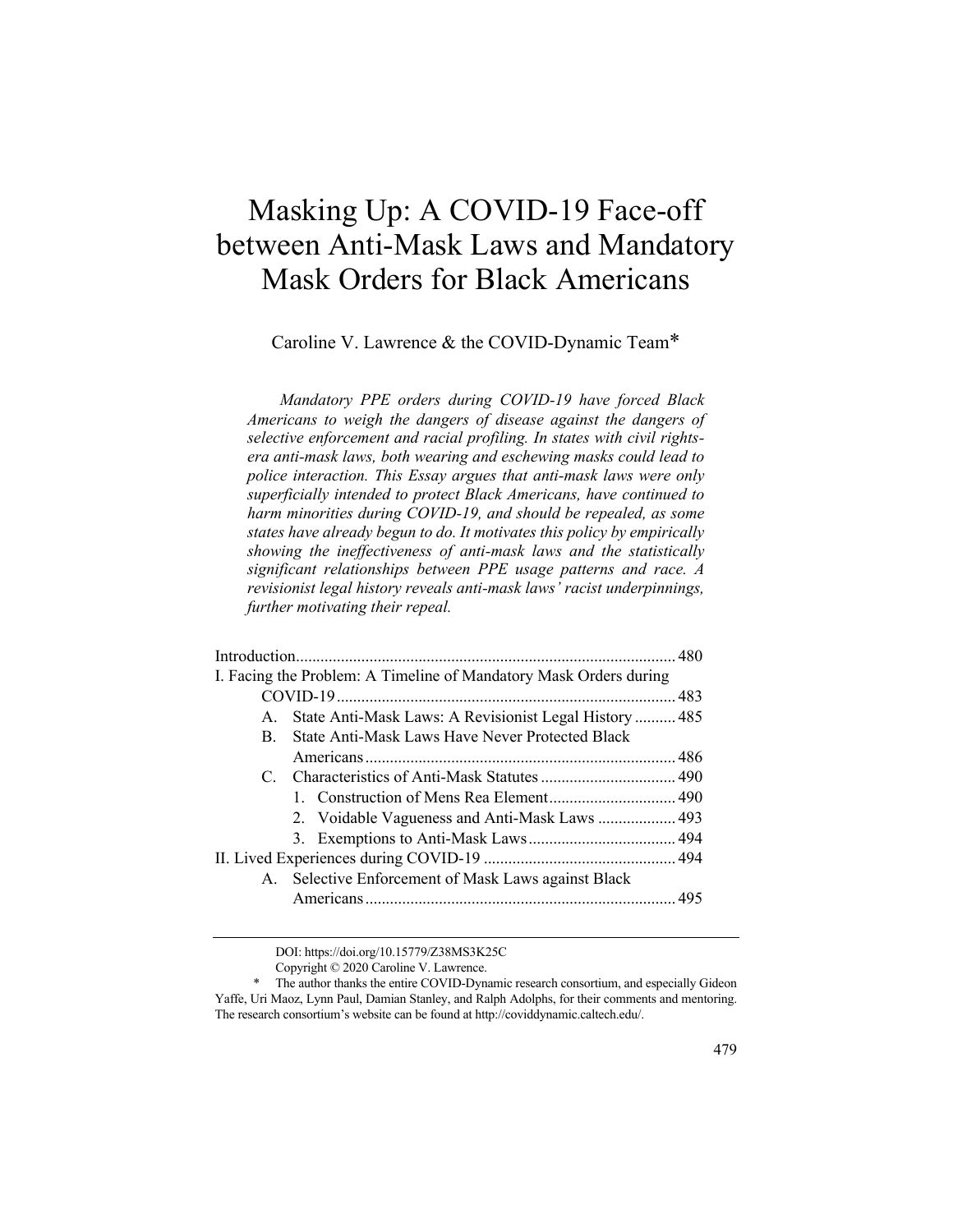|    | B. "I Want to Stay Alive but I Also Want to Stay Alive": The |  |  |  |
|----|--------------------------------------------------------------|--|--|--|
|    | Peril of Homemade Masks and Racial Profiling  497            |  |  |  |
| C. | Empirical Evidence on Mask Usage: Anti-Mask Laws,            |  |  |  |
|    |                                                              |  |  |  |
| D. |                                                              |  |  |  |
| Е. |                                                              |  |  |  |
|    |                                                              |  |  |  |
|    | Residence in Anti-Mask State and Mask Usage 500<br>2.        |  |  |  |
|    |                                                              |  |  |  |
|    | 4. Race and Opinion of State Management of the Pandemic      |  |  |  |
|    | 501                                                          |  |  |  |
|    |                                                              |  |  |  |
| F. |                                                              |  |  |  |
|    |                                                              |  |  |  |
|    |                                                              |  |  |  |
| B. | Exemptions and Incorporating Mens Rea Requirements  505      |  |  |  |
| C. |                                                              |  |  |  |
|    |                                                              |  |  |  |
|    |                                                              |  |  |  |
|    |                                                              |  |  |  |

#### **INTRODUCTION**

"[A] concern to oppose the Klan, to set it aside as particularly evil, can co-exist with a distancing of the more difficultly defined evils of institutional racism and white supremacy."<sup>1</sup>

It is 1919 and the Spanish influenza has battered America for a year. A group of citizens, calling itself the Anti-Mask League, petitions for San Francisco to repeal its mandatory mask order.<sup>2</sup> Enacted and then removed when infections started dwindling, the mask order was enforced afresh by the city during its second wave of infections.<sup>3</sup> The Anti-Mask League calls into question the validity of scientific evidence on masks' efficacy and sounds an alarm over civil liberties being quashed.4 Under political pressure from the Anti-Mask

<sup>1.</sup> Robert Kahn, *The Long Road Back to Skokie: Returning the First Amendment to Mask Wearers,* 28 J.L. & POL'Y 71, 84 (2019).

<sup>2</sup>*. See San Francisco, California and the 1918-1919 Influenza Epidemic*, UNIV. MICH. CTR. HIST. MED.: INFLUENZA ENCYCLOPEDIA (last visited Apr. 19, 2020), https://www.influenzaarchive.org/cities/city-sanfrancisco.html# [https://perma.cc/WL4P-JNDY].

<sup>3</sup>*. See* Katie Canales, *Photos Show How San Francisco Emerged from a Lockdown too Soon During the 1918 Spanish Flu Pandemic, Leading to an Even Deadlier 2nd Wave that Rampaged through the City*, BUS.INSIDER (Apr. 21, 2020), https://www.businessinsider.com/what-san-francisco-can-learnspanish-flu-pandemic-coronavirus-1918 [https://perma.cc/3QFG-TNSJ].

<sup>4</sup>*. See* SAMUEL K. COHN, JR., EPIDEMICS: HATE AND COMPASSION FROM THE PLAGUE OF ATHENS TO AIDS 440 (Oxford Univ. Press, 2018).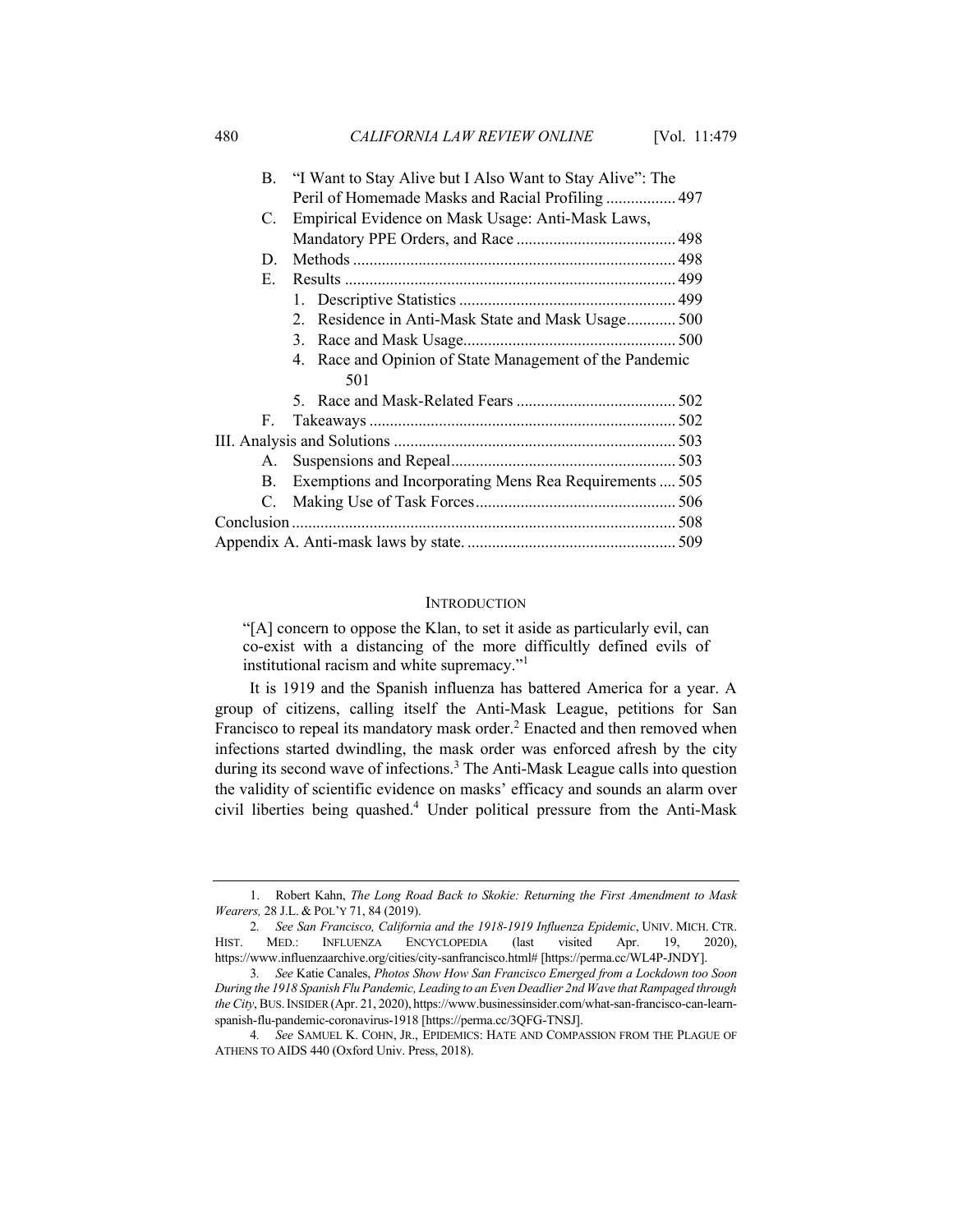League's powerful connections,<sup>5</sup> the City of San Francisco lifts the requirement.<sup>6</sup> All throughout, Black Americans are dying of the Spanish influenza at disproportionate rates.<sup>7</sup> San Franciscans have fresh in their memories, from the plague scare of 1900, the attempt to quarantine those of Chinese ancestry—an act of xenophobia so blatant it was struck down as lacking even a plausible public health benefit.<sup>8</sup>

The social history of the COVID-19 crisis is startling in its similarity to this earlier disaster. In the United States, COVID-19 has claimed a disproportionate number of Black lives, owing to systemic racism in housing, health care, and all other aspects of society.9 Just as in the Spanish influenza and other past pandemics, the powerful are scapegoating minorities.<sup>10</sup> Nearly identical dynamics have returned over masks, with some refusing to comply with personal protective equipment (PPE) requirements in the name of civil liberties and partisanship.<sup>11</sup>

In the intervening years, however, several states have passed anti-mask laws that are twisting and worsening the experience for minorities—particularly Black Americans. Anti-mask laws ban the wearing of masks in public.<sup>12</sup> Popularly understood to prevent Klan activity, these laws are often vague, with a history of selective enforcement. <sup>13</sup> They also clash with the exhortations to wear personal protective equipment to prevent the spread of COVID-19, which

9*. See, e.g.,* ReNika Moore, *If COVID-19 Doesn't Discriminate, Then Why Are Black People Dying at Higher Rates?,* ACLU (Apr. 8, 2020), https://www.aclu.org/news/racial-justice/if-covid-19 doesnt-discriminate-then-why-are-black-people-dying-at-higher-rates [https://perma.cc/S7H3-WQV5].

10*. See, e.g.*, Lawrence R. Poos, *Lessons from Past Pandemics: Disinformation, Scapegoating, and Social Distancing*, BROOKINGS INST. (Mar. 16, 2020), https://www.brookings.edu/blog/techtank/2020/03/16/lessons-from-past-pandemics-disinformationscapegoating-and-social-distancing/ [https://perma.cc/ZYN4-2ZNT].

11*. See, e.g.*, Sarah Hansen, *Mask Wars: As Mandates Grow—And Coronavirus Cases Surge— Some Conservatives Push Back*, FORBES (Jun. 19, 2020), https://www.forbes.com/sites/sarahhansen/2020/06/19/mask-wars-as-mandates-grow-andcoronavirus-cases-surge-some-conservatives-push-back/#70e834b01aa9 [https://perma.cc/NNP6- MHSD].

<sup>5</sup>*. See* Canales, *supra* note 3.

<sup>6</sup>*. See id.*

<sup>7</sup>*. See* Helene Økland and Svenn-Erik Mamelund, *Race and 1918 Influenza Pandemic in the United States: A Review of the Literature*, 16 INT'L J. ENVTL. RES. & PUB. HEALTH 2487 (2019), https://www.ncbi.nlm.nih.gov/pmc/articles/PMC6678782/ [https://perma.cc/263E-S3ET].

<sup>8</sup>*. See* Wong Wai v. Williamson, 103 F. 384 (N.D.Cal. 1900).

<sup>12.</sup> These are defined in much greater detail in Section I.C and Appendix A.

<sup>13</sup>*. See, e.g.*, Khan *supra* note 1, at 74 (referring to this as a popular notion and discussing evidence against it); *U.S. Current Trend: Anti-Mask Laws, COVID-19, and the First Amendment,* INT'L NOT-FOR-PROFIT L. CTR. (April 2020), https://www.icnl.org/post/analysis/anti-mask-laws-covid-19 and-the-first-amendment [https://perma.cc/FY62-5MBX] (stating that the face-covering laws were "enacted to target the Ku Klux Klan's use of masks and hoods to conceal their identity"); Zack Budryk, *Civil Rights-Era Laws Against Masks Clash with Federal Coronavirus Recommendations*, THE HILL (Apr. 21, 2020), https://thehill.com/homenews/state-watch/493897-civil-rights-era-laws-againstmasks-clash-with-federal-coronavirus-recommendations [https://perma.cc/G5TA-ZVP2] (referring to the bans as "a way to crack down on the Ku Klux Klan").federal-coronavirus-recommendations (referring to the bans as "a way to crack down on the Klan").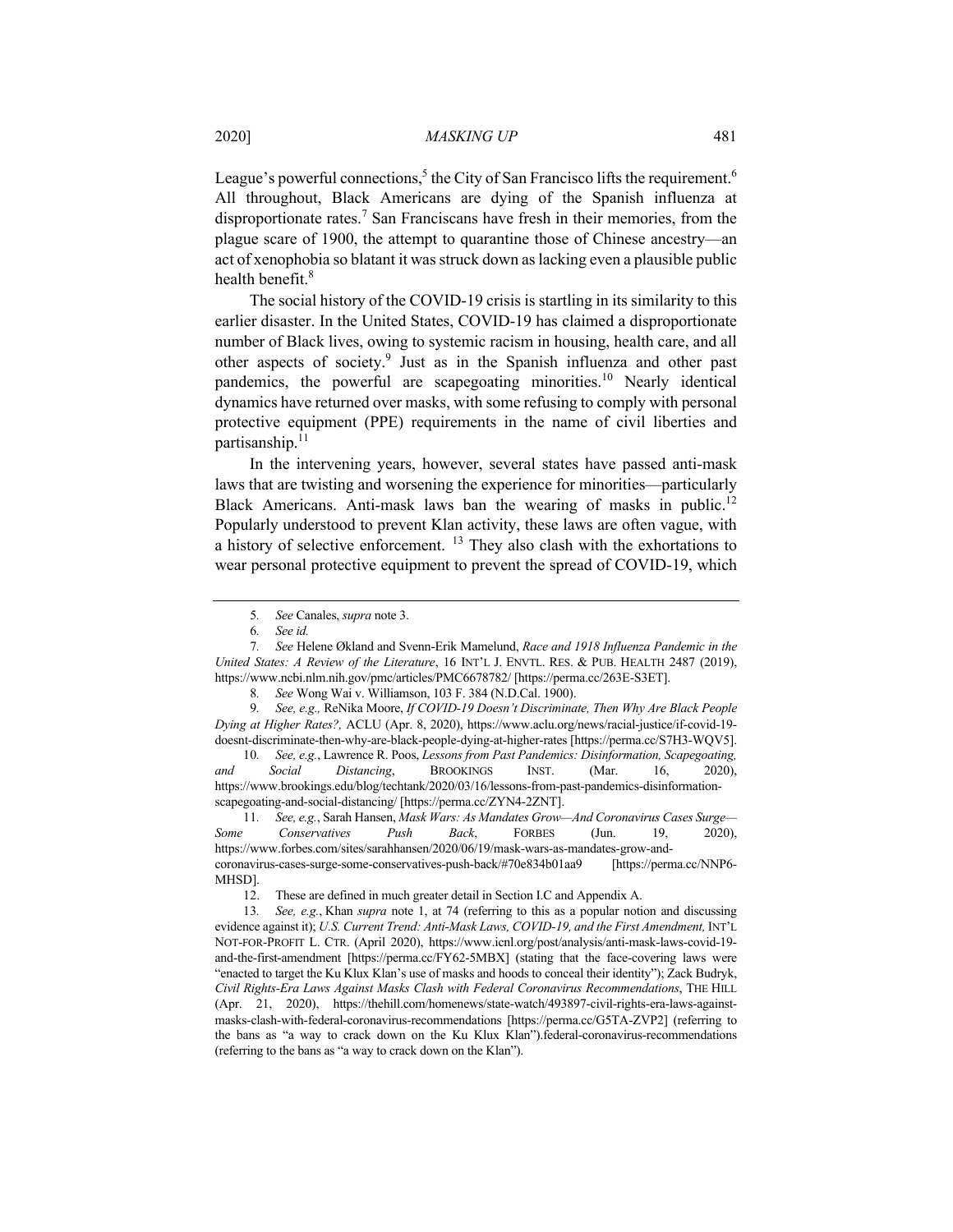by summer of 2020 was encouraged by all states and required by many.<sup>14</sup> States that required mask usage in public passed mandatory mask orders, mostly via executive order but, in some cases, by public health order.<sup>15</sup> Cases began surfacing of police officers selectively targeting Black males for violating both mandatory mask orders *and* anti-mask laws. Meanwhile, White Americans went mask-free in defense of their civil liberties or shopped for groceries in KKK regalia,<sup>16</sup> generally without fearing police action.<sup>17</sup> Moreover, the Centers for Disease Control (CDC)'s encouragement to fashion homemade masks from bandanas or T-shirts glibly ignored the risk of racial profiling from covering one's face.18 Eventually, urged by Black politicians and citizens, some states suspended their anti-mask laws.<sup>19</sup>

This Essay argues that state anti-mask laws have never actually protected Black Americans, were only superficially intended to protect Black Americans, and have continued to make Black American lives harder during the COVID-19 pandemic. It attempts to document the frightening and confusing experience of Black Americans, who have been placed in a catch-22 with potentially fatal ramifications both of masking up and not. In the style of "thick description,"<sup>20</sup> it considers the historical-legal context now contributing to this lived experience, the motivations and realities of Black people living through this crisis, and the ways in which others, especially other Black people, understand these behaviors. This Essay analyzes evidence for a revisionist legal history of anti-mask laws –

<sup>14</sup>*. See Which States Are Reopening? A State-By-State Guide*, NPR, https://www.npr.org/2020/03/12/815200313/what-governors-are-doing-to-tackle-spreadingcoronavirus [https://perma.cc/6G6J-DFYX] (last accessed July 9, 2020).

<sup>15</sup>*. Id.*

<sup>16</sup>*. See, e.g.*, Rhea Mahbubani, *Colorado Police are Looking for a Man Seen at a Grocery Store Wearing a KKK Hood with a Swastika*, BUS. INSIDER (May 15, 2020), https://www.businessinsider.com/man-colorado-grocery-store-wearing-kkk-hood-swastika-2020-5 [https://perma.cc/E4R4-KZA3].

<sup>17</sup>*. See id; see also* Hollie Silverman & Sarah Moon, *Man Who Wore What Appeared to Be a KKK White Hood to the Grocery Store Won't Be Charged with a Crime*, CNN (May 12, 2020), https://www.cnn.com/2020/05/12/us/san-diego-kkk-hood-no-charges/index.html [https://perma.cc/8Y3N-LSE4].

<sup>18</sup>*. See Considerations for Wearing Cloth Face Coverings,* CTR. DISEASE CONTROL & PREVENTION, https://www.cdc.gov/coronavirus/2019-ncov/prevent-getting-sick/cloth-face-coverguidance.html [https://perma.cc/QUH4-3LNR] (last accessed July 9, 2020

<sup>19</sup>*. See, e.g.*, Zack Budryk, *Georgia urged to suspend Jim Crow-era mask law*, THE HILL (Apr. 13, 2020), https://thehill.com/homenews/state-watch/492516-georgia-urged-to-suspend-jim-crow-eramask-law [https://perma.cc/93S4-M8ZB]; Travis Fain, *NC legislature votes to suspend state's antimask rule indefinitely*, WRAL (Jul. 10, 2020), https://www.cbs46.com/news/georgia-governorsuspends-state-anti-mask-law-after-cbs46-raises-questions/article\_932076be-7baa-11ea-be1b-

<sup>47</sup>eeab47805b.html [https://perma.cc/QC65-LYY4]; *Attorney General James Applauds Repeal of Law Criminalizing Group Mask Use in Public,* NY ATTORNEY GENERAL (May 8, 2020), https://ag.ny.gov/press-release/2020/attorney-general-james-applauds-repeal-law-criminalizing-groupmask-use-public [https://perma.cc/VN9T-397W].

<sup>20</sup>*. See* Clifford Geertz, *Thick Description: Towards an Interpretive Theory of Culture*, *in*  TURNING POINTS IN QUALITATIVE RESEARCH: TYING KNOTS IN A HANDKERCHIEF 143, 144-6 (Norman Denzin & Yvonna Lincoln eds., 2003).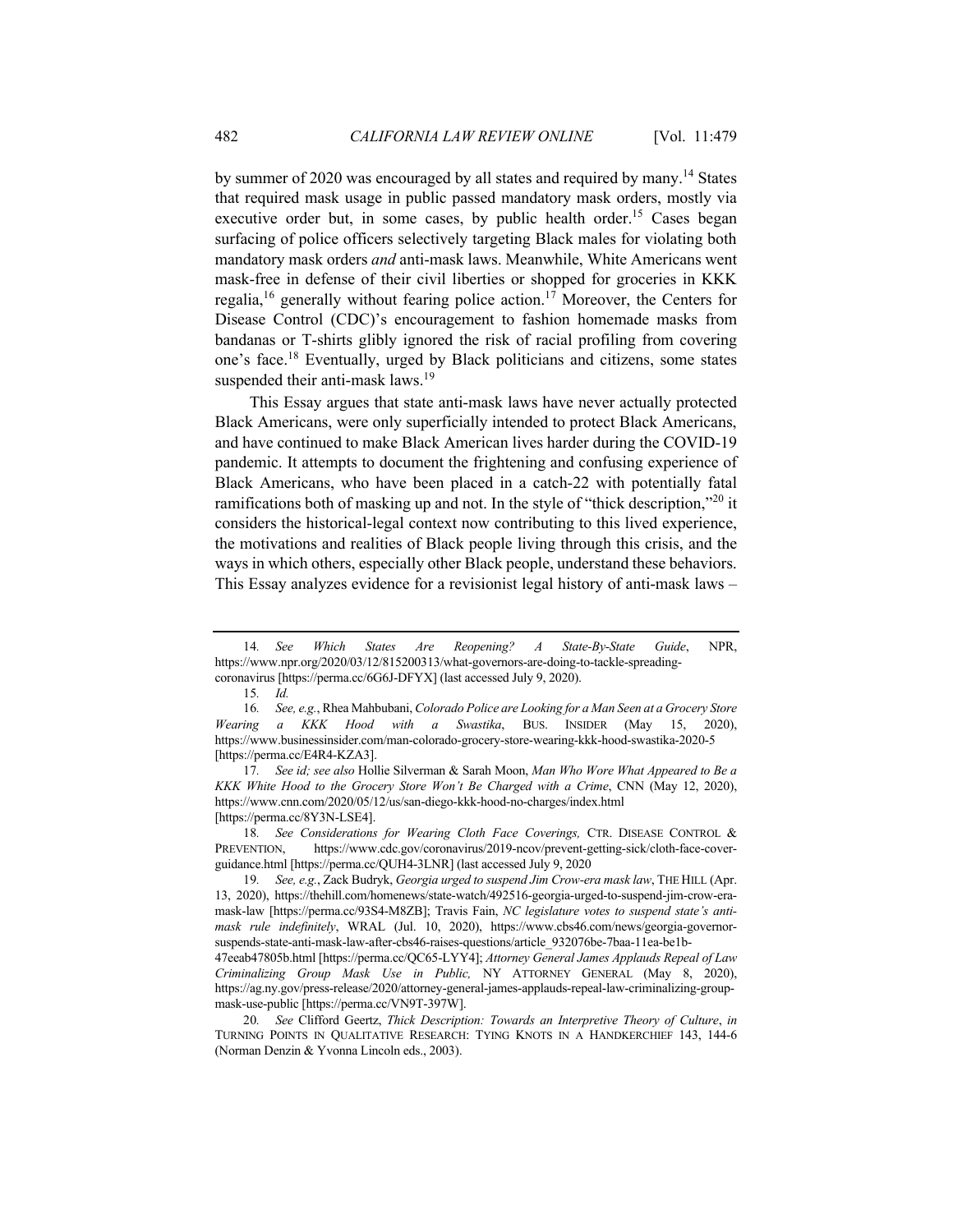namely, that the real motivation for state anti-mask laws was to make Klanaffiliated southern governors appear moderate as they advocated against school segregation. It presents original empirical data showing the relationships between race, the decision to wear a mask, the type of mask to wear, and associated fears from masking up. Finally, it calls for the suspension or repeal of anti-mask laws and explores policy alternatives.

# I.

# FACING THE PROBLEM: A TIMELINE OF MANDATORY MASK ORDERS DURING COVID-19

In March 2020, the CDC's website still read that masks would provide little to no benefit to the average citizen.<sup>21</sup> As evidence accumulated to the contrary, officials' advice swiftly shifted. The CDC began officially recommending face masks as of April 3, particularly in public settings like grocery stores or public transit that did not readily allow for social distancing.<sup>22</sup> States rushed to corroborate this advice with their own mandatory PPE orders. The first state to adopt mandatory face mask laws for all in public was New Jersey, in early April, followed within a week by Connecticut, Hawaii, Maryland, New York, and Pennsylvania. By June, 13 states had passed mandatory PPE orders for people in public settings<sup>23</sup> and 38 had passed mandatory PPE orders for employees while at work, while many other localities had gone beyond their state's restrictions.<sup>24</sup>

As public health officials became wise to masks' importance, another dilemma loomed. Outfitting more citizens in masks would prevent disease transmission, but, if not properly managed, could hasten another of the coronavirus's catastrophes: the collapse of the health care system. Even while official messaging still compared COVID-19 to the flu, Americans began to recognize the danger of a spike in cases that could outstrip medical equipment and hospital space. Still, the early days of the pandemic swirled with misinformation and calls to stockpile products, among them personal protective equipment. As a result of individuals stocking up on masks, March and April saw a mask shortage for health care workers.<sup>25</sup>

As such, the CDC revised its guidance, encouraging Americans to leave medical-grade masks for health care workers. On its website, it wrote, "The cloth face coverings recommended are not surgical masks or N-95 respirators. Those are critical supplies that must continue to be reserved for healthcare workers and

<sup>21</sup>*. See Considerations for Wearing Cloth Face Coverings, supra* note 18.

<sup>22</sup>*. See id.*

<sup>23</sup>*. See Which States are Reopening?*, *supra* note 14.

<sup>24</sup>*. See* Litler Mendelson, *Facing Your Face Mask Duties – A List of Statewide Orders*, LITTLER (July 13, 2020), https://www.littler.com/publication-press/publication/facing-your-face-mask-dutieslist-statewide-orders [https://perma.cc/V2UB-TSH2].

<sup>25</sup>*. See* Olga Khazan, *Why We're Running Out of Masks*, THE ATLANTIC (Apr. 10, 2020), https://www.theatlantic.com/health/archive/2020/04/why-were-running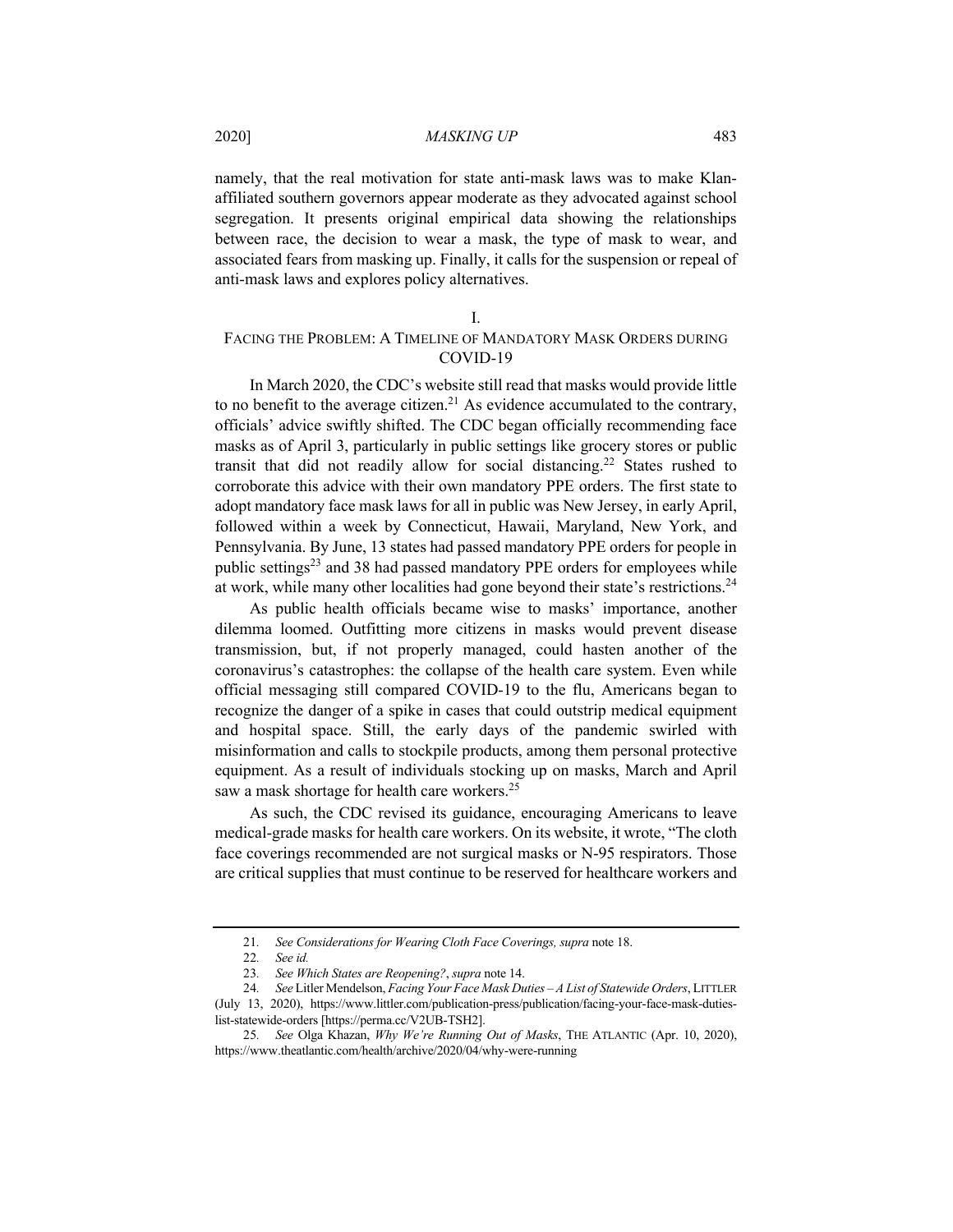other medical first responders."<sup>26</sup> Elsewhere on its website, it published pictorial guides to fashioning homemade masks out of bandanas or T-shirts, complete with both sewn and no-sew options.<sup>27</sup> States, too, soon pushed for a cultural shift to homemade masks.28

Meanwhile, Black Americans were already disproportionately feeling the harms of COVID-19. Systemic racism multiplied chances for contracting COVID-19 at seemingly every turn and worsened outcomes for those with the disease. Black employees were less likely to have jobs that mobilized for remote work, and instead were disproportionately called into essential jobs at grocery stores or as home health assistants.29 The absence of benefits or sick leave at many of these jobs incentivized some to continue attending work, even in these dangerous conditions, to stave off eviction or starvation.<sup>30</sup> Black people were also more likely to face unstable housing situations or live in communities with poor access to health care, making it harder to effectively self-isolate or access treatment.<sup>31</sup> Moreover, they faced the risk of not being taken seriously by doctors when they presented with symptoms.<sup>32</sup> By July, the age-adjusted mortality rate for Blacks was 3.8 times higher than White counterparts, and the actual mortality rate was 2.3 times higher, meaning that Blacks were dying not just more but also at younger ages.<sup>33</sup>

The following sections of this Article focus on one aspect of the pandemic, mask usage, and how systemic racism continues to skew safety by pitting orders requiring personal protective equipment against laws prohibiting mask usage in public, and by selectively enforcing both. Specifically, it describes the catch-22

32*. See, e.g.*, Michael Menconi, *COVID-19 Ventilator Allocation Protocols are Poised to Disadvantage African Americans,* 6 VOICES IN BIOETHICS 1 (2020); Paula Johnson, A 30-Year-Old Teacher's Covid-19 Death Tells Us Volumes, CNN (May 31, 2020), https://www.cnn.com/2020/05/31/opinions/higher-education-coronavirus-opportunity-for-a-more-justworld-johnson/index.html; Sheila Butler, My Sister Died Needlessly of COVID-19 — and Bias, SALON (Oct. 12, 2020), https://www.salon.com/2020/10/12/my-sister-died-needlessly-of-covid-19 and-bias/ [https://perma.cc/BD2T-BCTG].

33*. See The Color of Coronavirus: COVID-19 Deaths by Race and Ethnicity in the U.S.*, APM RESEARCH LAB (8last updated Oct. 15, 2020), https://www.apmresearchlab.org/covid/deaths-by-race [https://perma.cc/X757-3KAX]; Akilah Johnson & Talia Buford, *Early Data Shows African Americans Have Contracted and Died of Coronavirus at an Alarming Rate*, PROPUBLICA (Apr. 3, 2020), https://www.propublica.org/article/early-data-shows-african-americans-have-contracted-and-died-ofcoronavirus-at-an-alarming-rate [https://perma.cc/E8L2-HFV8]; Moore, *supra* note 9.

<sup>26</sup>*. See Considerations for Wearing Cloth Face Coverings, supra* note 16.

<sup>27</sup>*. See How to Make Cloth Face Coverings,* CTR. FOR DISEASE CONTROL, https://www.cdc.gov/coronavirus/2019-ncov/prevent-getting-sick/how-to-make-cloth-facecovering.html (last accessed July 9, 2020).

<sup>28</sup>*. See Considerations for Wearing Cloth Face Coverings*, *supra* note 18.

<sup>29</sup>*. See, e.g.*, Moore, *supra* note 9.

<sup>30</sup>*. See id.*

<sup>31</sup>*. See* Jennifer Abbasi*, Taking a Closer Look at COVID-19, Health Inequities, and Racism*, 324 J. AM.MED. ASSN. 427 (2020), https://jamanetwork.com/journals/jama/fullarticle/2767948; Darrell M. Gray II et al, *COVID-19 and the Other Pandemic: Populations Made Vulnerable by Systemic Inequity*, 17 NAT. REV. GASTROENTEROL. HEPATOL. 520 (2020), https://www.nature.com/articles/s41575-020-0330-8#citeas.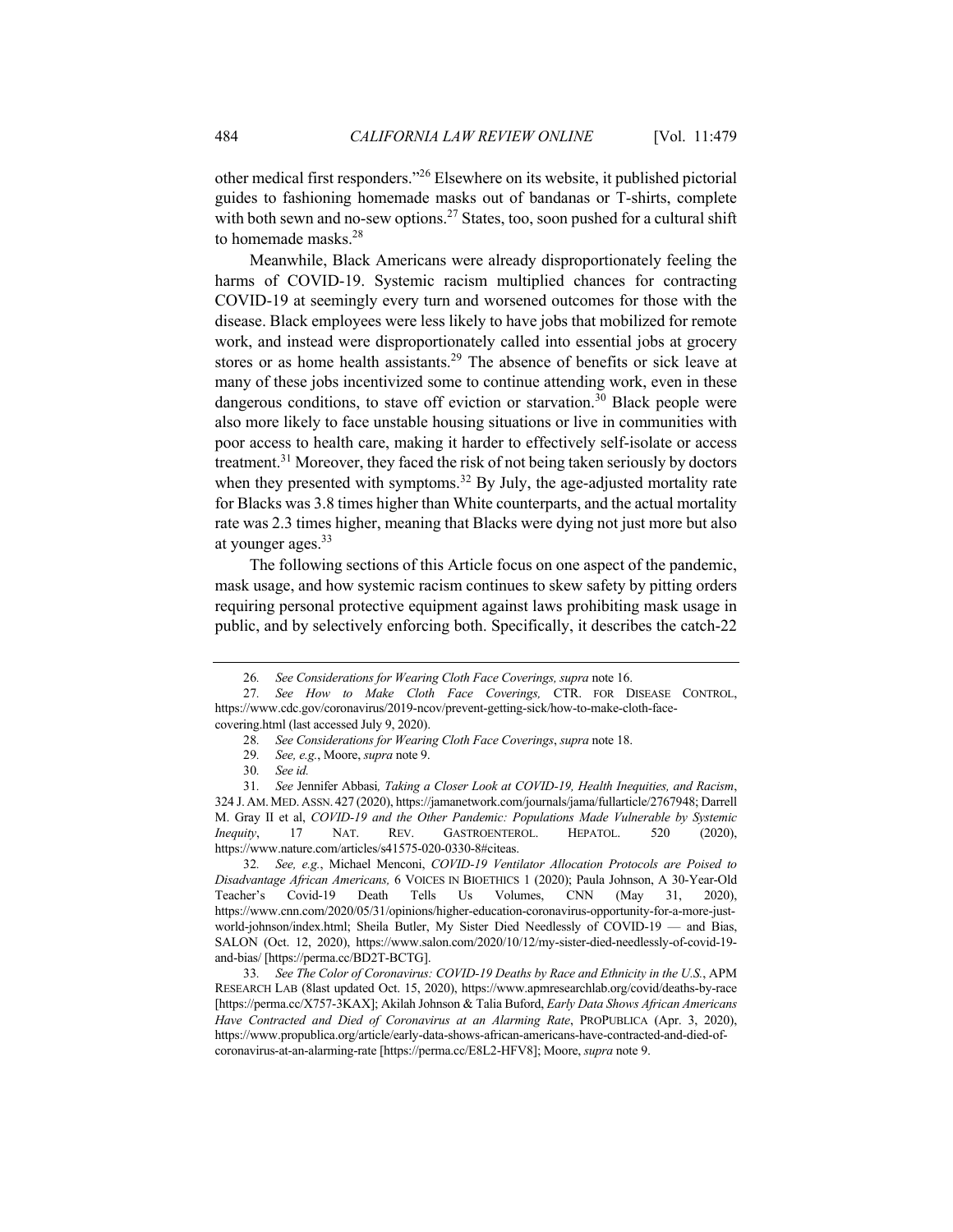faced by many Black Americans during the pandemic: wear a mask and risk police interactions—either for violating anti-mask orders or as a result of racial profiling—or opt not to wear a mask, and risk either police interaction for violating a mandatory PPE order or health harms from COVID-19. This outcome is even more disturbing with an appreciation of state anti-mask laws' history. Counter to beliefs that these laws were enacted to hinder the Ku Klux Klan, they were actually intended to paint the South as progressive and forestall the school segregation movement. Understanding state anti-mask laws' racist history and spotty statutory construction motivates policy proposals to suspend or remove them altogether.

#### *A. State Anti-Mask Laws: A Revisionist Legal History*

"It is with reluctance that I refer to these deplorable things of the past, which ought to be forgotten. But I am constrained to be frank. . . . "<sup>34</sup> So wrote Chief Justice O'Neill in 1926, reviewing the actions of the Ku Klux Klan that had prompted Louisiana's anti-mask laws. Yet the motivation for these laws was nowhere near past. The occasion prompting Chief Justice O'Neill's reflection was a murder trial in which five of the jury members were themselves sworn Klansmen.35

Hindsight reveals how wrong Chief Justice O'Neill was in believing that "deplorable things" were long past; the same hindsight will someday apply to people who call contemporary society "post-racial."36 Nevertheless, a persistent and reductive myth exists around the formation of anti-mask statutes. Several modern sources, including trustworthy legal and academic institutions, claim that states enacted anti-mask statutes between the 1920s and 1960s in direct response to Klan terrorism. $37$  This story is both chronologically and experientially impoverished.

<sup>34.</sup> State v. Dunn, 161 La. 532, 602-03, 109 So. 56, 82 (1926) (O'Neill, C.J., dissenting) (reviewing activities of Ku Klux Klan in Louisiana which prompted enactment of anti-mask statute).

<sup>35</sup>*. See id.* Because of the Klan's furtive organizational practices and likely financial sponsorship of the prosecutor, O'Neill argued to overturn the jurors' qualification. Nevertheless, the verdict was sustained over Chief Justice O'Neill's dissent because the jurors offered voir dire promising their membership would not corrupt a fair and impartial judgment. *See also* Robert Kahn, *supra* note 1, at n.18 (discussing State v. Dunn, including the same quote from O'Neill's dissent).

<sup>36</sup>*. See, e.g.*, Ta-Nehisi Coates, *There Is No Post-Racial America*, THE ATLANTIC (July/August 2015), https://www.theatlantic.com/magazine/archive/2015/07/post-racial-society-distantdream/395255/ [https://perma.cc/CY37-JRCS].

<sup>37</sup>*. See, e.g.*, Budryk, *supra* note 19; *Unmasking the Klan*, SOUTHERN POVERTY L. CTR. INTELLIGENCE REP. (September 1999), https://www.splcenter.org/fighting-hate/intelligencereport/1999/unmasking-klan [https://perma.cc/3TDY-8F7F]; Herb Hallas, *New York's Anti-Mask Law and Civil Unrest*, ADIRONDACK ALMANACK (October 2013), https://www.adirondackalmanack.com/2013/10/new-yorks-anti-mask-law-civil-unrest.html

<sup>[</sup>https://perma.cc/72JZ-RBMY]; Timothy Cuffman, *The Inexorable Anti-Mask Movement*, COL. J. TRANSNAT'L L. BLOG, http://blogs2.law.columbia.edu/jtl/the-inexorable-anti-mask-movement/ [https://perma.cc/S92P-BAX2] (last accessed July 9, 2020).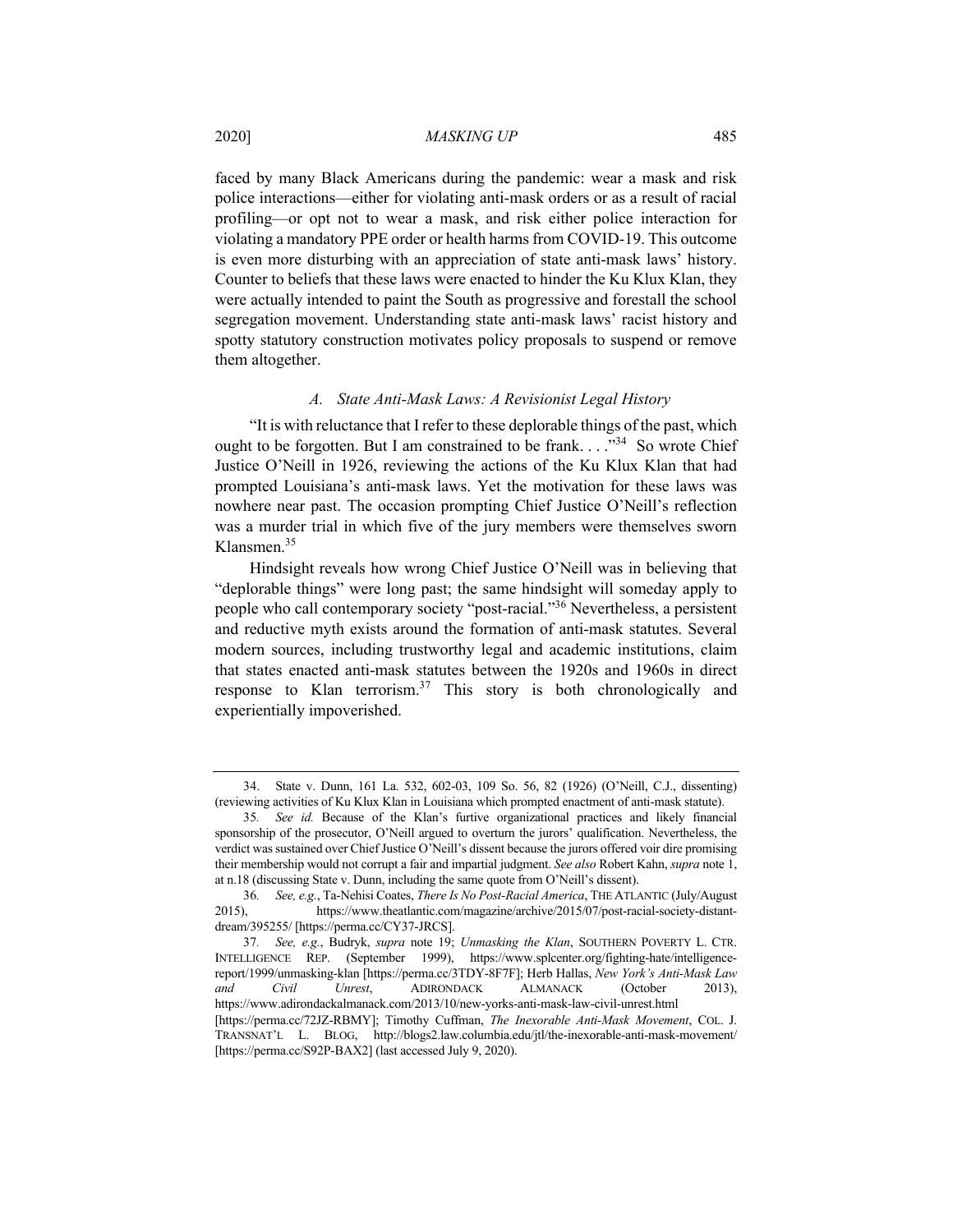State responses to the worst era of the Klan's physical terrorism, during Reconstruction, were flailing. It took a federal statute, the Enforcement Act of 1870, to gain ground over this violence. The Enforcement Act introduced antimask language; due at first to this language and later to changes in Klan activity, racial terror lynchings slowly began to decline.<sup>38</sup> It was not until the school integration movement of the mid-to-late 1900s that most governors passed state anti-mask statutes, so as to appear moderate on racial issues and preserve a segregated South.<sup>39</sup>

# *B. State Anti-Mask Laws Have Never Protected Black Americans*

Throughout the Reconstruction era, new Republican governments were "helpless against"<sup>40</sup> the Klan.<sup>41</sup> Southern mobs killed at least 530 individuals, of whom 400 were Black, between 1830 and 1860; the killings of Black people featured particularly torturous details.<sup>42</sup> Even when officers managed to catch the perpetrators, they often failed to indict or convict them because of the jury's sympathy or fear.<sup>43</sup> Desperate, some Radical Republicans went so far as to permit the hunting and shooting of masked men.<sup>44</sup>

Congress's Enforcement Act of 1870 responded to states' failures to control the Ku Klux Klan.<sup>45</sup> It enabled federal courts to review civil rights violations, meaning that the aggrieved no longer had to bring their claims to a jury of Klan sympathizers.<sup>46</sup> In Section 6, the Enforcement Act of 1870 made it a felony for

<sup>38</sup>*. See Lynching in America: Confronting the Legacy of Racial Terror*, EQUAL JUSTICE INITIATIVE 17 (2020), https://lynchinginamerica.eji.org/report/ [https://perma.cc/2QED-4LPN].

<sup>39.</sup> Note that this pattern of enacting redundant state statutes to repudiate the federal government and/or make a symbolic but inert statement is not unique to state anti-mask laws. The Equal Justice Initiative describes how, after Congress began considering anti-lynching legislation, six southern states hurriedly enacted their own, with similar language, but did not enforce their new anti-lynching laws. The Equal Justice Initiative concludes that the states passed these laws to show that the federal laws were not necessary (and thus prevent federal intrusion from actually stopping the lynchings), but had no intention of upholding these laws. *See id; see also* Desmond S. King & Rogers M. Smith, *Racial Orders in American Political Development*, 99 AM. POL. SCI. REV. 75, 87 (2005); MANFRED BERG, POPULAR JUSTICE:A HISTORY OF LYNCHING IN AMERICA 154 (2011); CHRISTOPHER WALDREP,ED.,LYNCHING IN AMERICA: A HISTORY IN DOCUMENTS 135 (2006); STEWART E. TOLNAY AND E. M. BECK, A FESTIVAL OF VIOLENCE: AN ANALYSIS OF SOUTHERN LYNCHINGS, 1882-1930 212 (1992).

<sup>40</sup>*. See* IDUS NEWBY, THE SOUTH: A HISTORY 270-71 (1978) (stating that "the Klan was an organized conspiracy against the civil rights of a large segment of society, but so considerable were its powers of intimidation in many areas that even officials who opposed it were helpless against it").

<sup>41</sup>*. See id; see also Lynching in America*, *supra* note 38, for a lengthy and meticulously researched report on race-based violence and discrimination from the mid-1800s onward.

<sup>42</sup>*. See Lynching in America, supra* note 38.

<sup>43</sup>*. See* Wayne R. Allen, Note, *Klan, Cloth and Constitution: Anti-Mask Laws and the First Amendment*, 25 GA. L. REV. 819, 824 (1991) (quoting CONG. GLOBE, 41st Cong., 2d Sess. 3611-13 (1870) (remarks of Senator Pool), reprinted in United States v. Price, 383 U.S. 787, 807-20 (1966) (appendix to opinion of the Court)).

<sup>44</sup>*. See id* (again citing United States v. Price, 383 US at 804).

<sup>45</sup>*. See Lynching in America, supra* note 38 (describing the motivation for the Enforcement Acts).

<sup>46</sup>*. See id.*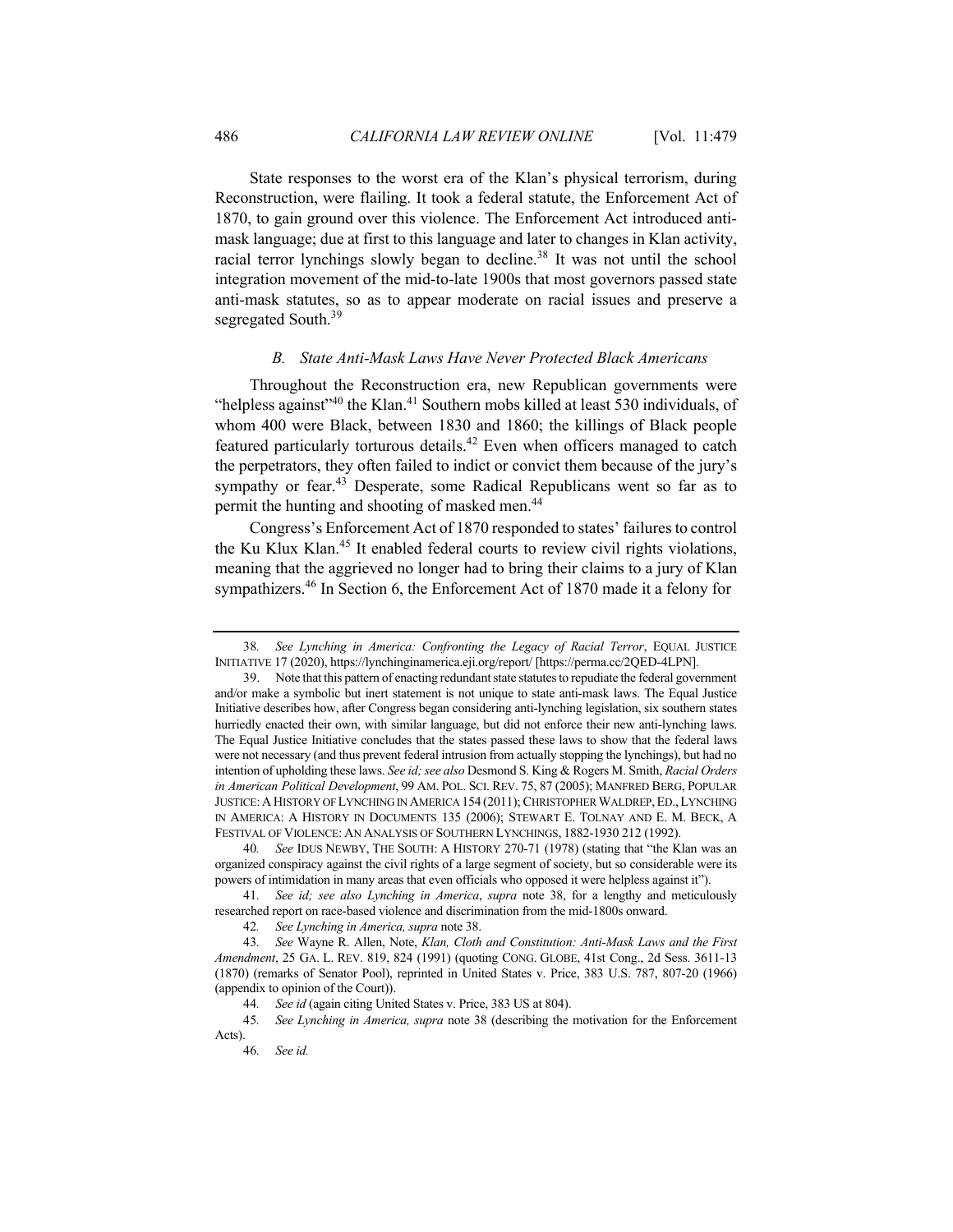two or more persons . . . [to] go in disguise upon the public highway, . . . with the intent to . . . injure, oppress, threaten, or intimidate any citizen with intent to prevent or hinder his free exercise and enjoyment of any right or privilege granted or secured to him by the Constitution or laws of the United States. . . .

Act of May 31, 1870, ch. 114, 16 Stat. 140 (1870) (current version at 18 U.S.C. §241 (2020)). The Enforcement Act of 1870, along with its successors in 1871, augmented the scope of what governments could do about the Klan.<sup>47</sup> First, labeling mask-wearing as a federal felony had the crucial impact of placing such cases in federal courts, with a selection of jury members less likely to be influenced by the Klan. Second, the national scale rebutted any remaining skepticism about the gravity of the Klan's threat.<sup>48</sup> Now that governments had better traction, violence slowly began a downward trend.<sup>49</sup>

It was not for many decades that states began passing their own anti-mask laws.<sup>50</sup> The first wave of state laws came in the 1920s as a response to the Klan morphing from a local to a national organization.<sup>51</sup> The impetus for these state anti-mask laws was not necessarily resurgent violence. According to the Equal Justice Initiative's analysis of racial terror lynchings of Black Americans in 12 southern states, every state but Florida saw a decrease in annual lynchings in the 1910s, and all states saw decreases throughout the 1920s, when these state antimask laws were passed.<sup>52</sup>

During the 1920s, the Klan focused on organizing and politically mobilizing to spread their message of hate on a wider scale.<sup>53</sup> Rather than covering their faces in ghostly costume for terroristic night rides, the Klansmen of the second wave used masks to intimidate while maintaining their role in

<sup>47.</sup> For instance, some provisions of these "Force Acts," as they came to be called, imposed martial law and enforced federal penalties against anybody interfering with Black people's free participation in society and democracy. *See Force Acts, United States [1870-1875]*, ENCYCLOPEDIA BRITANNICA, https://www.britannica.com/topic/Force-Acts (last accessed October 23, 2020).

<sup>48</sup>*. See The Enforcement Acts of 1870 and 1871*, U. S. SEN. ART & HIST., https://www.senate.gov/artandhistory/history/common/generic/EnforcementActs.htm (last accessed October 23, 2020) [https://perma.cc/AX2Z-4AY2].

<sup>49</sup>*. See Lynching in America, supra* note 38. *But see* United States v. Cruikshank, 92 U.S. 542 (1876); United States v. Reese, 92 U.S. 214 (1875) (invalidating sections of the Enforcement Acts). In the 1890s, immediately after these cases constrained the Enforcement Acts, most states analyzed by the Equal Justice Initiative showed a spike in racial terror lynchings. Violence then began to decline in each state, although Black suffering did not stop during this era.

<sup>50.</sup> There are a few exceptions to this. New York's anti-mask law predates even the Enforcement Acts and responded to a different crisis of tenants dressing up in costume to ambush their landlords. *See, e.g.*, Herb Hallas, *supra* note 35 (describing this history).

<sup>51</sup>*. See* W.E. Burghardt Du Bois, *The Shape of Fear*, 223 N. AM. REV. 291, 302-04 (1926) (stating that the Klan of the 1920s and the Klan of Reconstruction "have nothing in common except their birthplace and their methods . . . the present Klan is a different movement from the older Klan. It has simply made the older movement's name its starting point"); *see also* Kahn, *supra* note 1, at 99-100; SOUTHERN POVERTY L.CTR.,*supra* note 37 (describing the Klan's changing behavior over this period).

<sup>52</sup>*. See Lynching in America, supra* note 38. Despite these historical trends, a decrease does not mean zero.

<sup>53</sup>*. See* SOUTHERN POVERTY L. CTR.,*supra* note 37.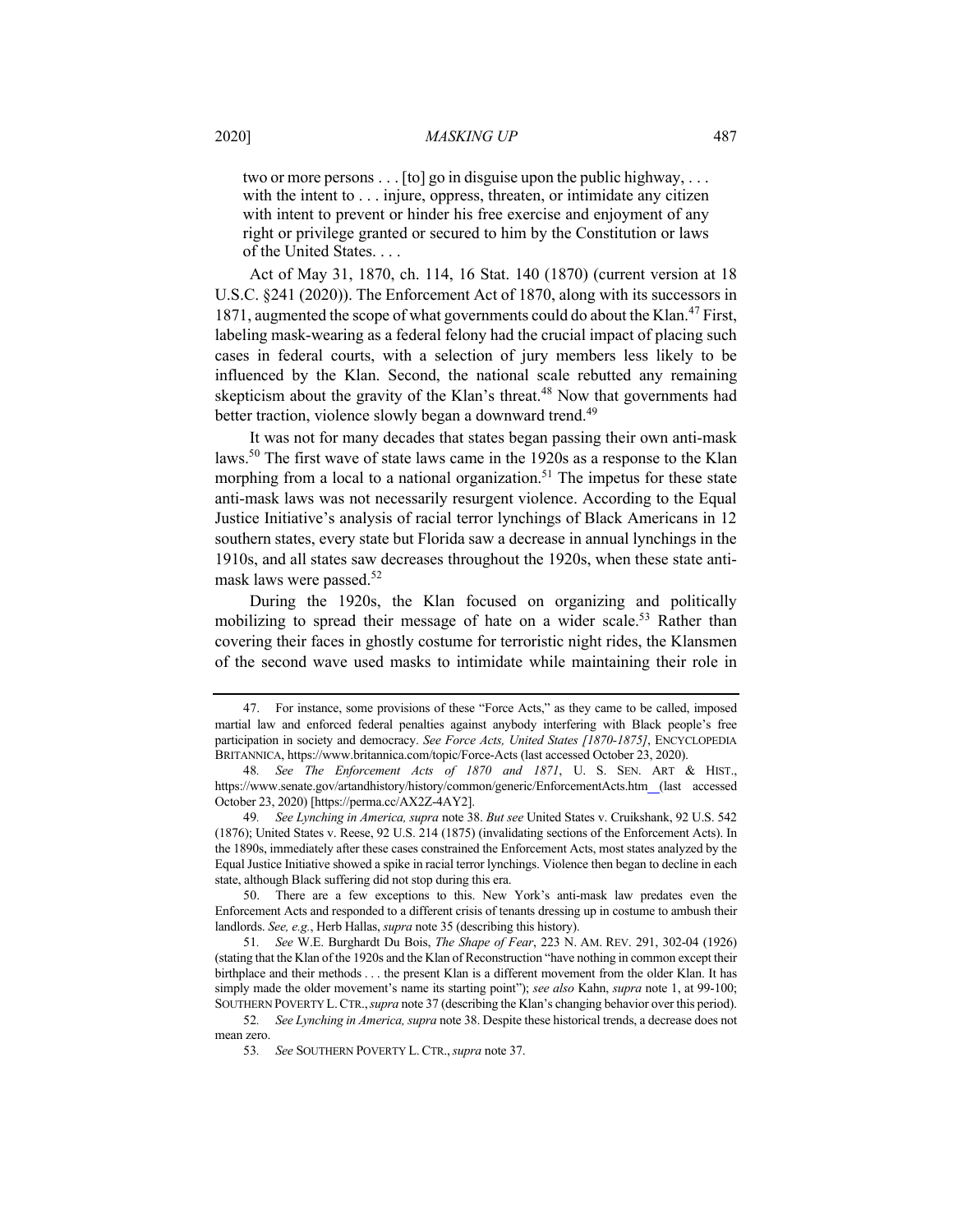society, sending the chilling message that trusted institutions were aligned with White supremacy.<sup>54</sup> For instance, in Arizona, Klan members would attend church services in their distinctive white hoods<sup>55</sup>—a move of which COVID-era grocery shoppers in Klan hoods is reminiscent.<sup>56</sup> Second-wave Klansmen also refused to reveal their membership lists,<sup>57</sup> one tactic among many that W.E.B. DuBois famously criticized as "uncivilized."58 Indeed, it was this practice that Chief Justice O'Neill (the dissenting state judge from the opening anecdote) found so suspect, and in response to which Louisiana enacted its own law in 1924.<sup>59</sup> In 1928, the Supreme Court decried the Klan's refusal to share membership lists as an attempt to "make the secrecy surrounding its purposes and membership a cloak for acts and conduct inimical to the public welfare,"60 including attempts to overtake the administrative state to advance its mission of White supremacy and "the punishment of what some of its members conceived to be crimes."<sup>61</sup> Hence, the handful of state anti-mask laws passed in the 1920s were designed to stanch the Ku Klux Klan's expansion.<sup>62</sup>

The next wave of state anti-mask laws came some twenty years later, adjacent to the civil rights revolution. <sup>63</sup> Professor Robert Kahn has identified the impetus for the final wave of state anti-mask laws as more propaganda than progress: "The general pattern . . . was for states to enact mask bans to make a statement that they hoped would convince the rest of the country that 'separate but equal' was compatible with [a] progressive South."<sup>64</sup> The governor of South Carolina, for instance, catalyzed that state's anti-mask statute in 1951 amidst his platform for "equal educational opportunity" in segregated schools in an attempt to circumvent claims of racism and cast the NAACP as extremists.<sup>65</sup> Months later, Georgia did the same, inspiring a Black columnist whose article appeared without a byline to wonder sarcastically, "Has Governor Talmadge sprouted wings and halo, and gone back on his solemn campaign promises to his wool hat boys?"66 The writer concluded, of course, that the anti-mask statute was to throw integrationists off his scent.<sup>67</sup> Georgians were well aware of Talmadge's explicit

- 59*. See* State v. Dunn, 109 So. 56, 82 (La. 1926).
- 60*. See Zimmerman*, 278 U.S. at 76.
- 61*. Id.* at 76-77.
- 62*. See* Kahn, *supra* note 1, at 100-04.
- 63*. Id.*

<sup>54</sup>*. See* Kahn, *supra* note 1, at 100-04.

<sup>55</sup>*. See* Sue Wilson Abbey, *The Ku Klux Klan in Arizona, 1921-25*, 14 J. ARIZ. HIST. 10, 13 (1973).

<sup>56</sup>*. See, e.g.*, Mabubani, *supra* note 16.

<sup>57.</sup> *See, e.g.*, New York ex. rel. Bryant v. Zimmerman, 278 U.S. 63 (1928). 58. *See, e.g.*, Du Bois, *supra* note 51 at 294 (criticizing the Klan's secrecy a 58*. See, e.g.*, Du Bois, *supra* note 51 at 294 (criticizing the Klan's secrecy and cowardice).

<sup>64</sup>*. See id.* at 102.

<sup>65</sup>*. Id.*

<sup>66</sup>*. See* JASON MORGAN WARD, DEFENDING WHITE DEMOCRACY: THE MAKING OF A SEGREGATIONIST MOVEMENT AND THE REMAKING OF RACIAL POLITICS, 1936-1965, AT 136 (2014) (quoting *Georgia's Last Stand,* THE PITT. COURIER, May 5, 1951, at 20).

<sup>67</sup>*. Id.* at 136-7.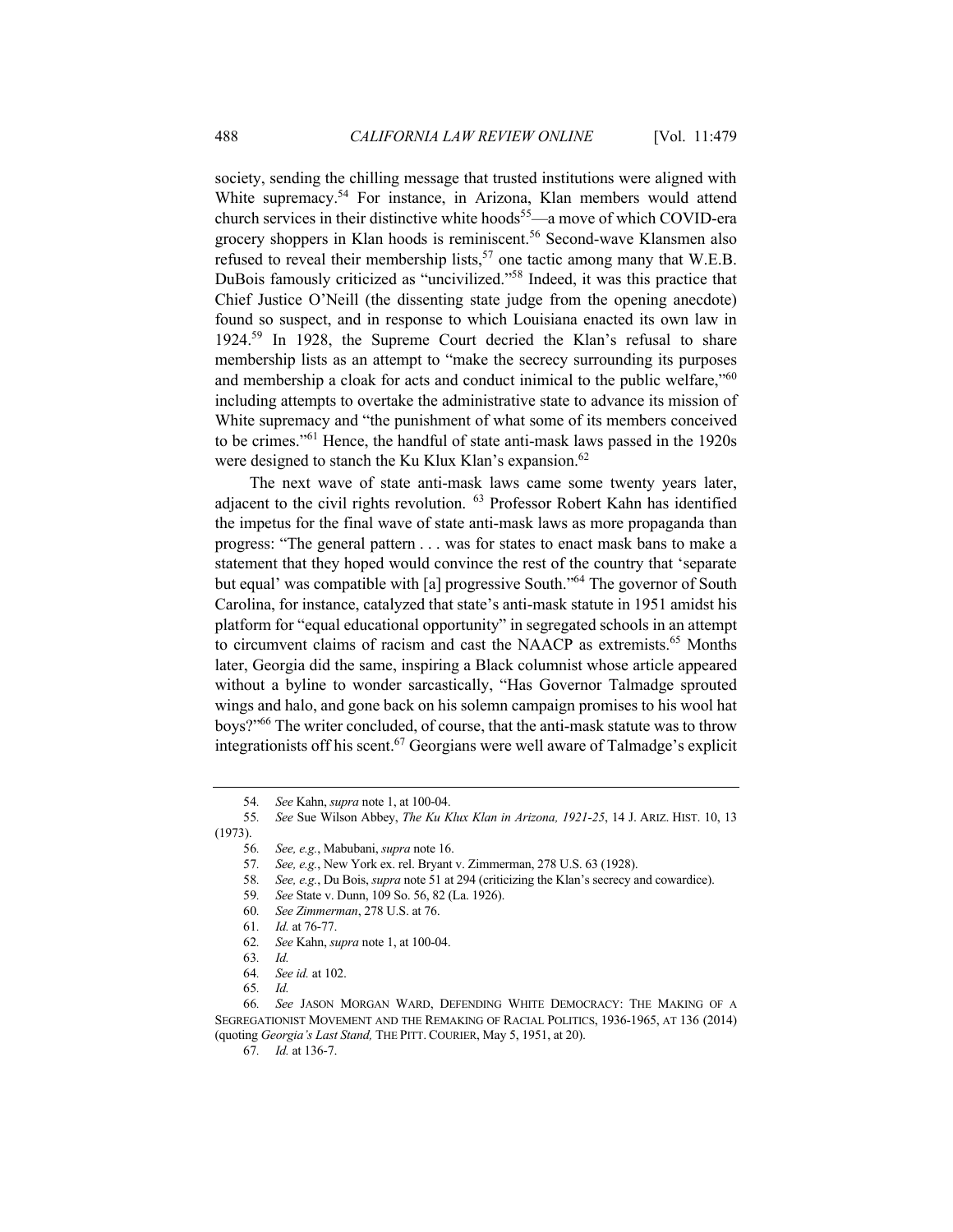links to the Ku Klux Klan, for whom his election furnished, in the words of Gloster Current, deputy executive director of the NAACP, "a signal to . . . don their sheets."68 Talmadge included appointees with concurrent Klan membership in his administration and publicly acknowledged having gained power by excluding Black voters. <sup>69</sup> Some of his first actions as governor were to usher in heightened poll taxes and voter registration laws.<sup>70</sup> Indeed, Black Americans were not swayed by the sudden swell of state anti-mask statutes.<sup>71</sup>

Unfortunately, state supreme courts were, at least retroactively. In 1990, the Georgia Supreme Court made the same mistake that Chief Justice O'Neill of Louisiana had some 70 years prior. In a 1990 case, it described how the statute was enacted "in response to a demonstrated need to safeguard the people from terrorization by masked vigilantes."<sup>72</sup> As facts above demonstrate, this is at best a sweepingly reductive account, but it is nevertheless common in legal circles today. The author of this Essay has not found evidence that such mythmaking was a calculated attempt to delude Americans on our own history. Rather, it may reflect the passage of knowledge within social groups and the systemic exclusion of outsider narratives in American society. Nevertheless, it contributes to a false and insulting narrative. Anti-mask laws have never protected Black Americans – the federal laws because officials lacked the ability to enforce them, and the state laws because they were racist in their very purpose.<sup>73</sup>

<sup>68.</sup> STEPHEN G. N. TUCK, BEYOND ATLANTA: THE STRUGGLE FOR RACIAL EQUALITY IN GEORGIA, 1940-1980 at 78 (2003) (quoting Gloster Current, Deputy Executive Director of the NAACP, on Talmadge's election).

<sup>69</sup>*. See id.* at 77-79 (stating that Talmadge's administration became "inextricably" linked to the KKK and detailing Talmadge's relationship with a Grand Dragon of the KKK, whom he appointed a lieutenant colonel and his own personal aide-de-camp); *see also* WALTER J. FRASER,JR. SAVANNAH IN THE NEW SOUTH: FROM THE CIVIL WAR TO THE TWENTY-FIRST CENTURY (2018) (describing Talmadge's actions and the resulant disenfranchisement for Black Georgians).

<sup>70</sup>*. See* FRASER, *supra* note 69 (page numbers unavailable online) (2019) (describing Talmadge's actions and the resulant disenfranchisement for Black Georgians).

<sup>71</sup>*. See, e.g.*, WARD, *supra* note 66 (quoting Black columnist); TUCK, *supra* note 68 (quoting Gloster Current); FRASER, *supra* note 69. The author regrets that so many accounts of Black sentiments on the topic must come from white historians, who do not always provide these commentators' names.

<sup>71</sup>*. See* State v. Miller, 398 S.E.2d 547, 552 (Ga. 1990).

<sup>72</sup>*. See id.*

<sup>73</sup>*. See* Gregory L. Padgett, Comment*, Racially-Motivated Violence and Intimidation: Inadequate State Enforcement and Federal Civil Rights Remedies*, 75 J. CRIM. L. & CRIMINOLOGY 103, 105 (1984) (arguing that states do not protect minorities or robustly enforce civil rights concerns); *see also* Charles Jones, *An Argument for Federal Protection against Racially Motivated Crimes: 18 U.S.C. § 241 and the Thirteenth Amendment*, 21 HARV. C.R.-C.L. L. REV. 689, 690 (1986) (urging expanded interpretation and enforcement of federal civil rights legislation to prosecute racial violence). Though First Amendment concerns with anti-mask statutes are not the point of this article, interested readers can avail themselves of an enormous body of literature and case law.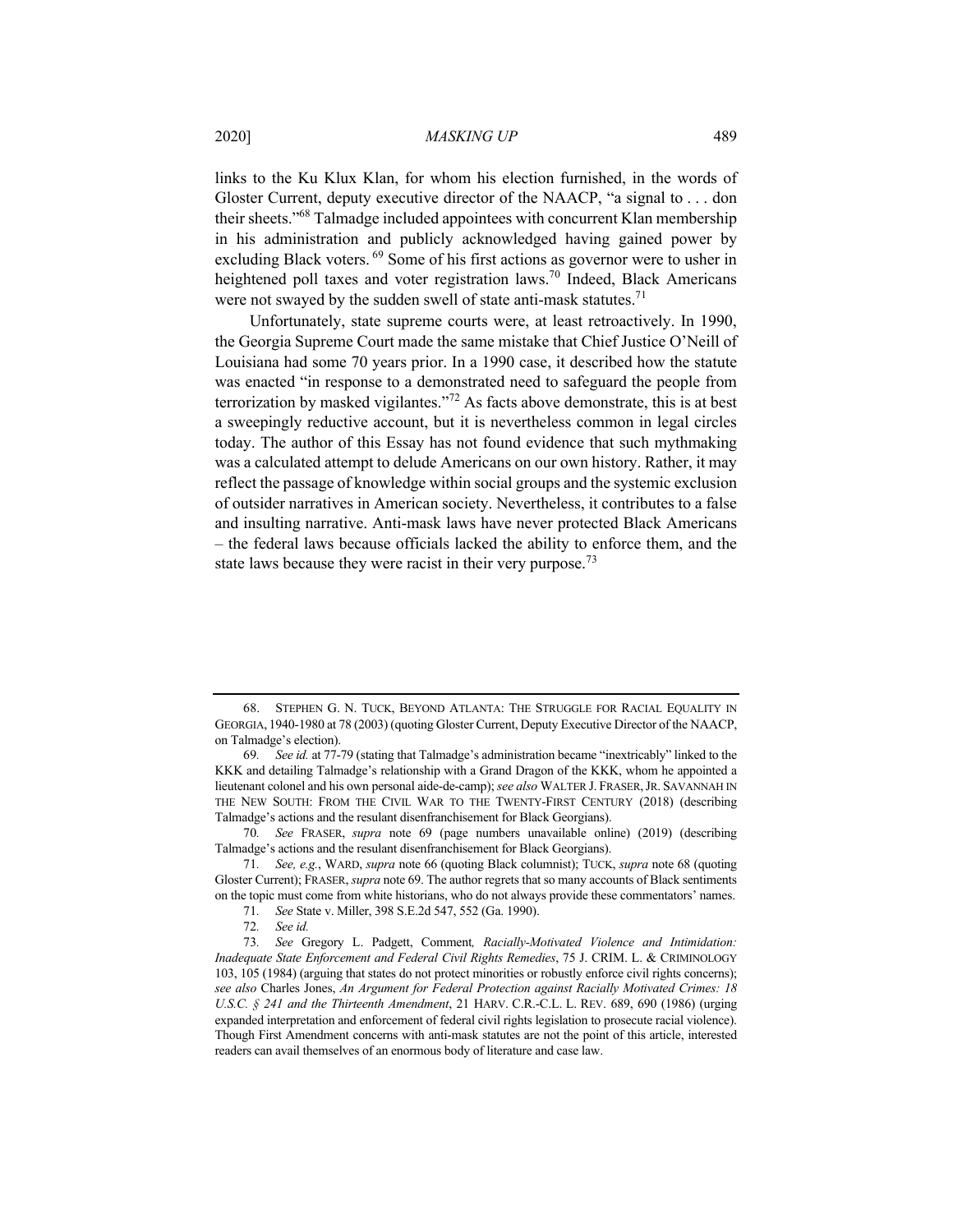### *C. Characteristics of Anti-Mask Statutes*

Today, 18 states and the District of Columbia have anti-mask laws. Despite the fact that many use vague or ambiguous terms,  $^{74}$  most anti-mask laws share some characteristics. For instance, most statutes include a requirement that the violation must take place in public, though they codify this requirement differently.<sup>75</sup> Some simply state masks must not be worn "in public" or "on public lands."<sup>76</sup> Some require a number of people, such as two or more.<sup>77</sup> Some specify who these people must (not) be, such as by incorporating age requirements<sup>78</sup> or sex offender status.<sup>79</sup> In contrast with mandatory mask orders, state anti-mask statutes have been construed to pre-empt more rigorous municipal statutes, given the "legislature's desire to occupy the field."<sup>80</sup> Many of the executive orders passed in response to the COVID-19 emergency have permitted municipalities to pass stricter requirements. <sup>81</sup>

The following sections describe three defining features of anti-mask laws: the construction of their mens rea element, voidable vagueness or overbreadth concerns, and built-in exemptions. Appendix A, below, summarizes relevant provisions of anti-mask statutes from all states that have them, including the District of Columbia.

# *1. Construction of Mens Rea Element*

Anti-mask statutes differ in their construction. Some ban the wearing of a mask while committing another crime; others simply ban the wearing of masks in public, commonly as a misdemeanor or form of loitering. Scholars have referred to the former as "criminal" and the latter as "general" statutes. $82$ "General" statutes simply ban masks outright, often without specifying a mens rea requirement with regard to the wearing of a mask.<sup>83</sup> Appendix A shows that twelve states attach a mens rea requirement—including Georgia, whose mens

<sup>74</sup>*. See* SOUTHERN POVERTY LAW CTR., *supra* note 37; *see also* Mari J. Matsuda, *Public Response to Racist Speech: Considering the Victim's Story,* 87 MICH. L. REV. 2320 (1989) (ridiculing the "neutrality trap" of pseudo-non-recognition of the statutes' motivation and decrying as "farcical" and dishonest the legislatures' unwillingness to name racism as the problem).

<sup>75</sup>*. See, e.g.*, Stephen J. Simoni, Note, *'Who Goes There?' – Proposing a Model Anti-Mask Act*, 61 FORDHAM L. REV. 241, 242 (1992) (describing differences between anti-mask laws).

<sup>76</sup>*. See, e.g.*, ALA. CODE §13A-11-9 (West 2020).

<sup>77</sup>*. See, e.g.*, OHIO REV. CODE ANN. § 3761.12 (West 2020) (requiring at least 2 people present for statute to come into effect).

<sup>78</sup>*. See, e.g.*, W. VA. CODE §61-6-22 (West 2020) (limiting statute to those over 16).

<sup>79</sup>*. See, e.g.*, LA. REV. STAT. ANN. § 14:313 (West 2020) (giving a different mens rea requirement for registered sex offenders).

<sup>80</sup>*. See* Re Martin, 221 Cal. App. 2d 14, 17 (Cal. Ct. App. 1963) (describing state legislature's desire to "occupy the field")

<sup>81</sup>*. See* Littler Mendelson, *supra* note 24 (summarizing state and municipal mandatory PPE orders).

<sup>82</sup>*. See* Simoni, *supra* note 75, at 241 (noting trend of describing laws banning masks without concurrent criminal activity as "general").

<sup>83</sup>*. See id.*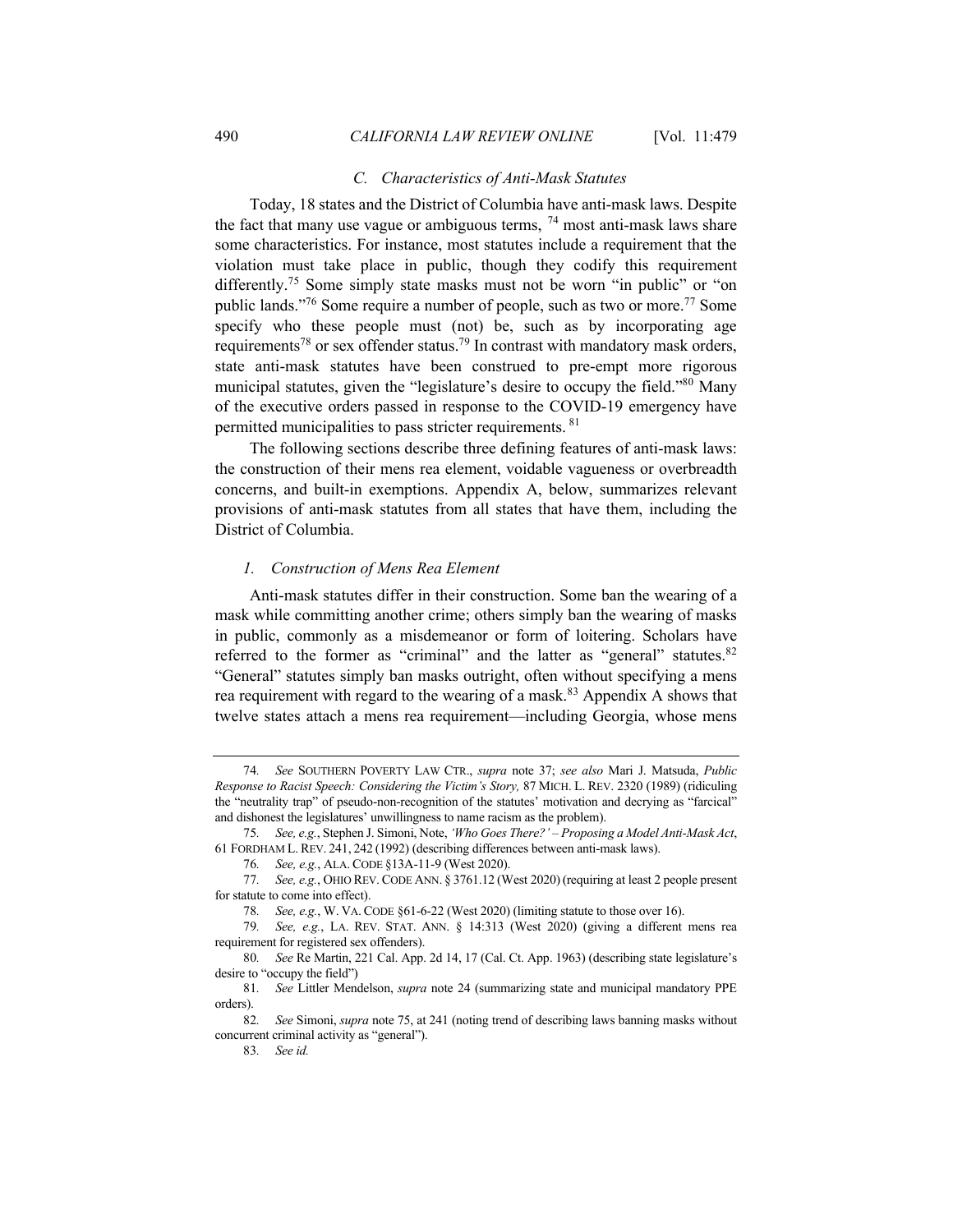rea requirement was added by the Supreme Court in 1990.<sup>84</sup> Only seven states have a purely general statute devoid of any mens rea language. Alabama's statute, enacted in 1951, offers a straightforward example of this: "A person commits the crime of loitering if he . . . *Being masked*, loiters, remains or congregates in a public place."85 Others stipulate the kind of mask that will violate the statute, namely, a mask that obscures identity, without mentioning the mens rea with regard to its obfuscation of identity. South Carolina's is an exemplar: "No person over sixteen years of age shall appear or enter upon any . . . public way or highway of this State or upon the public property of the State or of any municipality or county in this State while wearing a mask or other device which *conceals his identity*."<sup>86</sup>

Statutes that do articulate a mens rea requirement may do so with respect to the wearing of the mask, the mask's concealment of the wearer's identity, and/or the action undertaken (or attempted) while wearing the mask. Oklahoma's 1923 statute provides a mens rea requirement with regard to the wearing of the mask: "It shall be unlawful for any person in this state to wear a mask, hood or covering, which conceals the identity of the wearer during the commission of a crime or for the *purpose of coercion, intimidation or harassment*."87 Coercion, intimidation, and harassment are here set apart from the commission of a crime. Nevertheless, one who conceals their identity for the purpose of coercion, intimidation, or harassment is subject to a year of imprisonment and/or a \$50 fine.<sup>88</sup> Meanwhile, Louisiana's statute provides a level of mens rea regarding concealment: "No person shall use or wear in any public place of any character whatsoever . . . a hood or mask, or . . . any facial disguise of any kind or description, *calculated to conceal or hide the identity of the person or to prevent his being readily recognized*."89 A statute like this would increase the mens rea requirement of the other actions in the statute.<sup>90</sup> North Dakota's anti-mask statute, the most recent of the group, is unique in stipulating different mens rea requirements for different components of the offense: <sup>91</sup>

<sup>84.</sup> State v. Miller, 398 S.E.2d 547, 553 (Ga. 1990).

<sup>85.</sup> ALA. CODE §13A-11-9 (West 2020).

<sup>86.</sup> S.C. CODE ANN. § 16-7-110 (West 2020). *See also* GA. CODE ANN. § 16-11-38 (West 2020), N.C. GEN. STAT § 14-12.8 (West 2020), W. VA.CODE §61-6-22 (West 2020) (emphasis added).

<sup>87</sup>*. See, e.g.*, OKLA. STAT. tit. 21, § 1301 (West 2020).

<sup>88</sup>*. Id.*

<sup>89.</sup> LA. REV. STAT. ANN. § 14:313 (West 2020).

<sup>90</sup>*. See* MODEL PENAL CODE §§2.02(3-5) (2019) (giving rules of statutory construction if a statute does not specify its mens rea standard).

<sup>91.</sup> North Dakota's anti-mask law is a response to the Dakota Access Pipeline (DAPL) protests in which activists were covering their faces, largely with gas masks. It was enacted in 2017. *See, e.g.*, Jayme Fraser, *Bill to ban masks at protests that become riots divides police, civil rights advocates*, MISSOULIAN (Mar. 22, 2017), https://missoulian.com/news/state-and-regional/govt-and-politics/bill-toban-masks-at-protests-that-become-riots-divides-police-civil-rights-advocates/article\_bf34d218-2cb5- 5e0d-95fa-9b7b8162fddc.html [https://perma.cc/7KFR-KLQ2].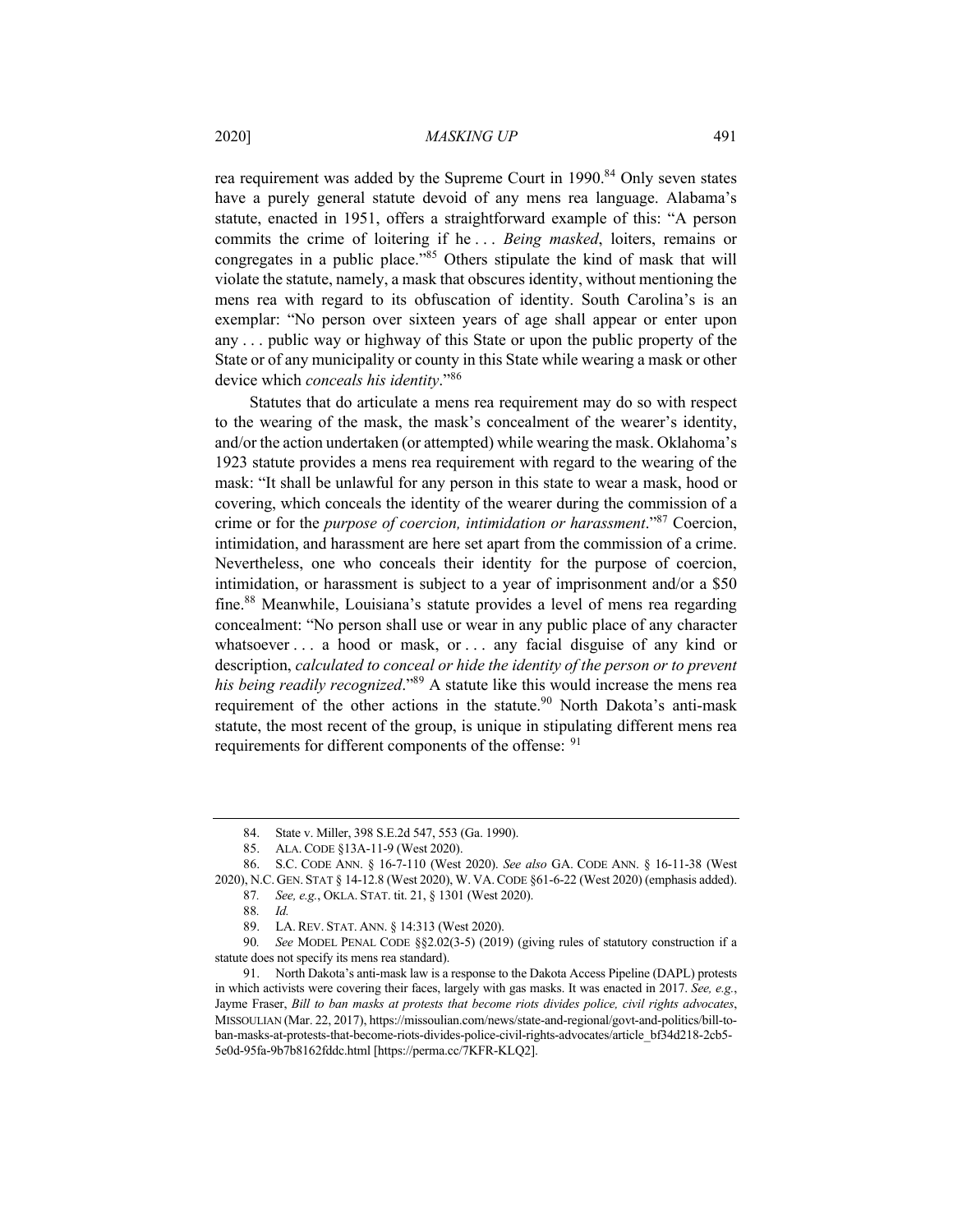An individual may not wear a mask, hood, or other device that covers, hides, or conceals any portion of that individual's face:

- a. With the intent to intimidate, threaten, abuse, or harass any other individual;
- b. For the *purpose of evading or escaping discovery*, recognition, or identification during the commission of a criminal offense; or
- c. For the *purpose of concealment*, flight, or escape when the individual has been charged with, arrested for, or convicted of a criminal offense.

N.D. CENT. CODE § 12.1-31-15 (2017) (emphasis added). This statute is deliberate in how much would need to be proven for each kind of offense.

Finally, some statutes articulate the mens rea requirement with respect to the act committed while wearing the mask. Connecticut's offers a succinct example:

Any person who, with the *intent to subject* . . . *any other person to the deprivation of any rights, privileges or immunities*, secured or protected by the Constitution or laws of this state or of the United States, on account of religion, national origin, alienage, color, race, sex, gender identity or expression, sexual orientation, blindness or physical disability, violates the provisions of section 46a-58 while wearing a mask, hood or other device designed to conceal the identity of such person shall be guilty of a class D felony.

CONN. GEN. STAT §53-37a (1949) (emphasis added). The language in Connecticut's anti-mask statute connects illegal mask wearing with any criminal offense designed to deprive somebody of rights based on a protected classification. Similar language appears in Delaware's statute, which was enacted earlier than Connecticut's**,** <sup>92</sup> and Washington, DC's, which was not enacted until 1983.<sup>93</sup> North Dakota uses a similar construction but different language in its anti-mask statute, including language about the "intent to harass" any other person" while wearing a mask.<sup>94</sup> The International Center for Not-for-Profit Law has noted that this construction, decoupled from language on protected classes, can be used to criminalize masked protestors who argue with the police. This is unsurprising, given that it was enacted in direct response to the Dakota Access Pipeline protests, where activists, masked for anonymity, did just this.<sup>95</sup> In Tennessee, inferences may flow in the other direction: masked

<sup>92</sup>*. See* DEL. CODE ANN. TIT. 11, § 1301 (West 2020).

<sup>93</sup>*. See* D.C. CODE § 22-3312.03 (West 2020).

<sup>94</sup>*. See* N.D. CENT. CODE § 12.1-31-15 (West 2020).

<sup>95</sup>*. See U.S. Current Trend: Anti-Mask Laws, COVID-19, and the First Amendment*, *supra* note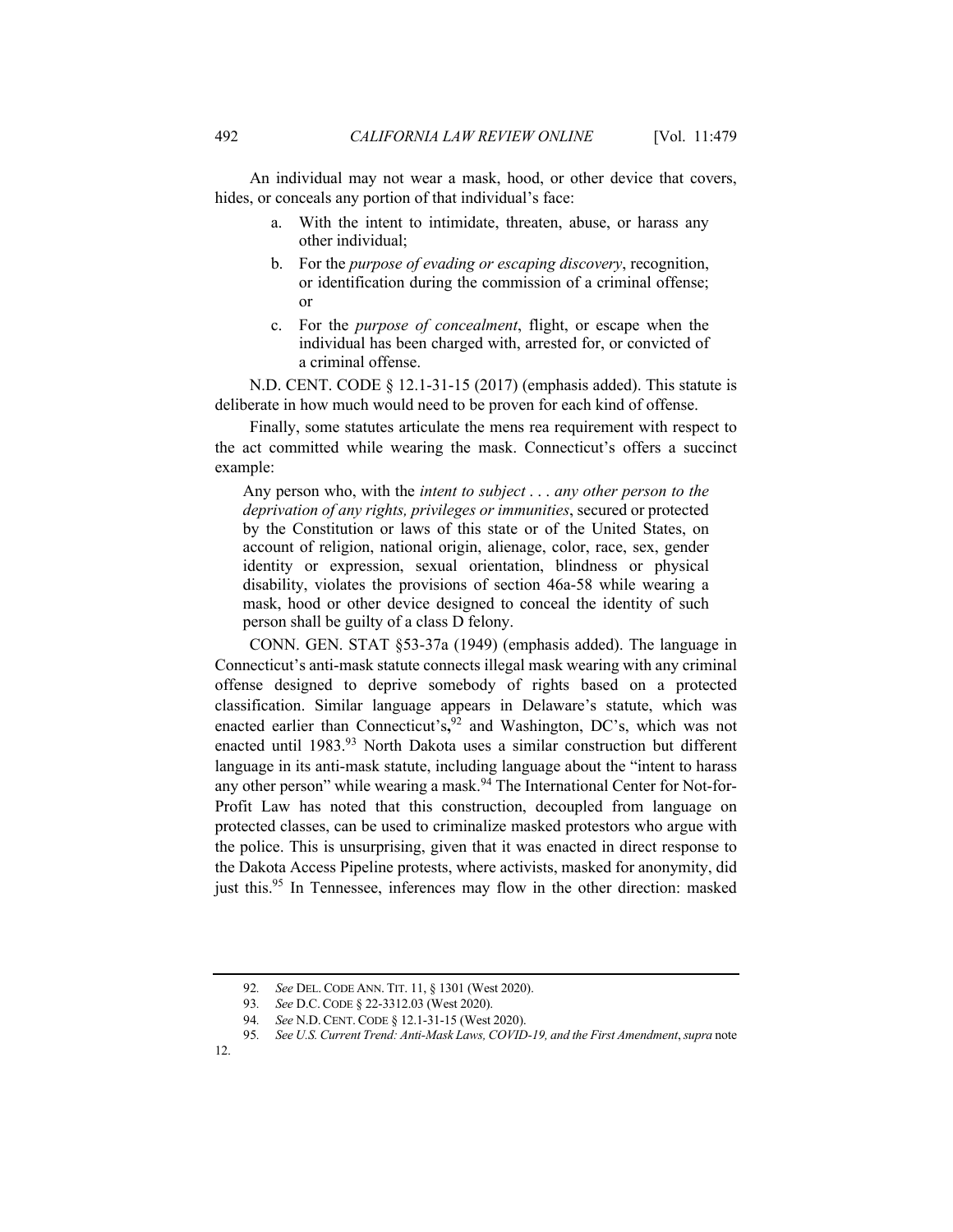entry onto another's property may serve as prima facie evidence of intent to commit a felony, so long as there is a rational connection between the two.<sup>96</sup>

#### *2. Voidable Vagueness and Anti-Mask Laws*

Aside from First Amendment concerns, the main constitutional challenges to state anti-mask statutes have been voidable vagueness or overbreadth and indefinite standards for guilt.  $97$ 

The Florida Supreme Court, in 1980, found Florida's anti-mask law unconstitutionally overbroad and applicable to innocent activities without statutory language to constrain interpretation.<sup>98</sup> The opinion studiously avoided any discussion of equal protection or freedom of speech or association.<sup>99</sup> The court found the statute "susceptible of application to entirely innocent activities . . . so as to create prohibitions that completely lack any rational basis."<sup>100</sup> Though the statute provided numerous exemptions, such as masquerade parties and gas masks during emergency drills,<sup>101</sup> these were "not sufficient to cure this fatal overbreadth."<sup>102</sup> The law was subsequently amended to include a mens rea requirement including criminal activity, the "intent to deprive people of equal protection of the law, to interfere with a person's rights secured by law, or to threaten or harass another person."<sup>103</sup> It retains the carveouts that were powerless to save it from overbreadth.<sup>104</sup> Similarly, the Georgia Supreme Court, in 1990, narrowed its anti-mask statute to apply only to mask-wearing "that is intended to conceal the wearer's identity and that the wearer knows, or reasonably should know, gives rise to a reasonable apprehension of intimidation, threats or impending violence."<sup>105</sup> A few years later, it limited the mens rea for the anti-mask statute to "actual knowledge that the conduct resulted in apprehension by the victim or reckless disregard as to

<sup>96</sup>*. See* State v Bryant, 585 S.W.2d 586, 588 (Tenn. 1979). *See also* State v. Gates, 542 P.2d 822 (Ariz. Ct. App. 1975), supp op 546 P.2d 5226 (Ariz. Ct. App. 1975), vacated on other grounds 576 P.2d 1357 (Ariz. 1978) (clarifying that one of the statutes in question was a punishment augmentation statute elevating a misdemeanor to a felony when committed while wearing a mask).

<sup>97</sup>*. See* Thomas R. Trenkner, *Validity and Construction of State Statute or Ordinance Prohibiting Picketing, Parading, Demonstrating, or Appearing in Public while Masked or Disguised*, 2 A.L.R.4th 1241, 1242 (2019).

<sup>98</sup>*. See* Robinson v. State, 393 So.2d 1076, 1077 (Fla. 1980).

<sup>99</sup>*. See id.*

<sup>100</sup>*. See id.*

<sup>101</sup>*. See id. See also* FLA. STAT. § 876.11-15 (West 2020).

<sup>102</sup>*. Robinson,* 393 So.2d at 1077.

<sup>103</sup>*. See* Debra Cassens Weiss, *Do Anti-Mask Laws Make Us All Criminals? Lawyer Who Challenged This Law Sees Issues*, ABA J. (April 23, 2020), https://www.abajournal.com/news/article/do-anti-mask-laws-make-us-all-criminals-lawyer-whochallenged-this-law-sees-issues [https://perma.cc/P2E9-G3RJ].

<sup>104</sup>*. See id.*

<sup>105.</sup> State v. Miller, 398 S.E.2d 547, 552 (Ga. 1990).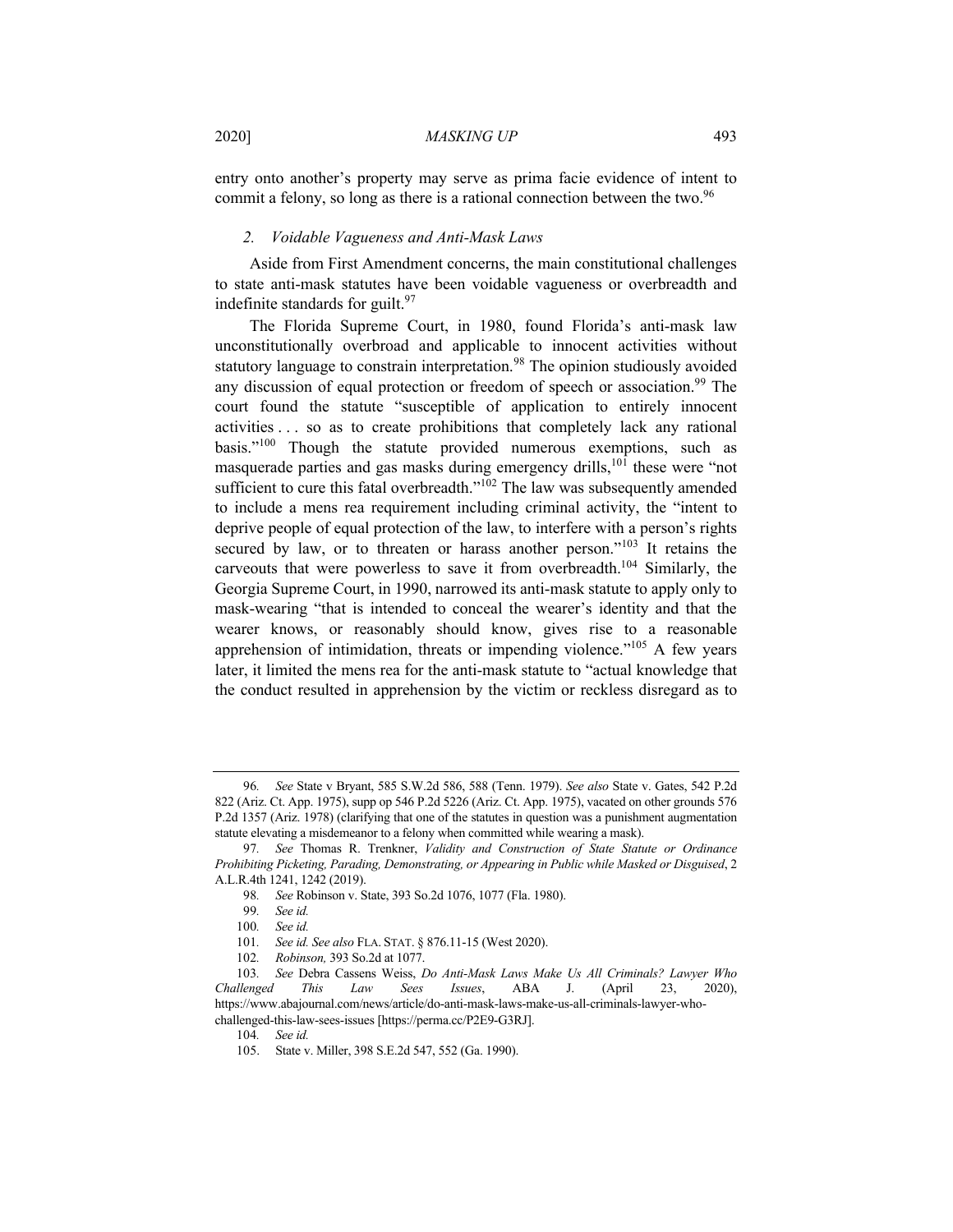that fact."106 The Virginia Court of Appeals, likewise, has clarified that the phrase "so as to conceal the identity of the wearer" contains an element of intent, and has rejected a broad application of the anti-mask statute that would encompass ski masks in cold weather or veils in secular or religious contexts.<sup>107</sup>

#### *3. Exemptions to Anti-Mask Laws*

Finally, most statutes clarify some built-in exemptions: workarounds to motivate anti-Klan enforcement without criminalizing other kinds of mask wearing. For instance, Ohio specifies that the masks in question must not be "white caps," the most specific anti-Klan language of any statute.<sup>108</sup> Other states' anti-mask statutes appear alongside statutes banning cross-burning, another of the Klan's archetypal activities.<sup>109</sup> Most importantly, more than half of the antimask statutes encode exemptions, such holidays or other circumstances, that justify the use of masks. These include such events as masquerades, Halloween, Christmas, Mardi Gras, and Gasparilla, a Tampa-based pirate festival.<sup>110</sup> Louisiana and Minnesota carry exceptions for religious face coverings.<sup>111</sup> Conspicuously missing are exemptions for protests or the public health. Virginia's comes closest, with language about medical necessity, physician recommendation, and public emergencies.<sup>112</sup> Minnesota's also mentions medical treatment as a valid justification for wearing a mask.<sup>113</sup> Still, neither goes into detail about the public health or a pandemic.

# II.

# LIVED EXPERIENCES DURING COVID-19

The push for a cultural shift to mask-wearing was led by the CDC and guided by a need to conserve medical equipment. However, the homemade mask craze neglected risks of racial profiling, particularly for Black men. These dynamics led to two equally worrisome dilemmas. First, police selectively enforced both mandatory mask orders *and* anti-mask laws against Black Americans, as compared to their enforcement of either against White Americans. Second, in choosing whether to mask up, Black Americans faced death with any choice: from COVID-19 if they chose not to wear a mask, from insufficient

<sup>106.</sup> James P. Fleissner, *Criminal Law and Procedure: A Two-Year Survey*, 48 MERCER L.REV. 219, 260 (1996); *see also* Daniels v. State, 448 S.E.2d 185 (Ga. 1994).

<sup>107</sup>*. See* Hernandez v. Commonwealth, 406 S.E.2d 398, 399-400 (Va. Ct. App. 1991); *see also*  Ghafari v. S.F. Mun. Ct., 87 Cal. App. 3d 255, 261260 (Cal. Ct. App. 1978) (striking anti-mask law because it "inhibits the exercise of free speech").

<sup>108</sup>*. See* OHIO REV. CODE ANN. § 3761.12 (West 2020).

<sup>109</sup>*. See*, *e.g*., FLA. STAT. ANN. § 876.11-15 (West 2020).

<sup>110</sup>*. See*, *e.g.*, *id.*

<sup>111.</sup> MINN. STAT. ANN. § 609.735 (West 2020); LA. STAT. ANN. § 14:313 (2019).

<sup>112.</sup> VA. CODE. ANN. § 18.2-422 (West 2020).

<sup>113.</sup> MINN. STAT. ANN. § 609.735 (West 2020).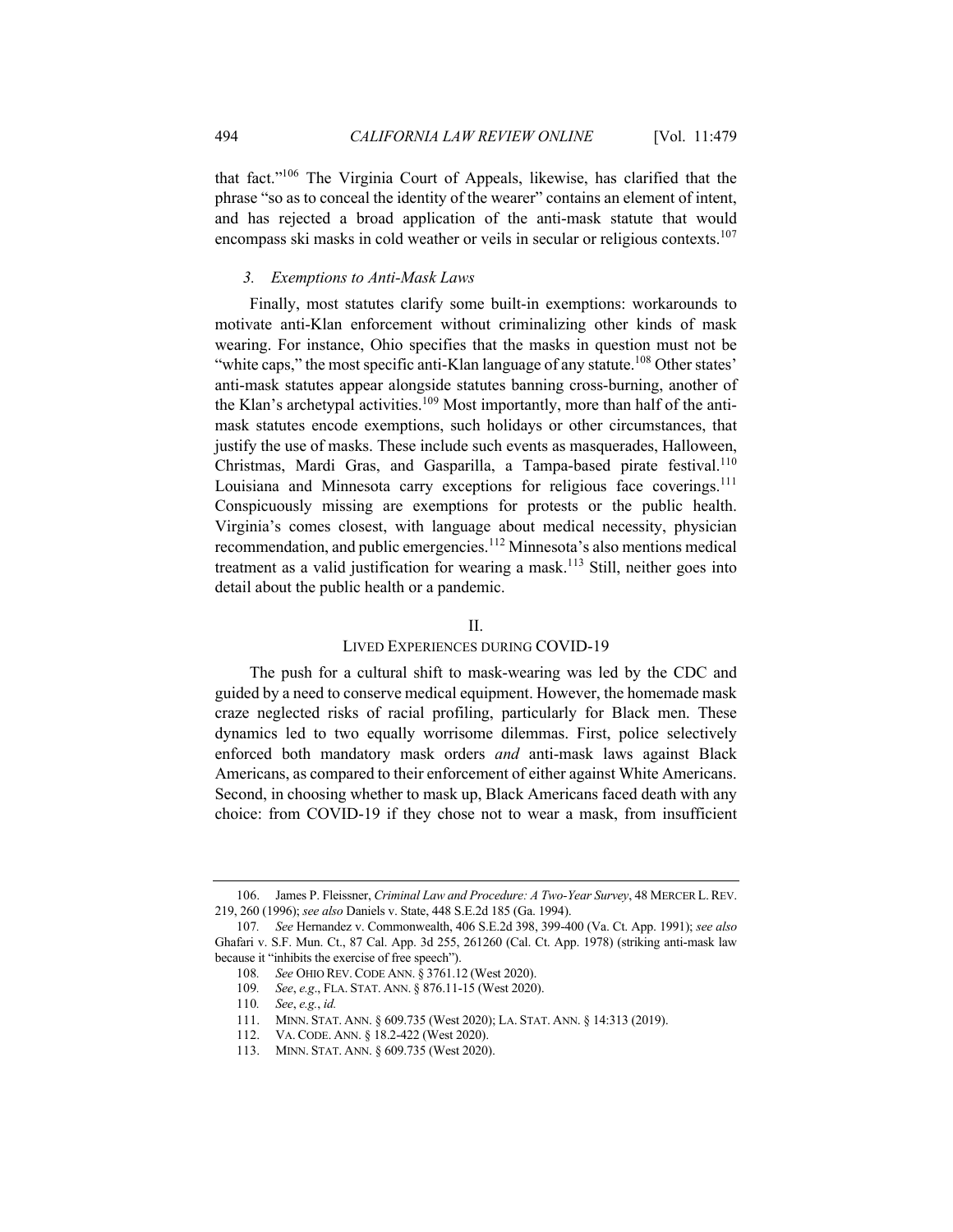medical equipment if they opted for a medical mask, or from racial profiling if they wore a homemade mask.

The following sections use news reports, social media, and empirical data to argue that the clash between anti-mask laws and mandatory mask orders added to confusion during the COVID-19 crisis, creating even more risk to Black lives.

#### *A. Selective Enforcement of Mask Laws against Black Americans*

During COVID-19, mask requirements furnished yet another basis for police interaction and selective enforcement against people of color. It has been well documented, both in data and in lived experience, that police selectively enforce laws against Americans of color. The history of selective policing based on skin color began even before our country did.<sup>114</sup> In the late 1600s, Pennsylvania charged its constables to "take up" any Black person, with no distinction as to onetime slaves, seen "gadding abroad" without permission, who would then be "imprisoned overnight without food and given thirty-nine lashes, more physical punishment than White servants generally received for a major theft."<sup>115</sup> States like South Carolina and Virginia emboldened slave patrols to conduct warrantless searches and seize Blacks suspected of any crime "whatsoever."<sup>116</sup>

Contemporary enforcement activity remains heightened for Americans of color. One measure of police bias in enforcement decisions is the search rate: if officers based their decisions to search cars for contraband on the same level of evidence for Black and White drivers, they would find contraband at the same rate.117 Thus, any disparity in officers' decisions to search cars for drugs, and subsequent finding of contraband, displays the officers' willingness to conduct the search on the basis of less evidence.<sup>118</sup> Police interactions with Blacks are not just more numerous but also more deadly. *Proceedings of the National Academy of Sciences* has found that Black Americans, especially Black men, are much more likely than White Americans to be killed by the police.<sup>119</sup> In fact, despite comprising only 13 percent of the American population, Blacks suffer 24 percent of fatal police violence.<sup>120</sup>

During COVID-19, mask requirements and other similar policies have furnished yet another basis for selective enforcement, sometimes escalating these

<sup>114.</sup> Tracey Maclin, *Race and the Fourth Amendment*, 51 VAND. L. REV. 333, 334 (1998).

<sup>115.</sup> A. LEON HIGGINBOTHAM, JR., IN THE MATTER OF COLOR 276-77 (1978).

<sup>116</sup>*. Id.*

<sup>117</sup>*. See Findings*, STANFORD OPEN POLICING PROJECT (2020), https://openpolicing.stanford.edu/findings/ [https://perma.cc/56KR-TUCW].

<sup>118</sup>*. See id.*

<sup>119</sup>*. See* Frank Edwards, Hedwig Lee & Michael Esposito, *Risk of Being Killed by Police Use of Force in the United States by Age, Race–Ethnicity, and Sex*, 34 PROC. NAT'L ACAD. SCI. 16793, 16794 (2019).

<sup>120</sup>*. See Police Violence Map*, MAPPING POLICE VIOLENCE, https://mappingpoliceviolence.org/ [https://perma.cc/9T9B-9MWQ] (last visited October 21, 2020).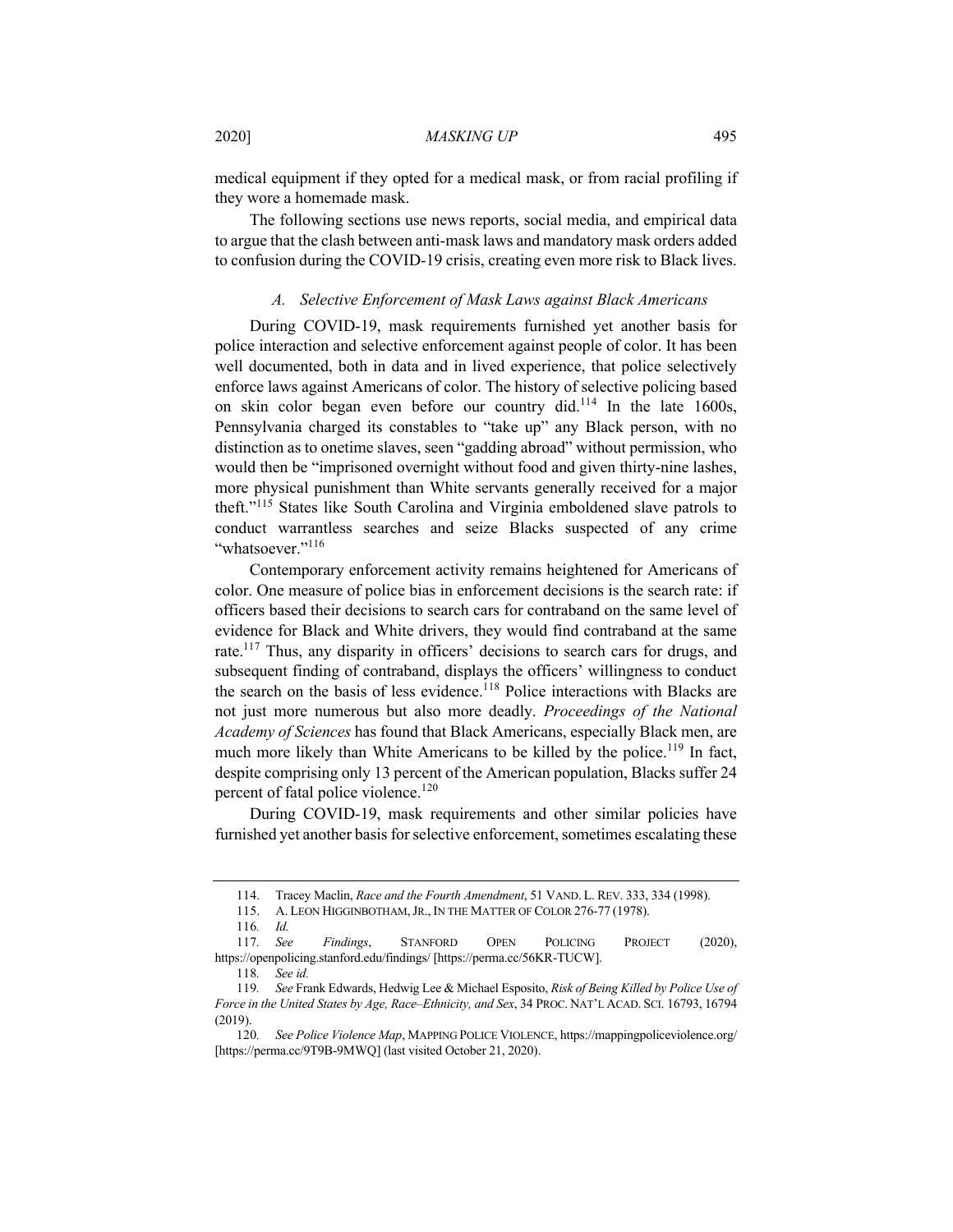interactions with excessive force, fines, or the threat of incarceration. On the first full day of Pennsylvania's mandatory PPE order, Walmart employees called the police on a man of color inside a Walmart who had not covered his face. He fled the store when troopers arrived and was ultimately charged with disorderly conduct.121 In Philadelphia, cops hoisted a Black man out of a bus for not covering his face.<sup>122</sup> In Florida, a mask-clad Black physician unloading supplies to help test homeless people for coronavirus was handcuffed and detailed for illegal dumping.123 In Illinois, at a different Walmart, two Black men wearing surgical masks were followed "like prey" by police officers who escorted them out of the store for wearing masks, allegedly for violating a local ordinance *against* wearing masks in businesses.<sup>124</sup> City officials later confirmed the city has no such ordinance. $125$ 

Selective enforcement of both anti-mask laws and mandatory mask orders against Black males are stark in comparison to police treatment of Whites refusing, even protesting, masks. Throughout early April, the same period when these selective enforcement incidents took place, a rash of anti-quarantine rallies erupted nationwide. At these events, predominantly White protesters decried their state's restrictions, often carrying guns<sup>126</sup> and eschewing PPE, <sup>127</sup> even in states requiring masks in public.<sup>128</sup> Indeed, for some, the refusal to wear a mask became emblematic of conservative courage.<sup>129</sup> Yet police response to these

<sup>121.</sup> Josh Popichak, *Walmart Shopper Who Failed to Wear Mask Charged With Disorderly Conduct: Police*, SAUCON SOURCE (Apr. 25, 2020), https://sauconsource.com/2020/04/25/walmartshopper-who-failed-wear-mask-charged-with-disorderly-conduct/ [https://perma.cc/29RR-PJYC].

<sup>122.</sup> Chas Danner, *Philly Police Drag Man From Bus for Not Wearing a Face Mask*, N.Y. INTELLIGENCER (Apr. 10, 2020), https://nymag.com/intelligencer/2020/04/philly-police-drag-manfrom-bus-for-not-wearing-a-face-mask.html [https://perma.cc/CN24-KK2H].

<sup>123.</sup> Johnny Diaz*, Police Handcuff Black Doctor Who Tests Homeless for Coronavirus,* N.Y. TIMES (Apr. 14, 2020), https://www.nytimes.com/2020/04/14/us/armen-henderson-arrested-homelesscoronavirus-testing.html [https://perma.cc/B2DC-3GXP]; Devoun Cetoute, Miami police investigating detainment of doctor who gives homeless virus tests, chief says, MIAMI HERALD (Apr. 11, 2020), https://www.miamiherald.com/news/article241943371.html [https://perma.cc/9B7N-LRHZ].

<sup>124.</sup> Jeanie Stephens, *(Updated) Video: Wood River officer made men leave Walmart because they wore masks*, THE TELEGRAPH (Apr. 7, 2020), https://www.thetelegraph.com/news/article/Video-Wood-River-officer-has-men-leave-Walmart-15154393.php [https://perma.cc/7LDW-DQMD].

<sup>125.</sup> Derrick Bryson Taylor, *For Black Men, Fear That Masks Will Invite Racial Profiling*, N.Y. TIMES (Apr. 14, 2020), https://www.nytimes.com/2020/04/14/us/coronavirus-masks-racism-africanamericans.html [https://perma.cc/3BMB-BZEF]..

<sup>126</sup>*. See*, *e.g.*, Firmin DeBrabander, *The Great Irony of America's Armed Anti-Lockdown Protesters*, THE ATLANTIC (May 13, 2020), https://www.theatlantic.com/ideas/archive/2020/05/gunsprotesters/611560/ [https://perma.cc/G25S-KBB7].

<sup>127</sup>*. See id.*

<sup>128</sup>*. See, e.g.*, Bart Jansen, *Anti-quarantine rally in Pennsylvania draws about 2,000 people in latest protest against coronavirus restrictions*, USA TODAY (Apr. 20, 2020), https://www.usatoday.com/story/news/politics/2020/04/20/coronavirus-pennsylvania-roiled-protestagainst-shutdowns/5167292002/ [https://perma.cc/S3K7-FK7X] (describing one such rally in Pennsylvania, a PPE-required state).

<sup>129</sup>*. See*, *e.g.*, Hansen, *supra* note 11.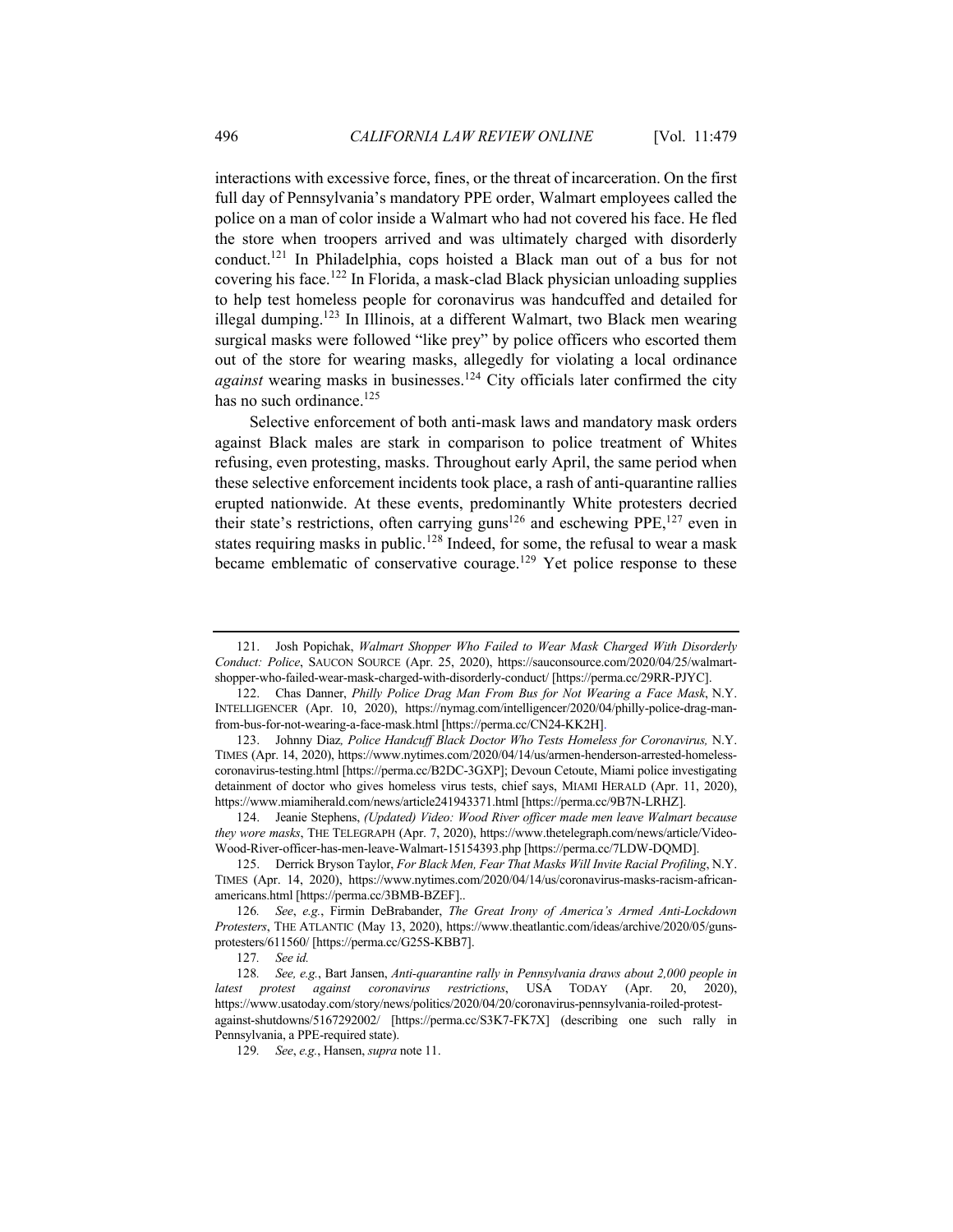military-styled protests was peaceful.<sup>130</sup> As the summer wore on and Black Lives Matter protestors were tear-gassed and shoved by police,<sup>131</sup> several commentators were jarred by the much milder treatment of the predominantly White, armed anti-quarantine protestors.<sup>132</sup> Indeed, police behavior throughout the pandemic evinced much greater willingness to enforce mandatory PPE orders against Blacks than Whites.

# *B. "I Want to Stay Alive but I Also Want to Stay Alive": The Peril of Homemade Masks and Racial Profiling*

Since at least April**,** the CDC and several states have encouraged Americans to make their own cloth masks. For many Black men, though, the thought of covering their faces with ordinary-looking cloth is anything but innocuous.<sup>133</sup> Refrains of "thug" or "gangster" too commonly issue from police officers (or self-appointed vigilantes with guns) who, having brutalized a Black person, claim their suspicion was aroused by their victim's style of dress. 17-year-old Trayvon Martin was killed in 2013 by an agitated neighborhood watch volunteer who, in the minutes before he took Trayvon's life, muttered to dispatch operators about the "suspicious guy" in "a dark hoodie, a gray hoodie."<sup>134</sup> Professor Cyntoria Johnson has described the association many people have built up between bandanas or rags and gang activity.<sup>135</sup> Similarly, Professor Angela Onwuachi-Willig has analyzed how hoodies and other styles of dress that perform blackness can signal to those with stereotyping tendencies that they do not belong in White spaces.136 Many Black men, especially, have voiced on social media their dual concerns over their bodily safety: either from disease, by virtue of not wearing a mask, or from the police, by virtue of wearing one.<sup>137</sup> As

136*. See Policing the Boundaries of Whiteness: The Tragedy of Being "Out of Place" from Emmett Till to Trayvon Martin*, 102 IOWA L. REV. 1113, 1183.

<sup>130</sup>*. See* Li Zhou & Kainaz Amaria, *These photos capture the stark contrast in police response to the George Floyd protests and the anti-lockdown protests*, VOX (May 27, 2020), https://www.vox.com/2020/5/27/21271811/george-floyd-protests-minneapolis-lockdown-protests [https://perma.cc/2XML-TR37] (comparing violent police response to peaceful #BlackLivesMatter protesters in June and passive police response to armed anti-lockdown protesters in April).

<sup>131</sup>*. See, e.g*,*,* DeBrabander, *supra* note 126.

<sup>132</sup>*. See id.*

<sup>133</sup>*. See* Fernando Alfonso III, *Why some people of color say they won't wear homemade masks*, CNN (Apr. 7, 2020), https://www.cnn.com/2020/04/07/us/face-masks-ethnicity-coronavirus-cdctrnd/index.html [https://perma.cc/X4C5-C8FR].

<sup>134</sup>*. See* Linton Weeks, *Tragedy Gives the Hoodie a Whole New Meaning,* NPR (Mar. 24, 2012), https://www.npr.org/2012/03/24/149245834/tragedy-gives-the-hoodie-a-whole-new-meaning [https://perma.cc/56JG-39RF].

<sup>135</sup>*. See* Alfonso III, *supra* note 133.

<sup>137.</sup> Usha Lee McFarling, *'Which Death Do They Choose?': Many Black men fear wearing a mask more than the coronavirus,* STAT (Jun. 3, 2020), https://www.statnews.com/2020/06/03/whichdeamany-black-men-fear-wearing-mask-more-than-coronavirus/ [https://perma.cc/6A5N-94YN].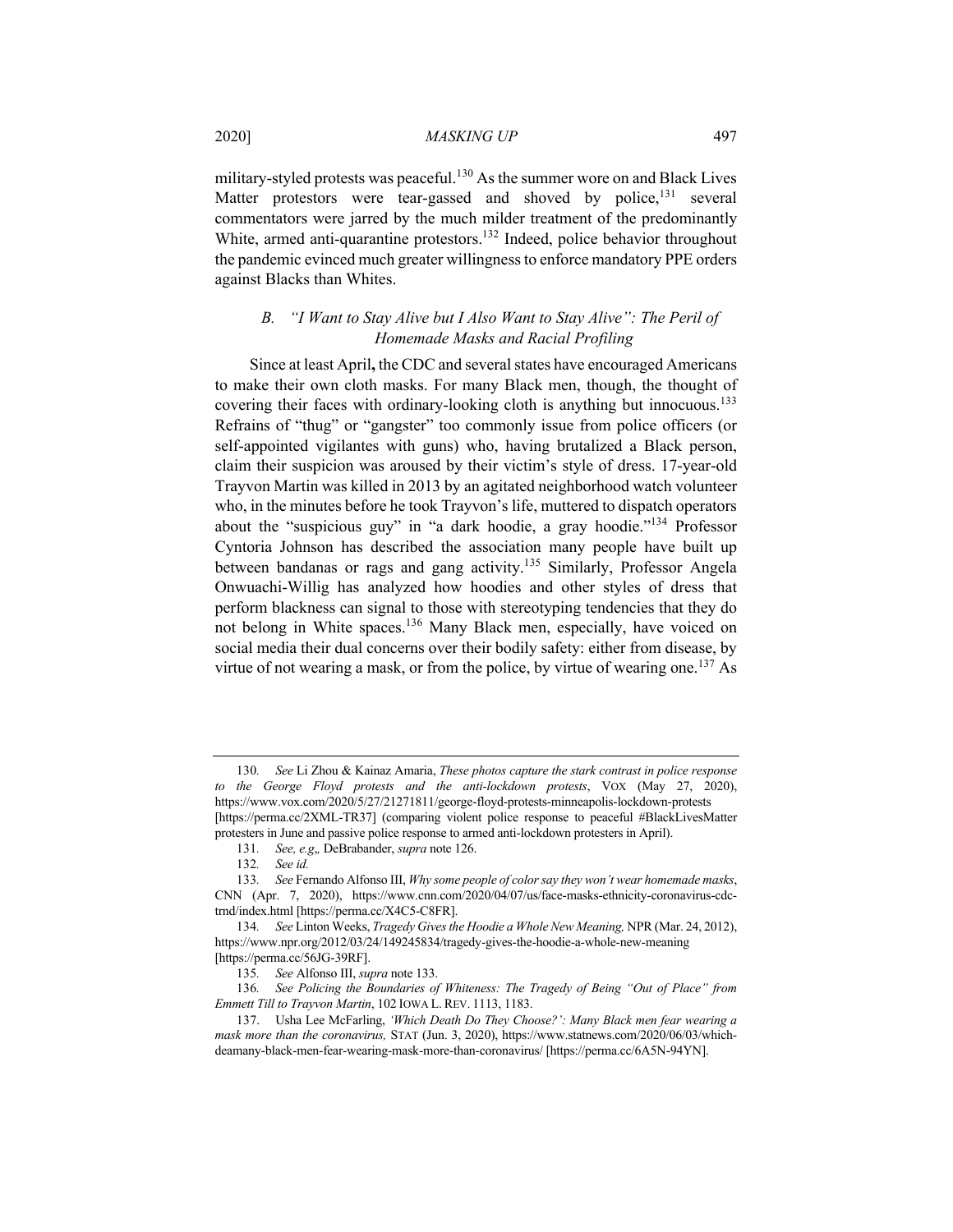educator Aaron Thomas tweeted, "I want to stay alive but I also want to stay alive."<sup>138</sup>

In Georgia, legislators acted upon the clash between anti-mask laws and PPE measures, seeking to diminish the harms of racial profiling of those in PPE. While recovering from the coronavirus, Georgia State Senator Nikema Williams penned a letter to the governor of Georgia calling for the state anti-mask law to be suspended throughout the state of emergency.<sup>139</sup> In it, she reflected upon antimask laws' heightened impact upon Black communities and how these statutes could feed stereotyping and racial profiling. <sup>140</sup> Elsewhere, she commented on the experience of her husband, a Black man, of being racially profiled while grocery shopping in a homemade mask. <sup>141</sup> Her letter also emphasized the importance of not providing countervailing mandates and confusing people as to whether they should follow the CDC's advice on mask usage.  $^{142}$  Williams' campaign was successful in Georgia and launched similar commentary nationwide. <sup>143</sup>

# *C. Empirical Evidence on Mask Usage: Anti-Mask Laws, Mandatory PPE Orders, and Race*

The following section describes our results, which include statistically significant findings on the relationship between race and mask usage, and statistically insignificant findings on the relationship between living in an antimask state and mask usage. A following section, "Takeaways," analyzes these results, suggesting that widespread ignorance of anti-mask laws, combined with demonstrated harms to minorities from their selective enforcement and clash with mandatory PPE orders, militates against their remaining on the books.

# *D. Methods*

The author, along with a team of researchers from the COVID-Dynamic Study, surveyed 1178 people from all 50 states to gauge mask uptake by race in

<sup>138.</sup> Aaron Thomas (@Aaron\_TheThomas), Twitter (Apr. 4, 2020, 1:34 PM), https://twitter.com/Aaron\_TheThomas/status/1246493711032356866.

<sup>139</sup>*. See* Nicole Carr (@NicoleCarrWSB), Twitter (Apr. 10, 2020, 4:09 PM), https://twitter.com/NicoleCarrWSB/status/1248704672921239552/photo/1 (sharing a photo of Senator Williams' letter to Bryan Kemp).

<sup>140</sup>*. Id.*

<sup>141.</sup> *See* Maria Boynton, *Black While Masked "Dangerous,"* V-103 (Apr. 11, 2020), https://v103.radio.com/blogs/maria-boynton/naacp-joins-call-to-suspend-georgia-anti-mask-law https://perma.cc/FF89-AT9U]; *see also* Zack Budryk, *Georgia urged to suspend Jim Crow-era mask law,* THE HILL (Apr. 13, 2020), https://thehill.com/homenews/state-watch/492516-georgia-urged-tosuspend-jim-crow-era-mask-law [https://perma.cc/FG8X-WLRV].

<sup>142</sup>*. See* Boynton*, supra* note 140; *see also* Budryk *,supra* note 140*.*

<sup>143</sup>*. See Attorney Helped Save Black Men's Lives By Calling for Suspension of Anti-Mask Law During COVID-19 Pandemic,* GREATER DIVERSITY NETWORK (Apr. 22, 2020), http://greaterdiversity.com/attorney-helped-save-black-mens-lives-calling-suspension-anti-mask-lawcovid-19-pandemic/ [https://perma.cc/R2EQ-7RF3]; *See* Taylor, *supra* note 125; *infra* Part III.A.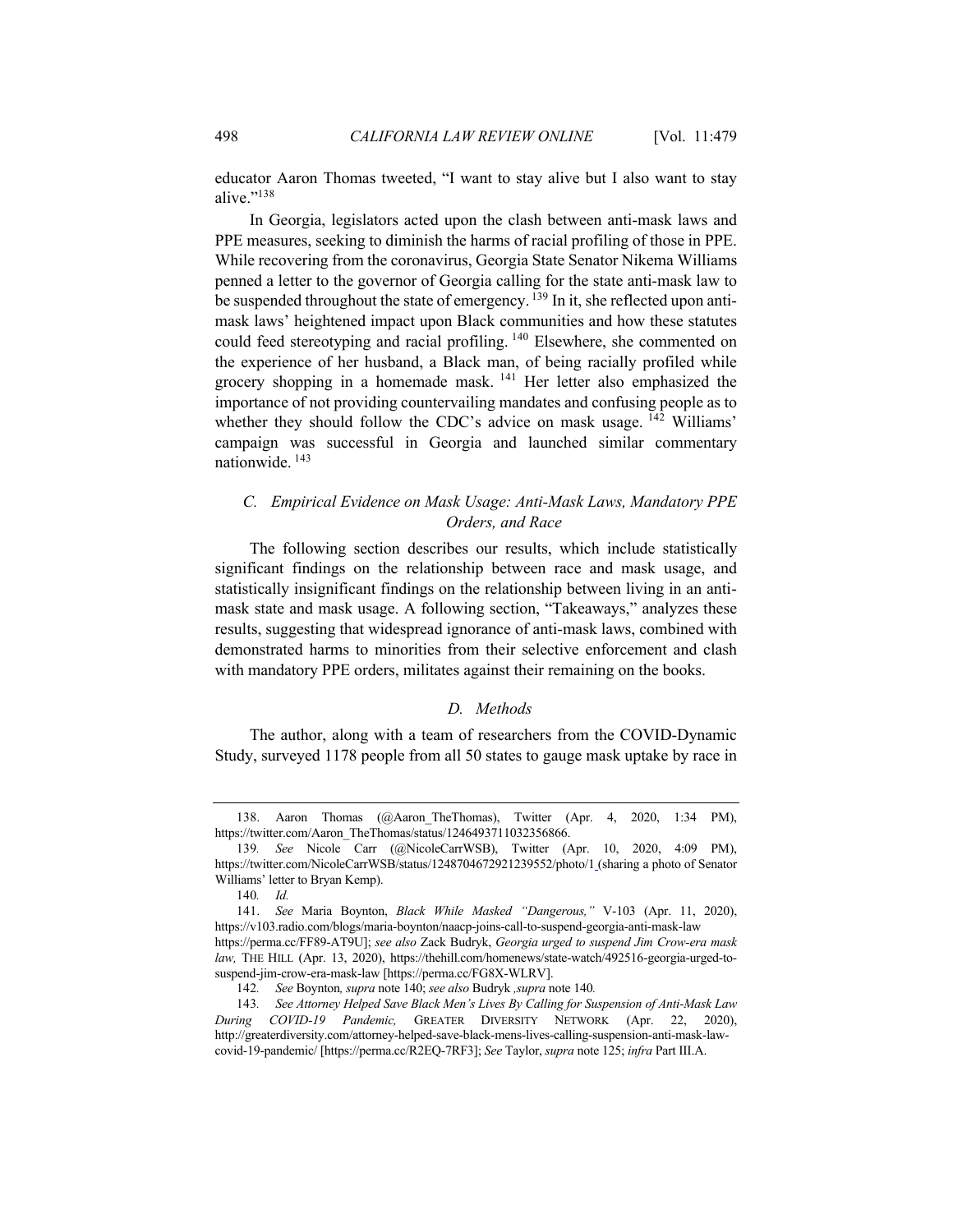states with anti-mask laws.<sup>144</sup> Our surveys went out in two waves, late May and early June, just after the #BlackLivesMatter protests. The core of questions for the mask module remained the same in each wave, with additional insertions or deletions as indicated below. We solicited subjects through open recruitment via an Internet survey platform. All analyses took place after preregistering the research plan on Open Science Framework and were run using SPSS.<sup>145</sup>

Anti-mask states were those states with an anti-mask statute, as listed in Appendix A below. Mandatory mask states were those states which, by the time of the wave, had in place an executive order or public health order that had the force of law, with language indicating that mask usage in at least some public settings was mandatory.<sup>146</sup> Although many more states eventually adopted mandatory PPE orders, there were no changes or additions between the two waves analyzed in this study.

# *E. Results*

#### *1. Descriptive Statistics*

In our first wave of questions, which went out in late May 2020, the majority of subjects (632 subjects, 53.7%) lived in states with anti-mask laws, while 284 (24.1%) lived in states with mandatory PPE orders.<sup>147</sup> 26.4% of

145. Chujun Lin, et al., *COVID-DYNAMIC: Characterizing the Dynamics of Emotional and Social Attitudes During the COVID-19 Pandemic,* OPEN SCIENCE FRAMEWORK (Jul. 28, 2020).

However, this study built on subsequently to a broader study that had already designed demographic questions with Hispanic/Latinx as an ethnic category. Given the nuances of Hispanic/Latinx racial identity and the ways in which these may not always clearly overlap with the

<sup>144.</sup> This survey is part of the COVID-Dynamic project. *See COVID-Dynamic*, https://coviddynamic.caltech.edu *[*https://perma.cc/J8MH-KCP7].

<sup>146.</sup> These categories were mutually exclusive and the analyses were run separately. Mandatory PPE states included Connecticut, Delaware, Hawaii, Illinois, Maine, Maryland, Massachusetts, Michigan, New Jersey, New Mexico, New York, Pennsylvania, and Rhode Island. This analysis did not include Kentucky, as it was unclear as of June 6th, both from the language of the governor's request (not executive order or public health order) and the enforcement of it he described, whether mask usage was actually mandatory.

<sup>147.</sup> These categories were not necessarily mutually exclusive, and the analyses were run separately. S.D. for anti-mask laws = .499; S.D. for mandatory PPE orders = .428. Mandatory PPE states included Connecticut, Delaware, Hawaii, Illinois, Maine, Maryland, Massachusetts, Michigan, New Jersey, New Mexico, New York, Pennsylvania, and Rhode Island. The author did not include Kentucky, as it was unclear as of June 6th whether it was actually mandatory, both from the language of the governor's request and the enforcement he described.

In our first wave, .6% identified as Native/Pacific Islander, 10.4% identified as Asian, 0.1 percent identified as Native Hawaiian/Pacific Islander, 7.6% identified as Black, 74.1% identified as white, 5.0% identified as multiracial, 1.5% identified as other, and 0.7% chose not to disclose. Identification as Hispanic/Latix was measured in a separate item. The item asked, "Please specify your ethnic category," with options "Hispanic or Latino," "not Hispanic or Latino," and "prefer not to disclose." There is evidence that many who identify as Hispanic/Latinx view identity as part of both their race and their ethnicity. *See* Ana Gonzalez-Barrera & Mark Hugo Lopez, *Is being Hispanic a matter of race, ethnicity or both?*, PEW RESEARCH CTR. (Jun. 15, 2015), https://www.pewresearch.org/fact-tank/2015/06/15/is-being-hispanic-a-matter-of-race-ethnicity-orboth/ [https://perma.cc/3HL8-5CBP].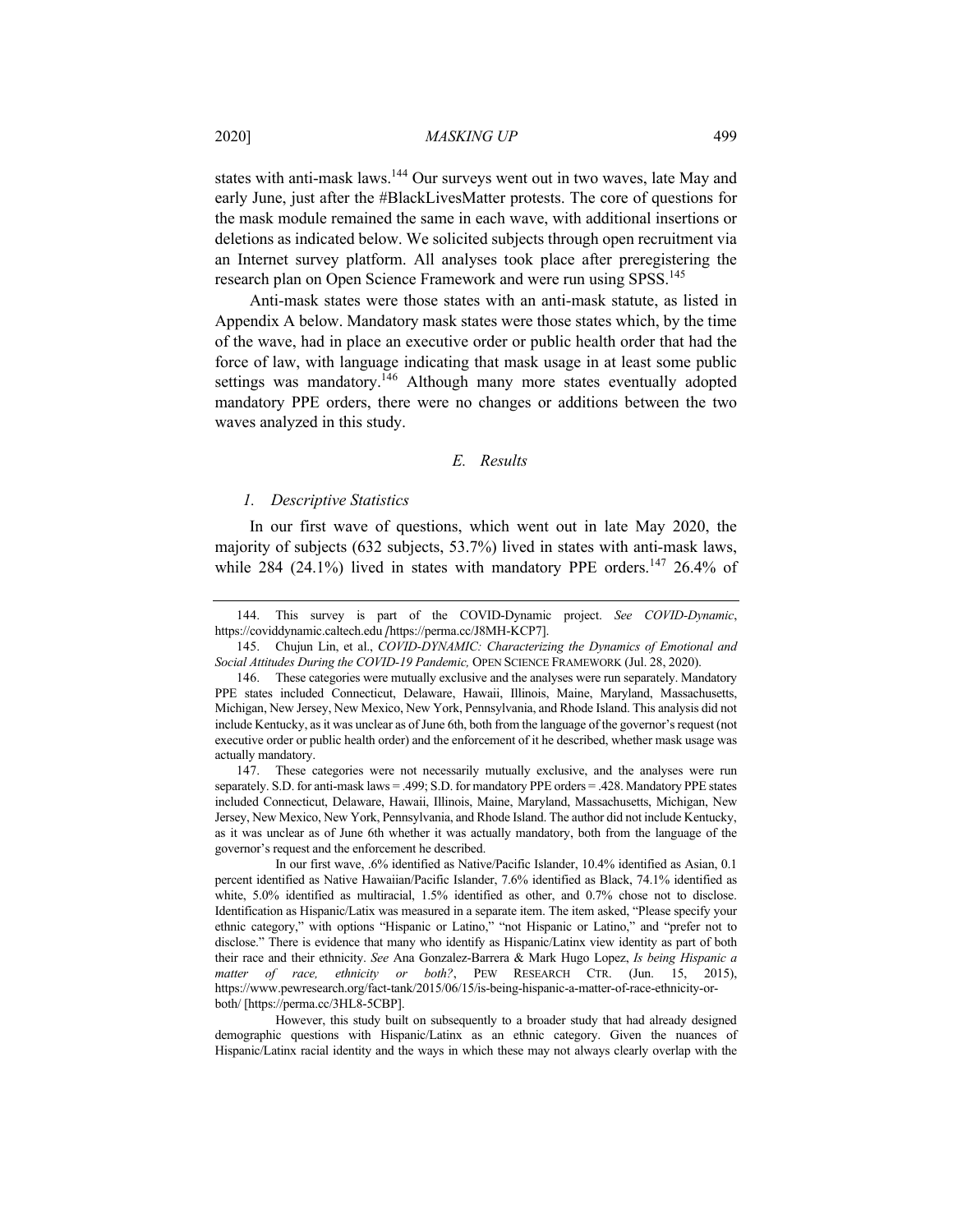subjects overall, and 27% in states with standing anti-mask laws, reported having worn masks at least occasionally prior to the pandemic for work or personal reasons.148 In the first wave, 87.3% of participants reported having worn masks in the prior 4 weeks due to COVID-19. Of those who wore masks for COVID-19, 57.4% said their mask use was because of some sort of requirement, 84% out of concern for personal or public health, and 2.8% for another reason. Of the 12.7% who reported not wearing a mask in the prior 4 weeks, 44.7% said they did not think masks were useful, 14.7% said they could not access them, and 45.3% gave another reason.<sup>149</sup> 35% percent of all self-reported mask-wearers indicated that they mostly wear medical-grade PPE, with the remaining 65% opting most of the time for homemade masks.

# *2. Residence in Anti-Mask State and Mask Usage*

Residence in an anti-mask state did not have a significant relationship with mask usage. First, participants were significantly more likely to say they did not know about an anti-mask law on the books than that they were aware of such a law, regardless of whether they lived in an anti-mask state.<sup>150</sup> Moreover, in the first wave, 87.3% percent of subjects overall, and 89.1% of subjects in states with standing anti-mask laws, said they had worn masks in the past four weeks as a result of the pandemic; respondents were significantly more likely to have worn masks in the past four weeks regardless of whether their state banned masks or not. <sup>151</sup> This remained the case into the second wave.<sup>152</sup>

#### *3. Race and Mask Usage*

Race, however, had a statistically significant relationship with mask usage. In the first wave, there was a significant relationship between a participant's race

distinctions at play in racial profiling, the author did not include separate analyses for ethnicity in this paper, nor was it feasible to collapse the separate demographic items into a single category to include Hispanic/Latinx respondents in the analyses concerning race. However, the author can share this data upon request.

In addition, races with responses below 20 were combined into "Other" to avoid violating the assumptions of the chi square and Fisher's exact test (American Indian/Alaska Native = 11, Native Hawaiian/Pacific Islander = 3, prefer not to disclose = 17). Because each participant could only choose one response, Native Hawaiian/Pacific Islanders were included as Other rather than Asian to preserve nuance and the choices of the original survey. The same reasoning explains why Biracial was not reclassified as Other. The author acknowledges this as a design flaw.

<sup>148.</sup>  $X^2(1, N=1178) = 1.173$ , exact  $p = .279$ . Fisher's exact test was reported whenever a cell had a count of fewer than 5.

<sup>149.</sup> Participants were allowed to choose multiple answers; thus, the cumulative value is greater than 100 for mask-wearers and for non-mask-wearers.

<sup>150.</sup>  $X^2$  (1, N = 1165) = 6.6356,  $p = .012$ . Only 8% of subjects in states with anti-mask laws reported awareness of these laws; 91.2% said they were not aware of any such law existing prior to the pandemic; and 5% of subjects in states without anti-mask laws reported a false belief that their home state had such a law.

<sup>151.</sup>  $X^2(1, N=1178) = 4.046$ , p = .04.

<sup>152.</sup>  $X^2$  (1, N=1165) = 5.155,  $p = .023$ .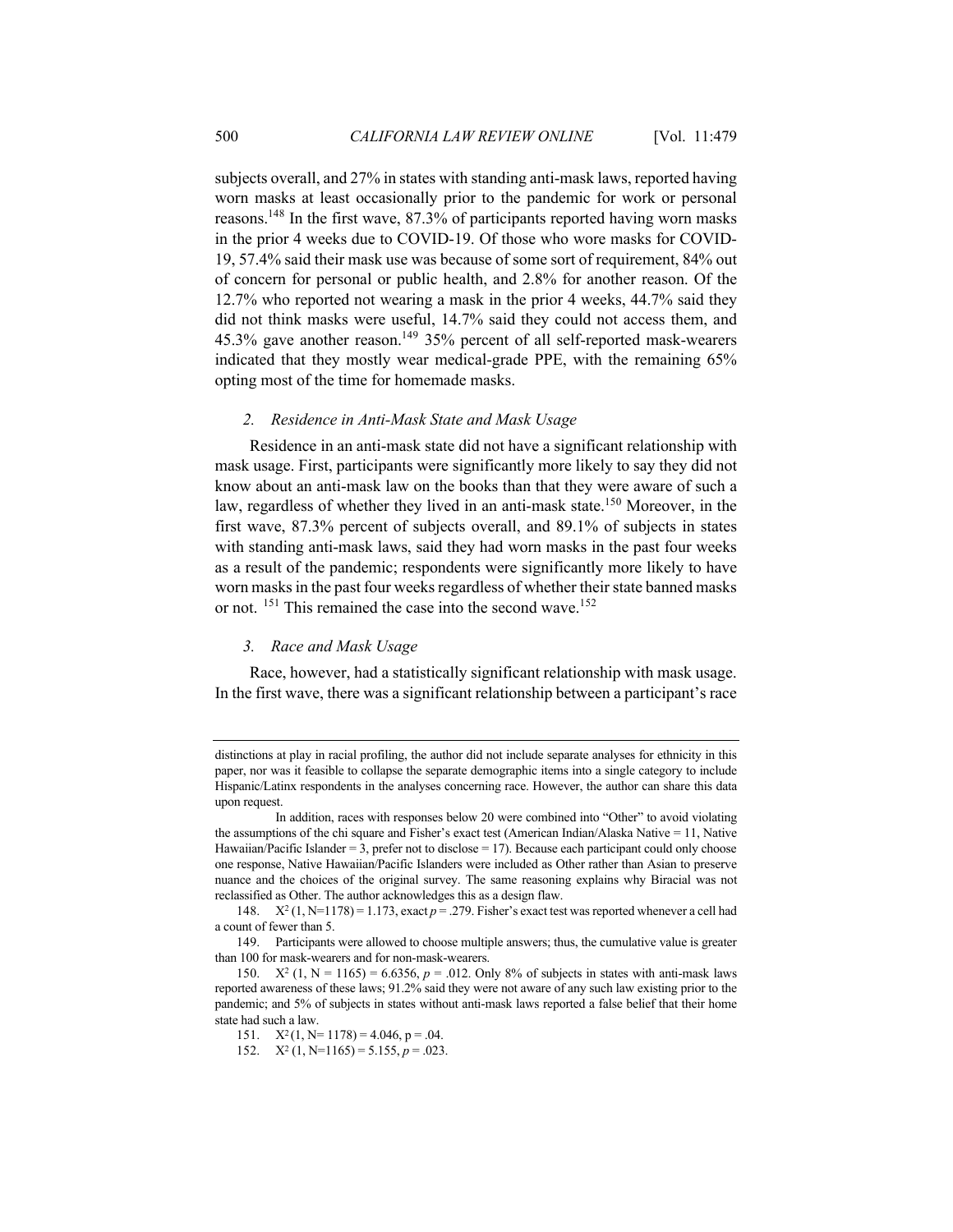and whether they had worn a mask since the last survey.153 By the second wave, participants were equally likely to have worn masks since the last survey, regardless of their race—that is, the value was not statistically significant.<sup>154</sup> Pairwise comparisons revealed that Asian respondents were driving the statistical significance of the first wave's results—although, in both waves, the percentages of both Black and Asian respondents who reported wearing masks were higher than White respondents for this category, even if this level did not always rise to statistical significance.155 91% of all Black respondents in wave two said they had worn masks in the past two weeks, up from 86.5% on the analogous question in the previous wave. There was also a highly statistically significant relationship between race and style of mask used for both waves.<sup>156</sup> While Black and Asian people were about equally likely to wear either cloth masks or medical-grade PPE, White people were about twice as likely to wear cloth masks as surgical masks.157 Subsequent pairwise comparisons revealed that, for both waves, diverging mask style choices between White participants and both Black and Asian participants powered the significance.<sup>158</sup>

#### *4. Race and Opinion of State Management of the Pandemic*

There was also a significant relationship between race and opinion of how the state and law enforcement were handling mask requirements.<sup>159</sup> Otheridentifying participants had the lowest view of official management of mask requirements, with just 22.7% reporting that the state and law enforcement were doing a good job, followed by multiracial (28.3%), Asian (31.7%), Black

154. X2 (4, N=1165)=7.612, exact *p* = .125.

155. Wave 1: Black/White  $X^2$  (1, N = 827) = .02, p = .87, Asian/White  $X^2$  (1, N = 866) = 6.70, p  $= 0.009$ ; Black/Asian X<sup>2</sup> (1, N = 193) = 3.84, *p* < .004. Wave 2: Black/White X<sup>2</sup> (1, N=828) = 2.04, *p*  $=$  158; Asian/White  $X^2$  (1, N = 866) = 4.27,  $p = .03$ ; Black/Asian  $X^2$  (1, N = 190) = .086,  $p = .768$ . Biracial and Other were not considered in pairwise comparisons.

156. Wave 1:  $X^2$  (4, N = 1028) = 17.78,  $p < .001$ . Wave 2:  $X^2$  (4, N=1019) = 25.627,  $p < .001$ . Again, note the lower *N* measuring only those who self-reported regularly wearing masks.

157. In Wave 6, 37 Black subjects and 56 Asian subjects opted for surgical masks, while 40 and 60, respectively, chose other types of face coverings. White respondents were about half as likely to wear surgical masks (242) as cloth masks (508). In Wave 7, 37 Black and 54 Asian subjects opted for surgical masks rather than homemade (39 and 60, respectively); white subjects wore surgical masks (216) at about half the rate of other masks (536).

158. Wave 1: Black/White X2 (1, N=827) = 7.785, *p* = .005; Asian/White X2 (1, N=866) = 7.785, *p* < .001; Black/Asian X<sup>2</sup> (1, N=193) = .0009, *p* = .957. Wave 2: Black/White X<sup>2</sup> (1, N=828) = 12.96, *p*  $< .001$ ; Asian/White X<sup>2</sup> (1, N=866) = 16.04, *p*  $< .001$ ; Black/Asian X<sup>2</sup> (1, N=190) = .003, *p* = .858. Biracial and Other were not considered in the pairwise comparisons.

159.  $X^2$  (8, N=1165) = 19.714,  $p = .011$ . Pairwise comparisons were statistically significant for Asian/White well/unsure  $X^2$  (1, N=607) = 7.119,  $p = .0007$ ; Asian/Other poorly/unsure  $X^2$  (1, N=105) = 3.93, *p* = .004; Black/Biracial well/poorly X2 (1, N=102) = 4.112, *p* = .004; Black/Other well/poorly  $X^2$  (1, N=90) = 33.856,  $p = .004$ ; Black/Other poorly/unsure  $X^2$  (1, N=68) = 5.871,  $p = .001$ ; White/Biracial well/poorly  $X^2$  (1, N=565) = 4.03,  $p = 0.044$ ; Asian/Black well/poorly  $X^2$  (1, N=154) = 3.61, *p* = .0056; Asian/White well/poorly X2 (1, N=813) = 3.76, *p* = .0052; White/Biracial well/poorly  $X^2$  (1, N=761) = 3.706,  $p = .0054$ .

<sup>153.</sup>  $X^2$  (4, N = 1178) = 8.89, exact  $p = .05$ . Fisher's exact test was reported whenever a cell had a count of fewer than 5.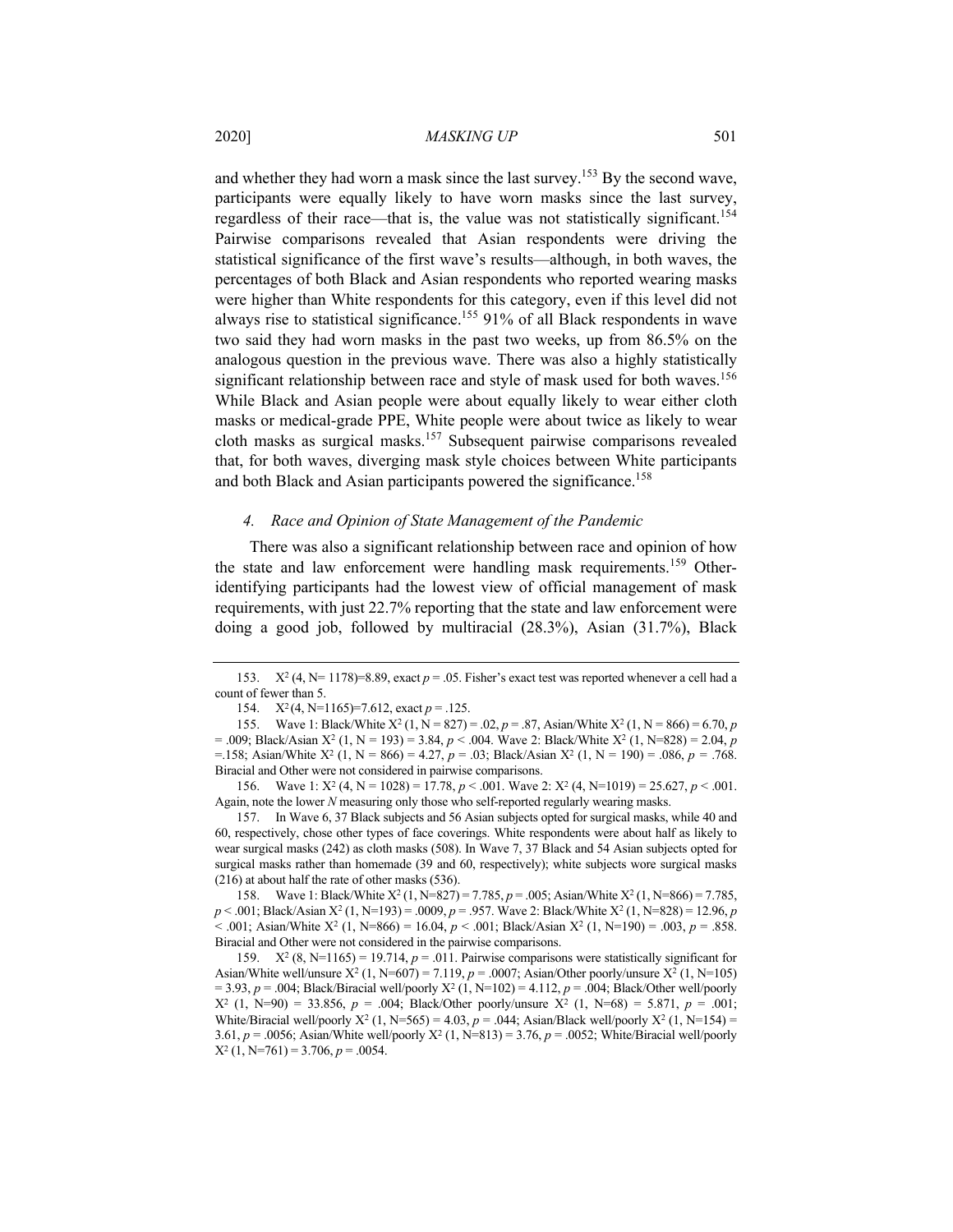(43.4%), and White (43.8%) participants. Black and Asian participants were most likely to be unsure of their answer, with a quarter of each group (25%) answering that they did not know or were not sure.

# *5. Race and Mask-Related Fears*

Finally, participants offered comments on whether they believed there was any harm to them as a result of wearing a mask. A chi-square analysis did not reveal a significant relationship between race and fears of harm from masks, likely because of the large number of empty cells, but it did reveal some telling trends.<sup>160</sup> Black respondents who responded to this question listed police interaction or racial profiling as the greatest harm that could come to them from wearing a mask (43.3%), over discomfort (23.3%), health concerns such as aggravated asthma or increased facial touching (20%), being attacked by conservatives for complying with mask requirements (10%), or others concealing their identity to facilitate crimes (.03%). No Black participants expressed concern over dignitary harms from having to wear a mask, social tension arising from inability to gauge emotion, conflicts with anti-mask laws, or other miscellaneous concerns, although participants from other racial groups did list these concerns.

Finally, just over 5% of participants responded to questions about their behaviors during the protests in early June.<sup>161</sup> Of those, 88.9% said they were wearing masks while protesting.<sup>162</sup> 27% said they felt fearful at least some of the time during the protests. $163$ 

# *F. Takeaways*

Though our sample was not perfectly representative, the data revealed key insights. First, most respondents in this survey did not know about preexisting anti-mask laws, even if they lived in anti-mask states. This undermines any policy reason to keep them on the books, given that police are selectively enforcing state anti-mask laws against minorities but most people are not aware of them so as to alter their behavior to comply.

<sup>160.</sup>  $X^2$  (32, N = 415) = 47.686, exact  $p = .096$ . The categories were personal discomfort, health, dignity/freedom, racial profiling/being mistaken for a criminal, failure to catch a genuine criminal because they are wearing a mask/disguise, fear of being mistaken as having coronavirus, difficulties arising from inability to gauge emotion, being harmed by conservatives who think the pandemic is a hoax, and other/miscellaneous.

<sup>161.</sup> 63 out of 1165 subjects responded to these questions. This is consistent with other studies that have found 6% of adults participated in the protests. *See* German Lopez, *The Effect of Black Lives Matter Protests on the Coronavirus Explained,* VOX (Jun. 26, 2020), https://www.vox.com/2020/6/26/21300636/coronavirus-pandemic-black-lives-matter-protests [https://perma.cc/LYJ4-8XGQ].

<sup>162.</sup> Standard deviation = .435. Broken down by race, numbers were too small to achieve statistical significance.  $X^2(8, N=63) = 2.145$ , exact  $p = .819$ .

<sup>163.</sup> S.D. = .655. Numbers were again too small to achieve statistical significance.  $X^2(8, N=63)$ = 9.754, exact *p* = .159.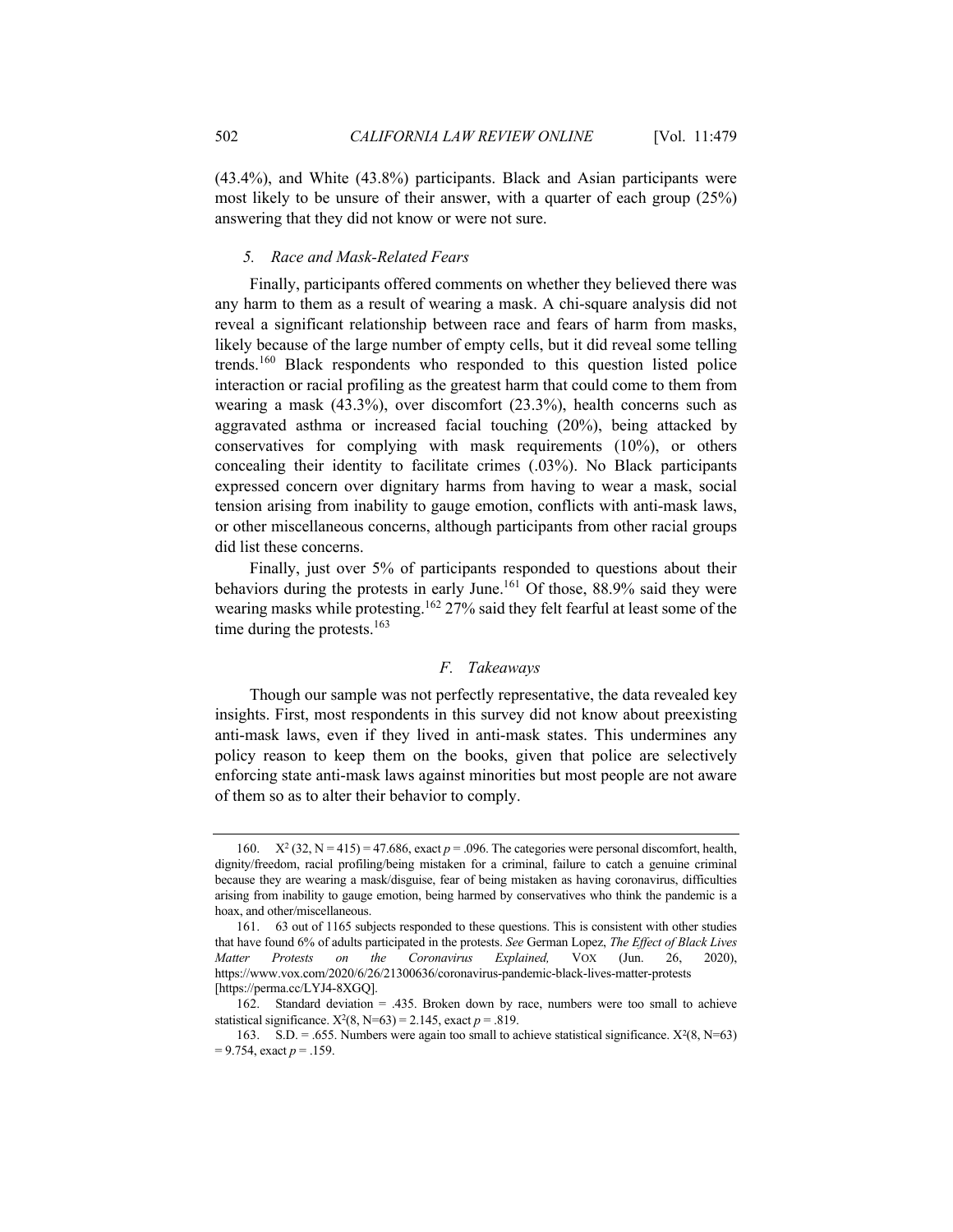Second, race had a profound and statistically significant impact on mask behavior. This impact appeared both in the tendency to wear masks and the proclivity towards either surgical or handmade masks. Moreover, comments from Black participants revealed that they feared harm from police interaction as a result of wearing masks.

Third, perhaps surprisingly, Black respondents were among the least likely to have a decisive opinion on how the state and law enforcement officers were handling situations relating to masks. This may reflect a feature of our methods or a genuine feature of respondents' experiences. For instance, we may owe these results to an imperfectly representative sample or a way in which the question was asked (such as by including both the government and law enforcement officers in the same item). Alternately, these results may demonstrate the confusion and desperation felt by those most impacted by COVID-19 in the face of state officials' mixed messages.

Fourth, no Black participants listed fears about conflicts with anti-mask laws, although four White participants did. Although this likely reflects the small number of participants who were aware of anti-mask laws from the beginning, it may also reflect the fact that many fears Black respondents might have from such a conflict of law would be encapsulated in an interaction with the police. Indeed, over 40% of Black subjects who answered this question did list this as a concern.

Taken together, these results undermine any policy reason to preserve state anti-mask laws on the books. Most people are unaware of them and so cannot alter their behavior to comply; thus, they are not protecting minorities. Moreover, police are selectively enforcing state anti-mask laws against minorities in ways that risk their bodily and dignitary harm.

#### III.

# ANALYSIS AND SOLUTIONS

Preceding evidence – historical, empirical, and social media – confirms that anti-mask laws were never intended to help Black Americans and continue to add to their burden during COVID-19. The rise of better-known and less ambiguous hate crime laws since 1968, coupled with the low numbers reporting awareness of the laws, diminishes any anti-terrorism benefits the laws could claim.164 The following sections examine options for suspending anti-mask laws, altering their text, and making use of racial inequity task forces.

# *A. Suspensions and Repeal*

As news of this crisis broke, some states and cities opted to suspend their anti-mask laws. Senator Nikema Williams of Georgia launched this movement while recovering from the coronavirus. She urged the governor of Georgia to

<sup>164</sup>*. See Hate Crime Laws,* U.S.DEP'T JUSTICE (Mar. 7, 2019), https://www.justice.gov/crt/hatecrime-laws [https://perma.cc/3MAP-XTXB].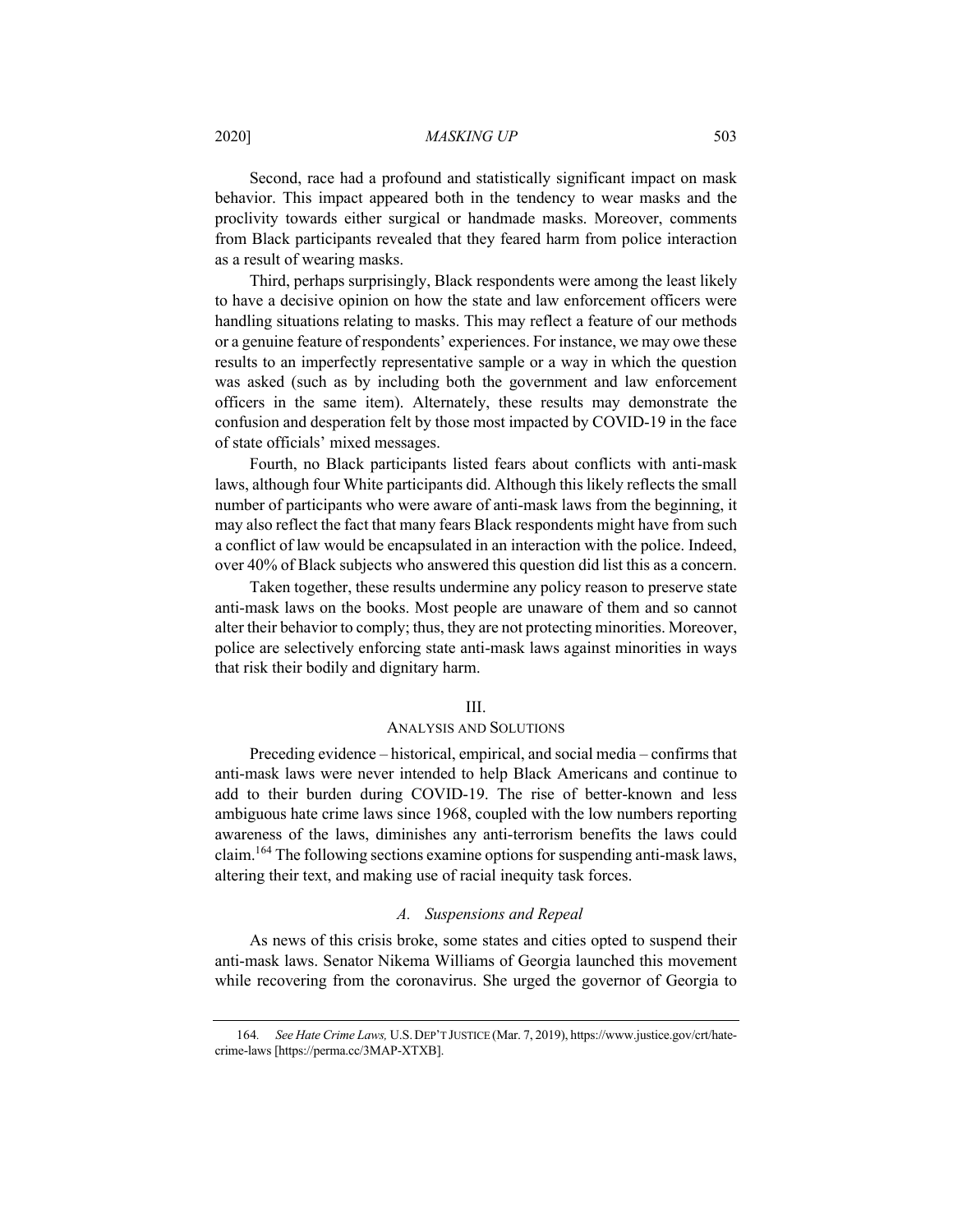suspend the state's anti-mask law for the duration of the state of emergency.<sup>165</sup> In a letter, she highlighted the importance of not confusing people as to whether to follow the CDC's advice on mask wearing, as well as not exacerbating the Black community's already-overrepresented portion of those harmed by the pandemic.166 Elsewhere, she revealed she was reflecting on her husband's experiences of feeling racially profiled while grocery shopping in a mask.<sup>167</sup> Soon after, Gerald Griggs, an attorney and vice principal of the NAACP's Atlanta branch, echoed Williams' call to indefinitely suspend the anti-mask law.168 Atlanta mayor Keisha Lance Bottoms temporarily suspended the antimask law in Atlanta, instructing police to not enforce the law for a period of 60 days.169 Shortly thereafter, the governor of Georgia signed an executive order suspending the law indefinitely. $170$ 

Similar stories have unfolded elsewhere. North Carolina legislators first suspended the state's anti-mask law until August 1, and then indefinitely.<sup>171</sup> New York repealed its anti-mask law.<sup>172</sup> In Virginia, Governor Northam clarified that "no citations will be written for wearing protective masks."<sup>173</sup> In Alabama, the state attorney general has specified that anti-mask laws will be subject to "common-sense enforcement."174 Michigan took a different approach: in the very executive order that made masks mandatory for the state, it stipulated that "the protections against discrimination in the Elliott-Larsen Civil Rights Act . . . and any other protections against discrimination in Michigan law, apply in full force to persons who wear a mask under this order."175 Still more states that have yet to suspend their anti-mask laws have suspended other laws through similar

174*. See* Budryk, *supra* note 19.

<sup>165</sup>*. See* Carr, *supra* note 138.

<sup>166</sup>*. See id.*

<sup>167</sup>*. See* Boynton*, supra* note 140; *see also* Budryk, *supra* note 140.

<sup>168</sup>*. See Attorney Helped Save Black Men's Lives By Calling for Suspension of Anti-Mask Law During COVID-19 Pandemic,* GREATER DIVERSITY NETWORK (Apr. 22, 2020), http://greaterdiversity.com/attorney-helped-save-black-mens-lives-calling-suspension-anti-mask-lawcovid-19-pandemic/ [https://perma.cc/3MX6-7935].

<sup>169</sup>*. See* Taylor, *supra* note 125.

<sup>170</sup>*. See* Chris Anderson, *Uncovering Florida's mask law,* HERALD-TRIBUNE (Apr. 21, 2020), https://www.heraldtribune.com/opinion/20200421/anderson-uncovering-floridarsquos-mask-law [https://perma.cc/Z5AY-SF4J].

<sup>171</sup>*. See* Travis Fain*, Lawmakers punt on North Carolina's 'anti-mask' law,* WCNC (Jun. 26, 2020), https://www.wcnc.com/article/news/politics/north-carolina-face-masks-illegal-august-1/275- 55e7fd25-16cc-4ee7-8665-ba4902b0534f [https://perma.cc/YT3N-X4PR]; Fain*, supra* note 19.

<sup>172</sup>*. See Attorney General James Applauds Repeal of Law Criminalizing Group Mask Use in Public*, *supra* note 19.

<sup>173</sup>*. See Wear Face Masks, Stay at Home, Says Northam,* VPM-NPR (Apr. 6, 2020), https://vpm.org/news/articles/12225/wear-face-masks-stay-at-home-says-northam [https://perma.cc/7VZJ-RTBW].

<sup>175.</sup> Mich. Exec. Ord. No. 2020-59, https://www.michigan.gov/whitmer/0,9309,7-387- 90499\_90705-526894--,00.html [https://perma.cc/T5G9-A7SU].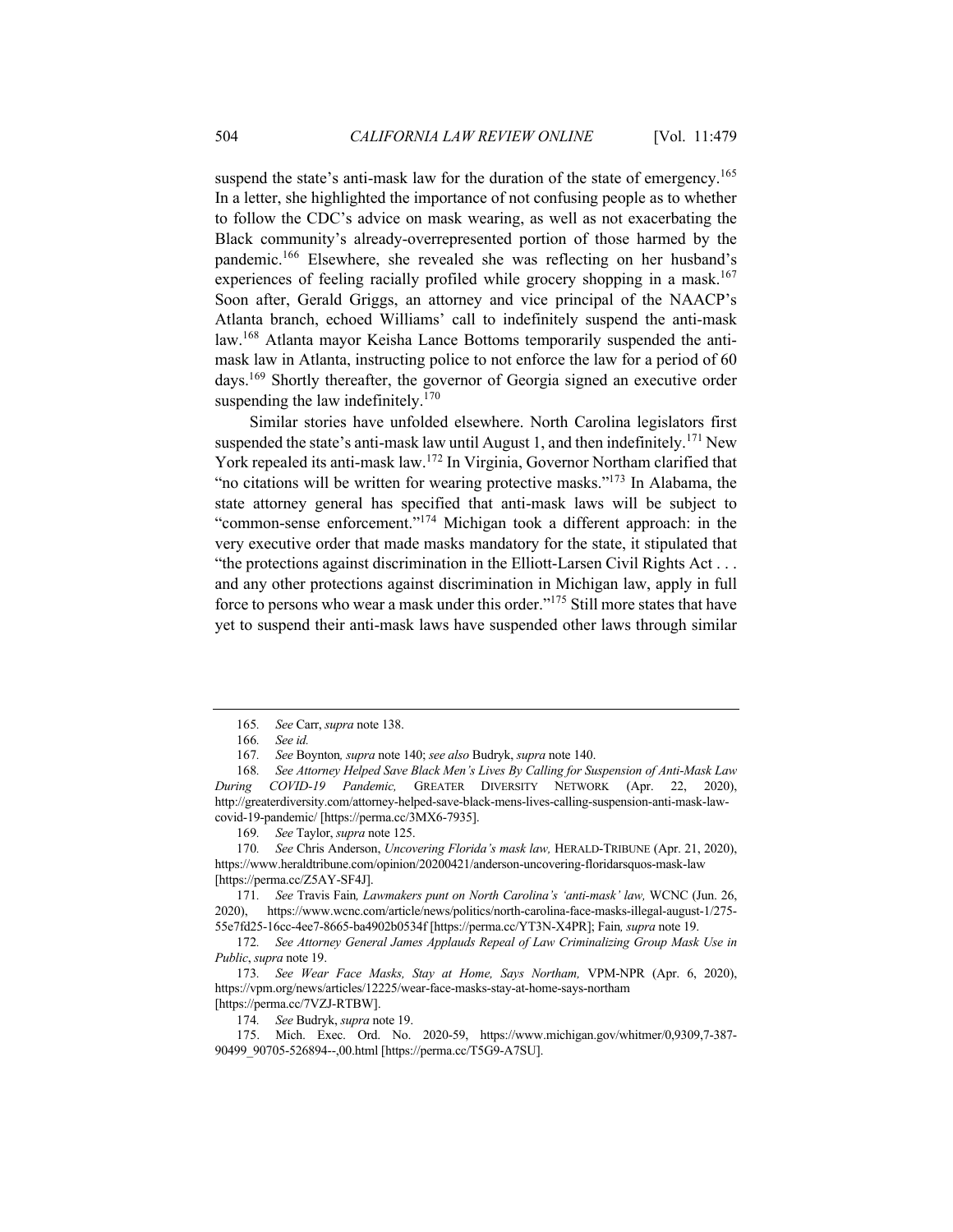actions. For instance, both California<sup>176</sup> and Connecticut<sup>177</sup> have suspended their plastic bag tax laws by executive order. States should take note of the multiple strategies to minimize the effect of anti-mask laws amidst a pandemic.

# *B. Exemptions and Incorporating Mens Rea Requirements*

Suspending anti-mask laws has become a go-to strategy among states and has been backed by Black politicians, as discussed above; <sup>178</sup> the author of this Essay also endorses it as the most sensible policy. Nevertheless, states may be wary of removing their anti-mask laws for fear of people abusing their newfound license, as in the cases of White men grocery shopping in KKK hoods.<sup>179</sup> In this event, they may consider clarifying the text of the statute via its exemptions or mens rea element.

As discussed above, most anti-mask laws admit of exemptions for Halloween, Mardi Gras celebrations, or other "legitimate" usage, so another exemption for the public health would be in line with tradition.<sup>180</sup> At least one anti-mask statute, that of Virginia, already permits exemptions for medical reasons or during an emergency if the governor declares it.<sup>181</sup> Nevertheless, neither Virginia's anti-mask law nor that of any other state explicitly provides exemptions for the public health.<sup>182</sup> As such, states seeking to preserve anti-mask laws but minimize harm to minorities might amend their statutes to excuse, for instance, face coverings worn for public health reasons.

Alternately, clarifying anti-mask statutes' mens rea component would, ideally, instruct law enforcement to not harass people using masks for a "legitimate" purpose, as coronavirus protection must surely be. Above, this Article discusses the constitutional challenges brought against anti-mask statutes for indefinite standards of guilt.<sup>183</sup> The state supreme courts of Georgia, Florida, and Virginia have all narrowed their statutes to only apply in certain conditions or levels of mens rea.<sup>184</sup> Nevertheless, Appendix A, below, shows that eight out

<sup>176</sup>*. See Which States are Reopening?, supra* note 14; *see also* Heather Murphy, *California Lifts Ban on Plastic Bags Amid Virus Concerns,* N.Y. TIMES (Apr. 24, 2020) https://www.nytimes.com/2020/04/24/us/california-plastic-bag-ban-coronavirus.html [https://perma.cc/6H46-ZVZC].

<sup>177</sup>*. See Which States are Reopening?, supra* note 14; *see also* Marc E. Fitch, *Lamont delays plastic bag tax until June 30,* YANKEE INST. FOR PUB. POL'Y. (May 13, 2020), https://yankeeinstitute.org/2020/05/13/connecticut-plastic-bag-tax-returns-on-friday/

<sup>[</sup>https://perma.cc/2ZQX-ZW85].

<sup>178</sup>*. See supra* notes 163-166 and accompanying text.

<sup>179</sup>*. See* Mabubani, *supra* note 16.

<sup>180</sup>*. See supra* notes 102-09 and accompanying text; *see also* Budryk, *supra* note 12.

<sup>181</sup>*. See U.S. Current Trend: Anti-Mask Laws, COVID-19, and the First Amendment*, *supra* note 13.

<sup>182</sup>*. See id.*

<sup>183</sup>*. See supra* notes 88-109 and accompanying text.

<sup>184</sup>*. See* Robinson v. State, 393 So.2d 1076, 1077 (Fla. 1980); Daniels v State, 448 S.E.2d 185 (Ga. 1994)

<sup>(</sup>interpreting state anti-mask laws to include a mens rea requirement).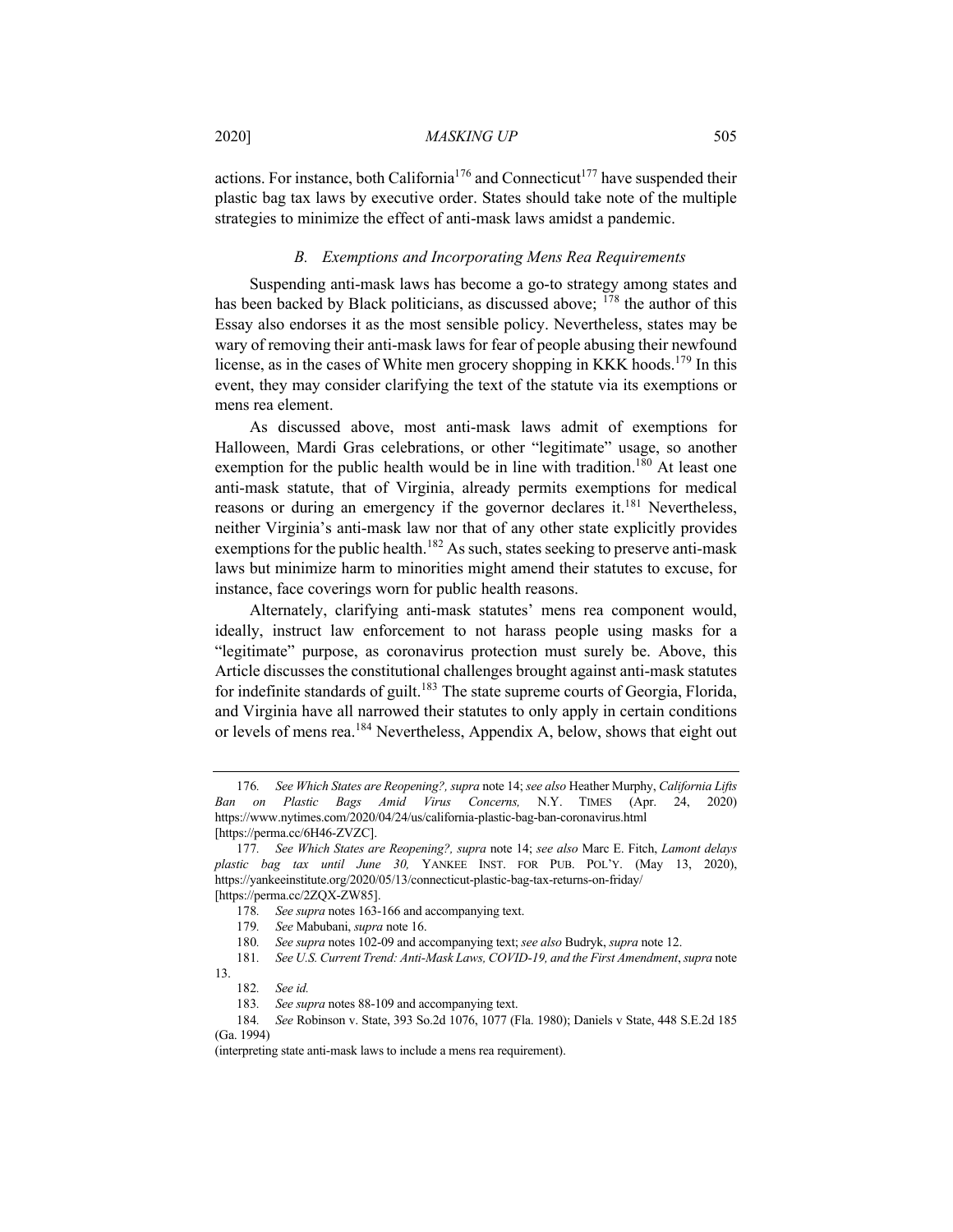of 18 states still do not specify a mens rea requirement in their anti-mask statute.<sup>185</sup> At least in theory, clarifying mens rea would instruct law enforcement officers on the kind of mask-wearing that would warrant intervention, which surely would not include public health mask usage. This might curb some of the selective enforcement and confusion resulting from the clash in mandates.

States who wish to modify their anti-mask statutes may consider the language of these rulings, such as requiring actual knowledge that the conduct resulted in apprehension by the victim or reckless disregard as to that fact.<sup>186</sup> They may also turn to the original language of the Enforcement Act of 1870, which criminalized "two or more persons [ . . . ] in disguise on the highway or on the premises of another with the intent to prevent or hinder his/her free exercise or enjoyment of any rights so secured,  $\dot{m}^{187}$  or a state whose anti-mask statute already mirrors this language, such as Connecticut.<sup>188</sup> Steven J. Simoni has proposed a model anti-mask statute which incorporates two sections, the penalty for each of which is specified separately. The first section criminalizes mask-wearing in public with the intent to conceal identity.<sup>189</sup> It exempts a number of activities which require anonymity to engage in, such as certain kinds of protest, conducting business during a labor dispute, identifying suspects in a criminal proceeding, or obscuring oneself from paparazzi.<sup>190</sup> The second section enhances penalties for any primary criminal offense committed while concealing one's physical identity.191

Incorporating mens rea requirements may be a fix for the long term, but not immediately during the pandemic. For instance, Georgia's anti-mask statute was narrowed to include a mens rea requirement decades ago, but this did not obviate the need for its suspension during COVID-19. If states choose this approach, they should consult with Black legislators and organizers to ensure it has the intended effect.

# *C. Making Use of Task Forces*

At least six states—Utah, Pennsylvania, Ohio, Michigan, Louisiana, and Vermont—have already established some manner of task force dedicated to racial disparities in the wake of COVID-19.<sup>192</sup> Several have been established by executive order.<sup>193</sup> On a national level, senator and vice presidential candidate Kamala Harris proposed the COVID-19 Racial and Ethnic Disparities Task Force Act of 2020, calling for a task force to "gather data about

<sup>185</sup>*. See supra* notes 72-109 and accompanying text.

<sup>186.</sup> Daniels, 448 S.E.2d at 189. *See also* Fleissner, *supra* note 107, at 260.

<sup>187.</sup> 18 U.S.C. §241 (2020).

<sup>188</sup>*. See* CONN. GEN. STAT §53-37a (1949).

<sup>189</sup>*. See* Simoni, *supra* note 76, at 266-73.

<sup>190</sup>*. See id.*

<sup>191</sup>*. See id.*

<sup>192</sup>*. See Which States are Reopening?, supra* note 14.

<sup>193</sup>*. See id.*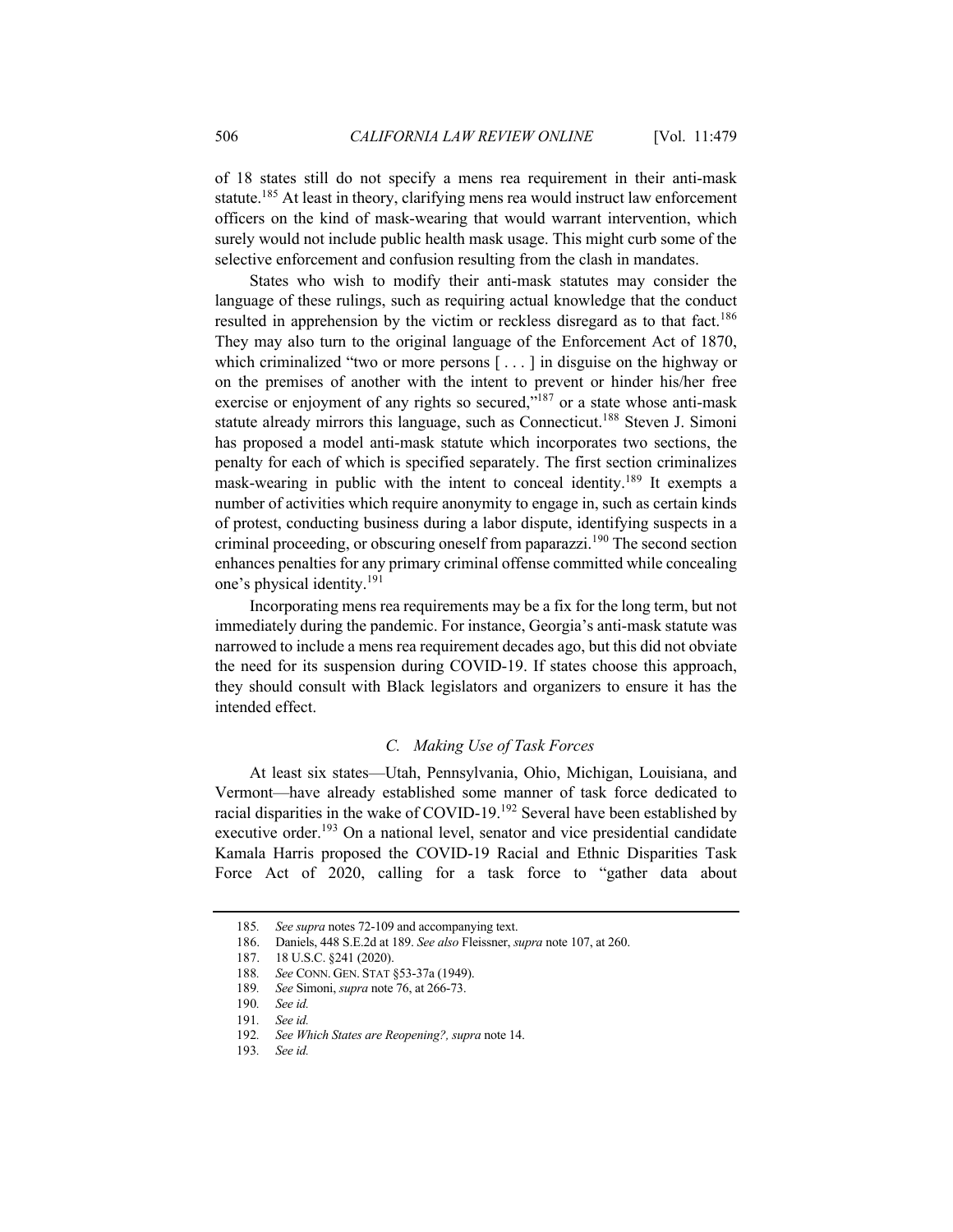disproportionately affected communities and provide recommendations to combat the racial and ethnic disparities in the COVID–19 response throughout the United States and in response to future public health crises."<sup>194</sup>

Inclusive task forces offer many potential benefits in crafting responses to the health disparities created by the pandemic, mask safety among them. For one, they can improve data collection. The ACLU, in its letter to the California government, argued that a centralized state task force could standardize the racial or ethnic groups being measured rather than allowing counties to make their own decisions over what to measure, often with wildly differing results.<sup>195</sup> This would capture nuances in the breakdown of disease disparities and help to form sophisticated and effective policy.<sup>196</sup> Another benefit is that, if task forces are truly responsive to their communities, they can invest in community education and help to curb problems through a more agile means than legislation. Though Louisiana's task force was largely comprised of health professionals, such that it is unclear to an outsider how involved this task force is with its community, it was laudably charged with community education around virus prevention and social determinants of health, as well as with conducting long-term research.<sup>197</sup> Task forces can serve as a point of contact between the community and the government, especially for people who might not otherwise find a willing ear among their representatives. Pennsylvania's task force was explicitly instructed to reach out to leaders in marginalized communities and centrally pool information from citizens and the state.198 As the ACLU observes, sincere community engagement from a government organization can improve the scope of representation, transparency, and therefore trust.<sup>199</sup>

In designing these task forces, legislators have been deliberate about membership selection and duration of service. Michigan's, for instance, is comprised of 23 representatives from diverse backgrounds, charged until 90 days after the governor terminates the state of emergency.<sup>200</sup> Louisiana's is comprised

<sup>194.</sup> COVID-19 Racial and Ethnic Disparities Task Force Act of 2020, S. 3721, 116th Cong. (2020).

<sup>195</sup>*. See* American Civil Liberties Union, *Letter to California Board of Supervisors* (Aug. 12, 2020), https://www.aclunc.org/sites/default/files/2020.08.12 Statewide COVID-19\_Racial\_Disparity\_Task\_Force\_Letter\_final.pdf [https://perma.cc/D5LW-KG5H].

<sup>196</sup>*. See id.*

<sup>197</sup>*. See* Melinda Deslatte, *Edwards creating task force on virus's racial disparities*, ASSOCIATED PRESS NEWS (April 10, 2020), https://apnews.com/article/8a2abf7de3d8d0db03256922907535e3 [https://perma.cc/P96P-FB6Q].

<sup>198.</sup> Pennsylvania Office of the Lieutenant Governor, *Pennsylvania COVID-19 Response Task Force: Health Disparity Policy Recommendation Report* (2020), https://www.governor.pa.gov/wpcontent/uploads/2020/08/20200813-COVID-19-Health-Disparity-Report.pdf

<sup>199</sup>*. See* American Civil Liberties Union, *supra* note 195.

<sup>200</sup>*. See Governor Whitmer Signs Executive Order Creating the Michigan Coronavirus Task Force on Racial Disparities,* MICHIGAN.GOV (Apr. 20, 2020), https://www.michigan.gov/whitmer/0,9309,7-387-90499-526478--,00.html [https://perma.cc/7XVD-6LKJ].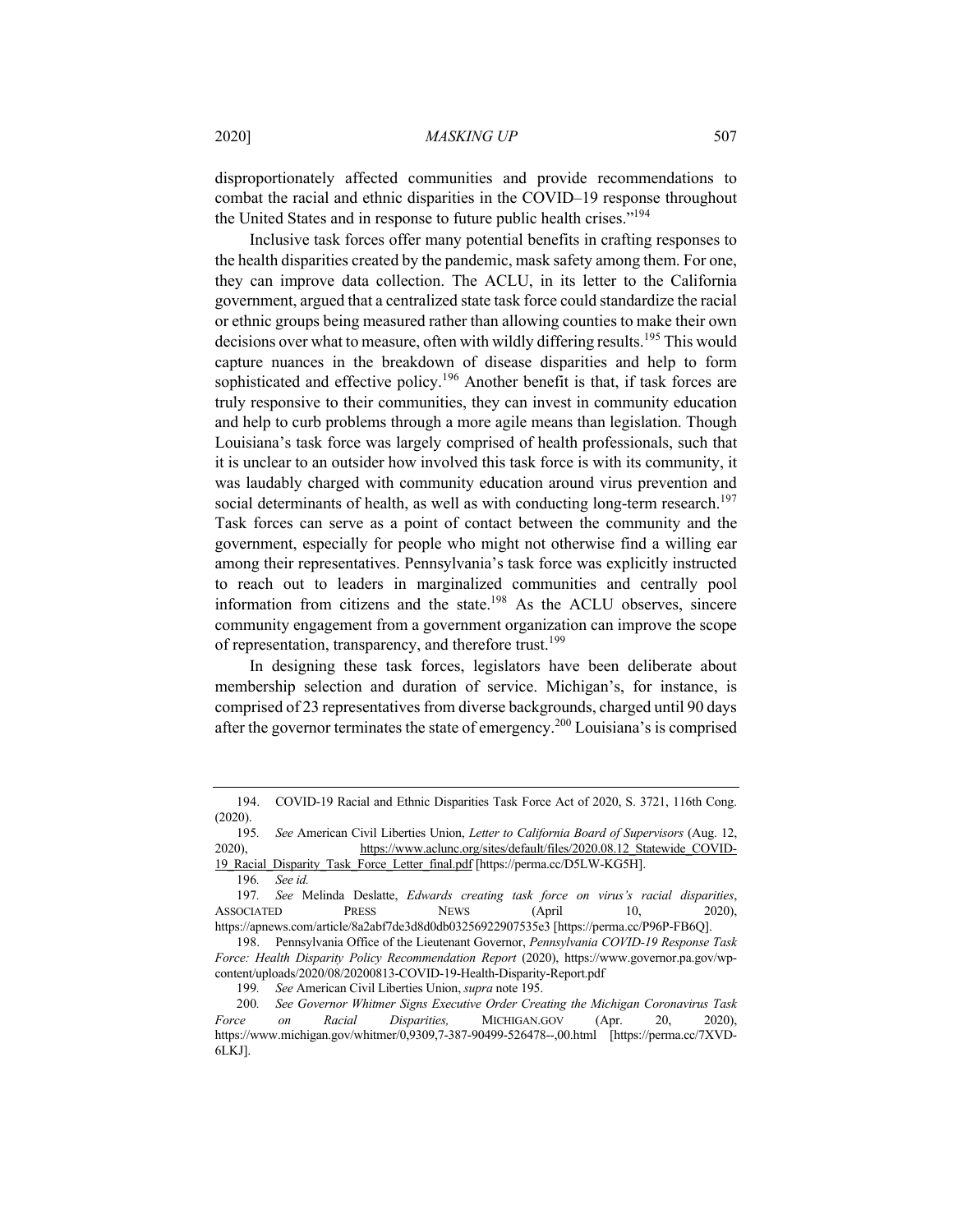largely of members of various academic health centers.<sup>201</sup> The Federal Task Force Act proposes to combine officials from several health-related agencies, along with "five health professionals with expertise in addressing racial and ethnic disparities, with at least one representative from a rural area  $[\dots]$ ; five policy experts specializing in addressing racial and ethnic disparities in education and racial or ethnic economic inequality  $[\ldots]$ ; six representatives from community-based organizations specializing in providing culturally competent care or services and addressing racial and ethnic disparities, with at least one representative from an urban Indian organization and one representative from a national organization that represents Tribal governments [...]; six state, local, territorial, or Tribal public health officials representing departments of public health, who shall represent jurisdictions from different regions of the United States with relatively high concentrations of historically marginalized populations  $[\dots]$ ."<sup>202</sup>

Nevertheless, task forces are no panacea for health disparities of the pandemic, mask-related or otherwise. With the establishment of Vermont's task force, the governor admitted, "Let's be honest, a task force is not the cure-all for what ails us. It's going to take some soul-searching and change, individually, to make a difference."<sup>203</sup> Task forces can only address health disparities insofar as their structure does not recreate the inequities that drive these outcomes.<sup>204</sup> One way to ensure inclusiveness is to make a task force accessible to its community so that it can collect information from more than just the standard channels of transmission. Another is to appoint diverse members who can speak to a variety of experiences. Still a third is to ensure that legislators take task force recommendations seriously.

To that end, state task forces must abide by best practices such as those offered by the ACLU: prioritizing diversity in the group, releasing all members' contact information for ease of connecting with stakeholders, relying on a centralized platform, and appointing one member to reconcile disparate data.<sup>205</sup>

### **CONCLUSION**

With the pandemic expected to rage on for several more months, and schools and workplaces preemptively closing for the fall, we can plan on masks continuing to be a part of daily life. Even as the disaster subsides, masks may, as they have in other parts of the world, become part of United States culture and fashion.

<sup>201</sup>*. See* Melinda Deslatte, *supra* note 197.

<sup>202</sup>*. See* COVID-19 Racial and Ethnic Disparities Task Force Act of 2020, *supra* note 194.

<sup>203</sup>*. See* Wilson Ring, *Vermont task force to look at racial disparities in COVID-19,* AP NEWS (2020), https://apnews.com/article/d9ed5e45b0accb6e22c635afd8893bdf [https://perma.cc/79NA-S573].<br>204.

<sup>204</sup>*. See* ACLU, *supra* note 195.

<sup>205</sup>*. See id.*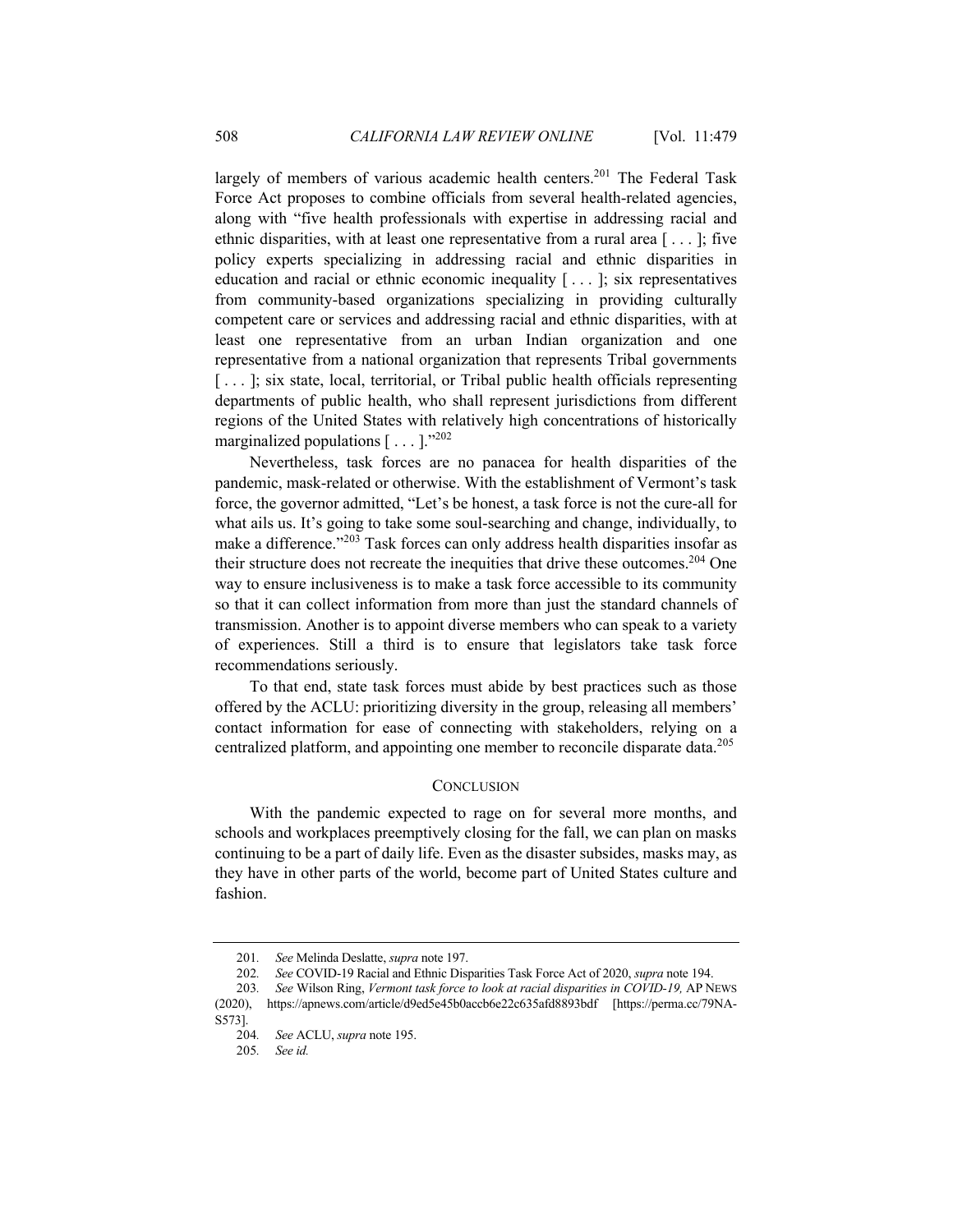As a society, we must keep all citizens safe from biological and social diseases alike. COVID-19 has illustrated that we cannot achieve biological safety without social safety, as given witness by the disproportionate health impact on communities of color and the multiple police killings of Black Americans during spring of 2020.

Masks have the potential to inflame tensions, but they also have the potential to save lives. In seeking to promote a safe masking culture, states would do well to acknowledge the medical as medical and political as political, including by admitting their flaws in early mask guidance.<sup>206</sup> They must also include nuance in their mask guidance, not just to eliminate racial tone-deafness but also to clarify in what settings masks must be worn, and remove tones of moral judgment when issuing evidence-based public health guidance.<sup>207</sup> While some may be tempted to issue exemptions to mandatory PPE orders for people of color, they must approach this with thoughtfulness to avoid vitriolic backlash against those they intend to protect, as one predominantly White Oregon county learned.<sup>208</sup> Finally, in anti-mask states, a recognition of the laws' racist intentions, coupled with the asymmetry of awareness of these laws between police and citizens, can disabuse legislators of any reticence to repeal them.

| <b>State and</b>                                  | Mens rea       | <b>Penalty</b>             | Language                                                                                                                                                                                                                                                                                                                                                                                                                                                      |
|---------------------------------------------------|----------------|----------------------------|---------------------------------------------------------------------------------------------------------------------------------------------------------------------------------------------------------------------------------------------------------------------------------------------------------------------------------------------------------------------------------------------------------------------------------------------------------------|
| vear enacted                                      |                |                            |                                                                                                                                                                                                                                                                                                                                                                                                                                                               |
| Alabama: ALA.<br>CODE $$13A-11$ -<br>9 (1949).    | No             | \$500 or a year in<br>jail | A person commits the crime of loitering if he Being<br>masked, loiters, remains or congregates in a public<br>place A person does not commit a crime under<br>subdivision $(a)(4)$ of this section if he is going to or<br>from or staying at a masquerade party, or is participating<br>in a public parade or presentation of an educational,<br>religious, or historical character or in an event as defined<br>in subdivision $(1)$ of Section 13A-11-140. |
| New York, N.Y.<br>PENAL §<br>240.35(4)<br>(1845). | N <sub>o</sub> | Up to $15$ days in<br>jail | A person is guilty of loitering when he Being masked<br>or in any manner disguised by unusual or unnatural<br>attire or facial alteration, loiters, remains or congregates<br>in a public place with other persons so masked or<br>disguised, or knowingly permits or aids persons so<br>masked or disguised to congregate in a public place;                                                                                                                 |

APPENDIX A. ANTI-MASK LAWS BY STATE.

<sup>206</sup>*. See* Robert Kahn, *Masks, Culture Wars, and Public Health Expertise: Confessions of a Mask 'Expert,'* U. ST. THOMAS L. J. 1, 15-26 (forthcoming 2020) (calling on states to be candid about their failings and racial "tone-deafness" surrounding COVID-19 masking to help negate the partisan "culture wars" over their usage, and impugning the idea that public health officials are certified to make decisions on decisions like protesting, which are not purely medical but also political).

<sup>207</sup>*. See id* at 22-26.

<sup>208</sup>*. See* Scottie Andrew, *An Oregon County Drops Its Mask Exemption for People of Color After Racist Response,* CNN (Jun. 25, 2020), https://www.cnn.com/2020/06/24/us/oregon-countypeople-of-color-mask-trnd/index.html [https://perma.cc/TRF7-URQ2] (saying that the policy "created a ripple of fear throughout our communities of color . . . making them a target for further discrimination and harassment").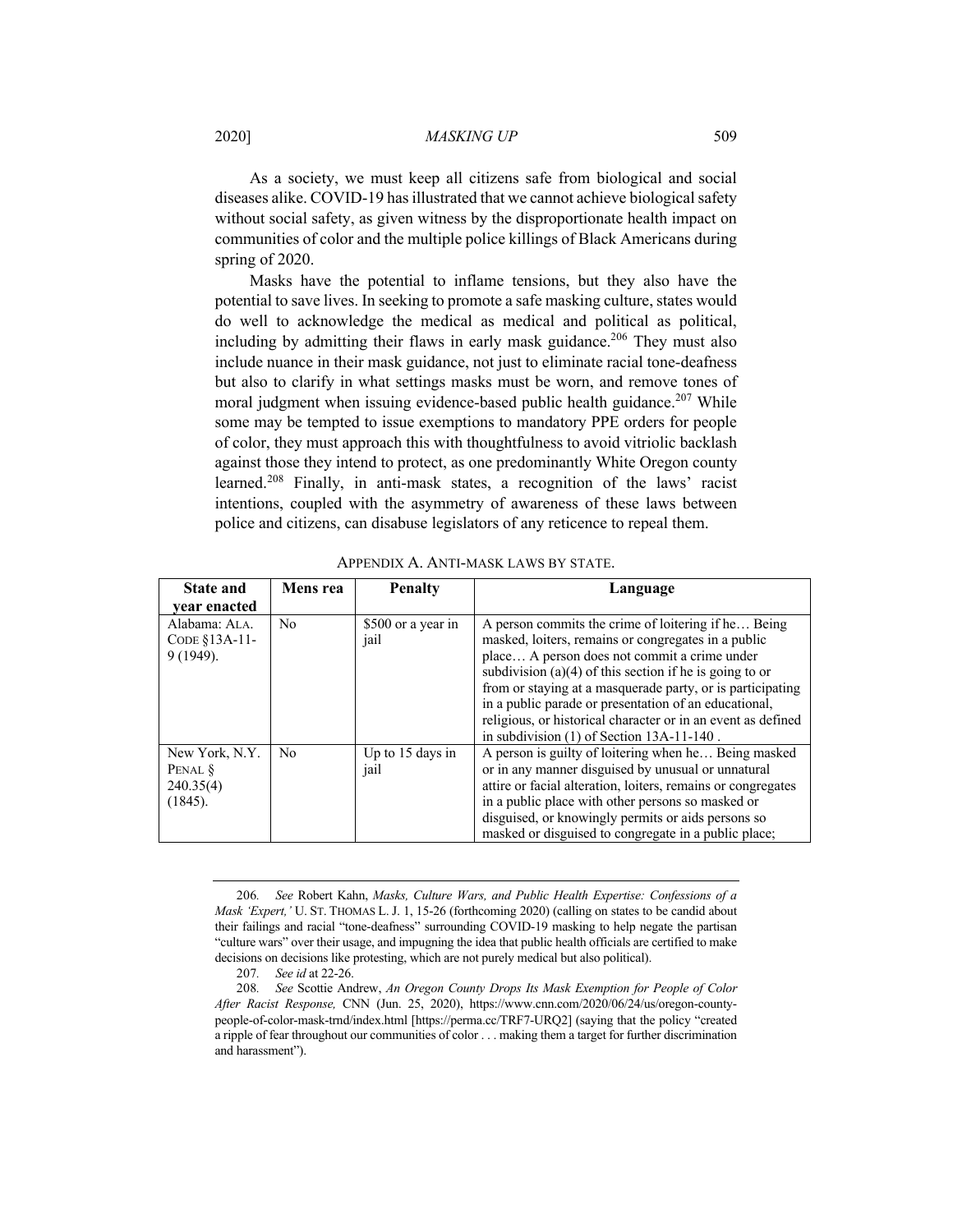|                                                              |                                                                                                                                                   |                                                                                  | except that such conduct is not unlawful when it occurs<br>in connection with a masquerade party or like<br>entertainment if, when such entertainment is held in a<br>city which has promulgated regulations in connection<br>with such affairs, permission is first obtained from the                                                                                                                                                                                                                                                                                                                                                                                                                                                                                                                                                                                                                                                                                                                                                                                                                                                                                                                                                                                                                                                                                                                                                                                                                                                                                                                                                                                                                                                                                                 |
|--------------------------------------------------------------|---------------------------------------------------------------------------------------------------------------------------------------------------|----------------------------------------------------------------------------------|----------------------------------------------------------------------------------------------------------------------------------------------------------------------------------------------------------------------------------------------------------------------------------------------------------------------------------------------------------------------------------------------------------------------------------------------------------------------------------------------------------------------------------------------------------------------------------------------------------------------------------------------------------------------------------------------------------------------------------------------------------------------------------------------------------------------------------------------------------------------------------------------------------------------------------------------------------------------------------------------------------------------------------------------------------------------------------------------------------------------------------------------------------------------------------------------------------------------------------------------------------------------------------------------------------------------------------------------------------------------------------------------------------------------------------------------------------------------------------------------------------------------------------------------------------------------------------------------------------------------------------------------------------------------------------------------------------------------------------------------------------------------------------------|
| South Carolina,<br>S.C. CODE ANN.<br>$§ 16-7-110$<br>(1951). | No                                                                                                                                                | Fine of not more<br>than \$500 or<br>imprisonment for<br>not more than a<br>year | police or other appropriate authorities;<br>No person over sixteen years of age shall appear or enter<br>upon any lane, walk, alley, street, road, public way or<br>highway of this State or upon the public property of the<br>State or of any municipality or county in this State while<br>wearing a mask or other device which conceals his<br>identity. Nor shall any such person demand entrance or<br>admission to or enter upon the premises or into the<br>enclosure or house of any other person while wearing a<br>mask or device which conceals his identity. Nor shall<br>any such person, while wearing a mask or device which<br>conceals his identity, participate in any meeting or<br>demonstration upon the private property of another<br>unless he shall have first obtained the written permission<br>of the owner and the occupant of such property.<br>It shall be unlawful for any person to place or to cause to<br>be placed in a public place in the State a burning or<br>flaming cross or any manner of exhibit in which a<br>burning or flaming cross, real or simulated, is the whole<br>or a part or to place or cause to be placed on the property<br>of another in the State a burning or flaming cross or any<br>manner of exhibit in which a burning or flaming cross,<br>real or simulated, is the whole or a part, without first<br>obtaining written permission of the owner or occupier of<br>the premises so to do.<br>The provisions of Sections 16-7-110 and 16-7-120 shall<br>not affect the following:<br>(1) Any person wearing traditional holiday costume;<br>(2) Any person engaged in a trade or employment in<br>which a mask is worn for the purpose of ensuring the<br>physical safety of the wearer or because of the nature of |
|                                                              |                                                                                                                                                   |                                                                                  | the occupation, trade or profession;<br>(3) Any person using a mask in a theatrical production<br>or masquerade ball; or<br>(4) Any person wearing a gas mask prescribed in a civil<br>defense drill or exercise or in an emergency.                                                                                                                                                                                                                                                                                                                                                                                                                                                                                                                                                                                                                                                                                                                                                                                                                                                                                                                                                                                                                                                                                                                                                                                                                                                                                                                                                                                                                                                                                                                                                   |
| Georgia, GA.<br>CODE ANN. $\S$<br>16-11-38<br>(1951).        | None in<br>statute;<br>Supreme<br>Court read<br>it into<br>statute in<br>1990. See<br>State v<br>Miller, 398<br>S.E.2d 547,<br>552 (Ga.<br>1990). | Up to 12 months<br>in jail and up to<br>\$1000 fine                              | (a) A person is guilty of a misdemeanor when he wears a<br>mask, hood, or device by which any portion of the face<br>is so hidden, concealed, or covered as to conceal the<br>identity of the wearer and is upon any public way or<br>public property or upon the private property of another<br>without the written permission of the owner or occupier<br>of the property to do so.<br>(b) This Code section shall not apply to:<br>(1) A person wearing a traditional holiday costume on<br>the occasion of the holiday;<br>(2) A person lawfully engaged in trade and employment<br>or in a sporting activity where a mask is worn for the<br>purpose of ensuring the physical safety of the wearer, or<br>because of the nature of the occupation, trade, or                                                                                                                                                                                                                                                                                                                                                                                                                                                                                                                                                                                                                                                                                                                                                                                                                                                                                                                                                                                                                      |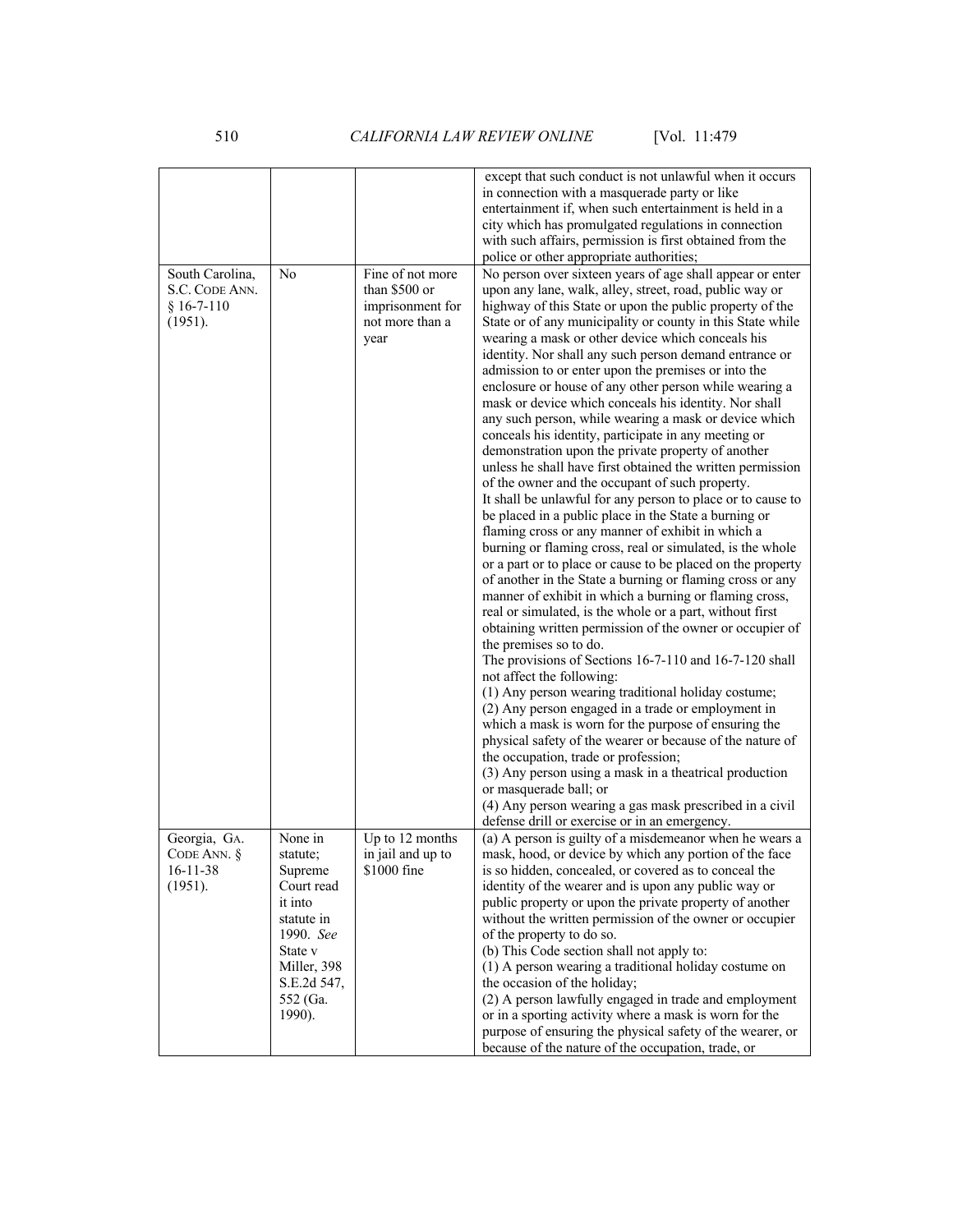"intent to

|                                                            |                                                         |                                                                                                                                                                                                                                                                                               | profession, or sporting activity;<br>(3) A person using a mask in a theatrical production<br>including use in Mardi gras celebrations and masquerade<br>balls; or<br>(4) A person wearing a gas mask prescribed in<br>emergency management drills and exercises or<br>emergencies.                                                                                                                                                                                                                                                                                                                                                                                                                                                                                                                                                                                                                                                                                                                                                                                                                                                                                                                                                                                                                                                                                                                                                                                                                                                                                                                                                                                                                                                                               |
|------------------------------------------------------------|---------------------------------------------------------|-----------------------------------------------------------------------------------------------------------------------------------------------------------------------------------------------------------------------------------------------------------------------------------------------|------------------------------------------------------------------------------------------------------------------------------------------------------------------------------------------------------------------------------------------------------------------------------------------------------------------------------------------------------------------------------------------------------------------------------------------------------------------------------------------------------------------------------------------------------------------------------------------------------------------------------------------------------------------------------------------------------------------------------------------------------------------------------------------------------------------------------------------------------------------------------------------------------------------------------------------------------------------------------------------------------------------------------------------------------------------------------------------------------------------------------------------------------------------------------------------------------------------------------------------------------------------------------------------------------------------------------------------------------------------------------------------------------------------------------------------------------------------------------------------------------------------------------------------------------------------------------------------------------------------------------------------------------------------------------------------------------------------------------------------------------------------|
| North Carolina,<br>N.C. GEN. STAT<br>§ 14-12.8 (1953)      | No                                                      | Up to 120 days in<br>jail and<br>discretionary fine                                                                                                                                                                                                                                           | No person or persons shall in this State, while wearing<br>any mask, hood or device whereby the person, face or<br>voice is disguised so as to conceal the identity of the<br>wearer, enter, or appear upon or within the public<br>property of any municipality or county of the State, or of<br>the State of North Carolina.                                                                                                                                                                                                                                                                                                                                                                                                                                                                                                                                                                                                                                                                                                                                                                                                                                                                                                                                                                                                                                                                                                                                                                                                                                                                                                                                                                                                                                   |
| West Virginia,<br>W. Va. Code<br>$§61 - 6 - 22$<br>(1988). | No                                                      | (c) Any person<br>who violates any<br>provision of this<br>section is guilty<br>of a<br>misdemeanor,<br>and, upon<br>conviction<br>thereof, shall be<br>fined not more<br>than \$500 or<br>imprisoned in the<br>county jail not<br>more than one<br>year, or both<br>fined and<br>imprisoned. | (a) Except as otherwise provided in this section, no<br>person, whether in a motor vehicle or otherwise, while<br>wearing any mask, hood or device whereby any portion<br>of the face is so covered as to conceal the identity of the<br>wearer, may:<br>(1) Come into or appear upon any walk, alley, street,<br>road, highway or other thoroughfare dedicated to public<br>use;<br>(2) Come into or appear in any trading area, concourse,<br>waiting room, lobby or foyer open to, used by or<br>frequented by the general public;<br>(3) Come into or appear upon or within any of the<br>grounds or buildings owned, leased, maintained or<br>operated by the state or any political subdivision thereof;<br>(4) Ask, request, or demand entrance or admission to the<br>premises, enclosure, dwelling or place of business of<br>any other person within this state; or<br>(5) Attend or participate in any meeting upon private<br>property of another unless written permission for such<br>meeting has first been obtained from the owner or<br>occupant thereof.<br>(b) The provisions of this section do not apply to any<br>person:<br>(1) Under sixteen years of age;<br>(2) Wearing a traditional holiday costume;<br>(3) Engaged in a trade or employment where a mask,<br>hood or device is worn for the purpose of ensuring the<br>physical safety of the wearer;<br>(4) Using a mask, hood or device in theatrical<br>productions, including use in mardi gras celebrations or<br>similar masquerade balls;<br>(5) Wearing a mask, hood or device prescribed for civil<br>defense drills, exercises or emergencies; or<br>(6) Wearing a mask, hood or device for the sole purpose<br>of protection from the elements or while participating in |
| Louisiana, LA.<br>REV. STAT. ANN.<br>§ 14:313 (1924)       | No in<br>general; for<br>convicted<br>sex<br>offenders, | Imprisonment for<br>not less than six<br>months nor more<br>than three years                                                                                                                                                                                                                  | a winter sport.<br>No person shall use or wear in any public place of any<br>character whatsoever, or in any open place in view<br>thereof, a hood or mask, or anything in the nature of<br>either, or any facial disguise of any kind or description,<br>calculated to conceal or hide the identity of the person or                                                                                                                                                                                                                                                                                                                                                                                                                                                                                                                                                                                                                                                                                                                                                                                                                                                                                                                                                                                                                                                                                                                                                                                                                                                                                                                                                                                                                                            |

to prevent his being readily recognized… To activities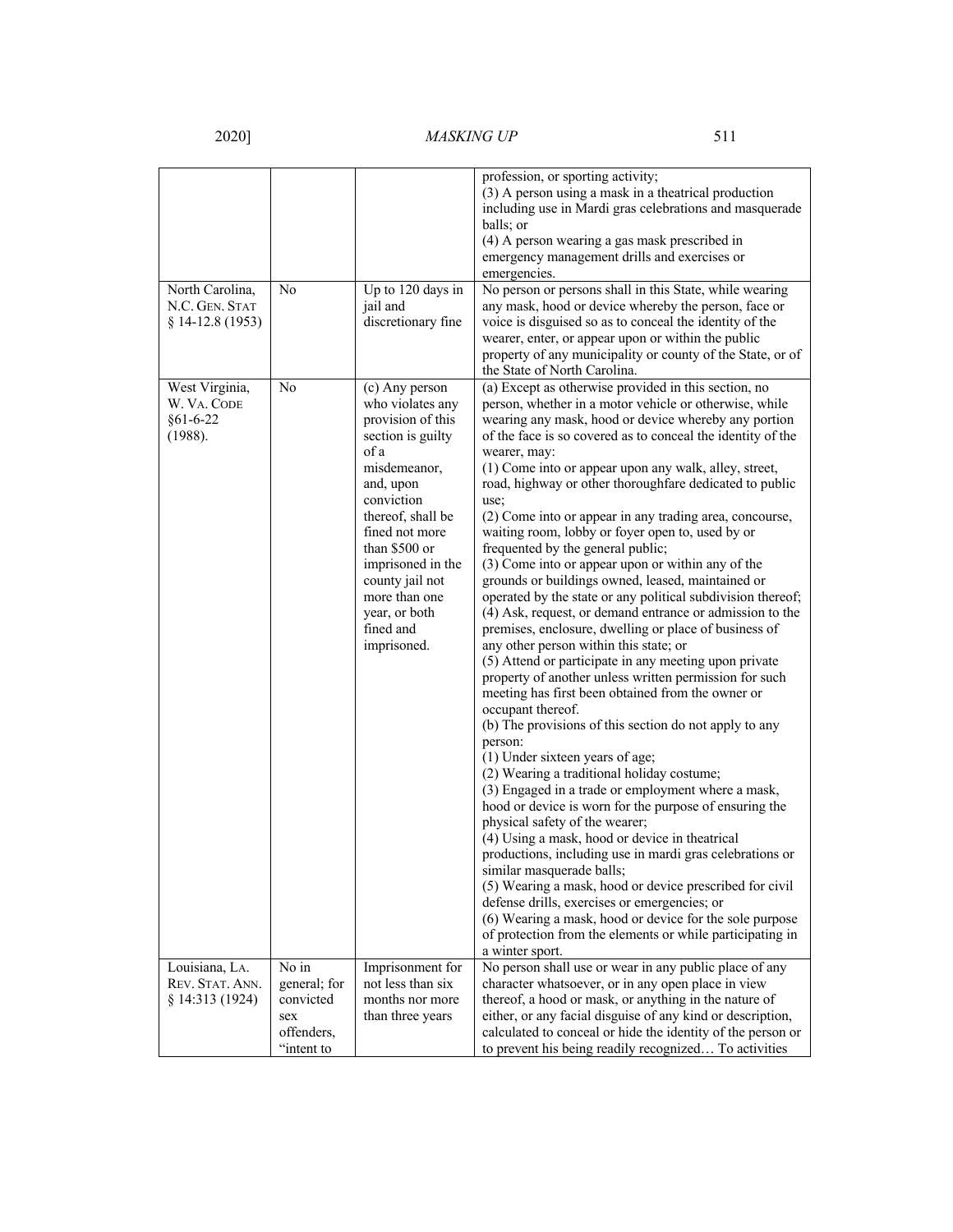|                                                      | conceal his<br>identity<br>onany<br>recognized<br>holiday for<br>which<br>hoods, |                                | of children on Halloween, to persons participating in any<br>public parade or exhibition of an educational, religious,<br>or historical character given by any school, church, or<br>public governing authority, or to persons in any private<br>residence, club, or lodge room.                                                                                                                                                                                                                                                                                                                                                                                                                                                                                                                                                                                                                                                                                                                                                                                                                                                                                                                                                                                                                                                                                                                                                                                                                                                                                                                                                                          |
|------------------------------------------------------|----------------------------------------------------------------------------------|--------------------------------|-----------------------------------------------------------------------------------------------------------------------------------------------------------------------------------------------------------------------------------------------------------------------------------------------------------------------------------------------------------------------------------------------------------------------------------------------------------------------------------------------------------------------------------------------------------------------------------------------------------------------------------------------------------------------------------------------------------------------------------------------------------------------------------------------------------------------------------------------------------------------------------------------------------------------------------------------------------------------------------------------------------------------------------------------------------------------------------------------------------------------------------------------------------------------------------------------------------------------------------------------------------------------------------------------------------------------------------------------------------------------------------------------------------------------------------------------------------------------------------------------------------------------------------------------------------------------------------------------------------------------------------------------------------|
|                                                      | masks, or<br>disguises<br>are<br>generally<br>used"                              |                                | (2) To persons participating in masquerade balls or<br>entertainments, to persons participating in carnival<br>parades or exhibitions during the period of Mardi Gras<br>festivities, to persons participating in the parades or<br>exhibitions of minstrel troupes, circuses, or other<br>dramatic or amusement shows, or to promiscuous<br>masking on Mardi Gras which are duly authorized by<br>the governing authorities of the municipality in which<br>they are held or by the sheriff of the parish if held<br>outside of an incorporated municipality.<br>(3) To persons wearing head covering or veils pursuant                                                                                                                                                                                                                                                                                                                                                                                                                                                                                                                                                                                                                                                                                                                                                                                                                                                                                                                                                                                                                                  |
|                                                      |                                                                                  |                                | to religious beliefs or customs.                                                                                                                                                                                                                                                                                                                                                                                                                                                                                                                                                                                                                                                                                                                                                                                                                                                                                                                                                                                                                                                                                                                                                                                                                                                                                                                                                                                                                                                                                                                                                                                                                          |
| Minnesota,<br>MINN. STAT. §<br>609.735 (1963)        | No                                                                               |                                | A person whose identity is concealed by the person in a<br>public place by means of a robe, mask, or other disguise,<br>unless based on religious beliefs, or incidental to<br>amusement, entertainment, protection from weather, or<br>medical treatment, is guilty of a misdemeanor.                                                                                                                                                                                                                                                                                                                                                                                                                                                                                                                                                                                                                                                                                                                                                                                                                                                                                                                                                                                                                                                                                                                                                                                                                                                                                                                                                                    |
| Virginia, VA.<br>CODE. ANN. $\S$<br>18.2-422 (1950). | $Yes-$<br>"intent to<br>conceal his<br>identity"                                 | One to five years<br>in prison | It shall be unlawful for any person over 16 years of age<br>to, with the intent to conceal his identity, wear any<br>mask, hood or other device whereby a substantial<br>portion of the face is hidden or covered so as to conceal<br>the identity of the wearer, to be or appear in any public<br>place, or upon any private property in this<br>Commonwealth without first having obtained from the<br>owner or tenant thereof consent to do so in writing.<br>However, the provisions of this section shall not apply<br>to persons (i) wearing traditional holiday costumes; (ii)<br>engaged in professions, trades, employment or other<br>activities and wearing protective masks which are<br>deemed necessary for the physical safety of the wearer<br>or other persons; (iii) engaged in any bona fide theatrical<br>production or masquerade ball; or (iv) wearing a mask,<br>hood or other device for bona fide medical reasons upon<br>(a) the advice of a licensed physician or osteopath and<br>carrying on his person an affidavit from the physician or<br>osteopath specifying the medical necessity for wearing<br>the device and the date on which the wearing of the<br>device will no longer be necessary and providing a brief<br>description of the device, or (b) the declaration of a<br>disaster or state of emergency by the Governor in<br>response to a public health emergency where the<br>emergency declaration expressly waives this section,<br>defines the mask appropriate for the emergency, and<br>provides for the duration of the waiver. The violation of<br>any provisions of this section is a Class 6 felony. |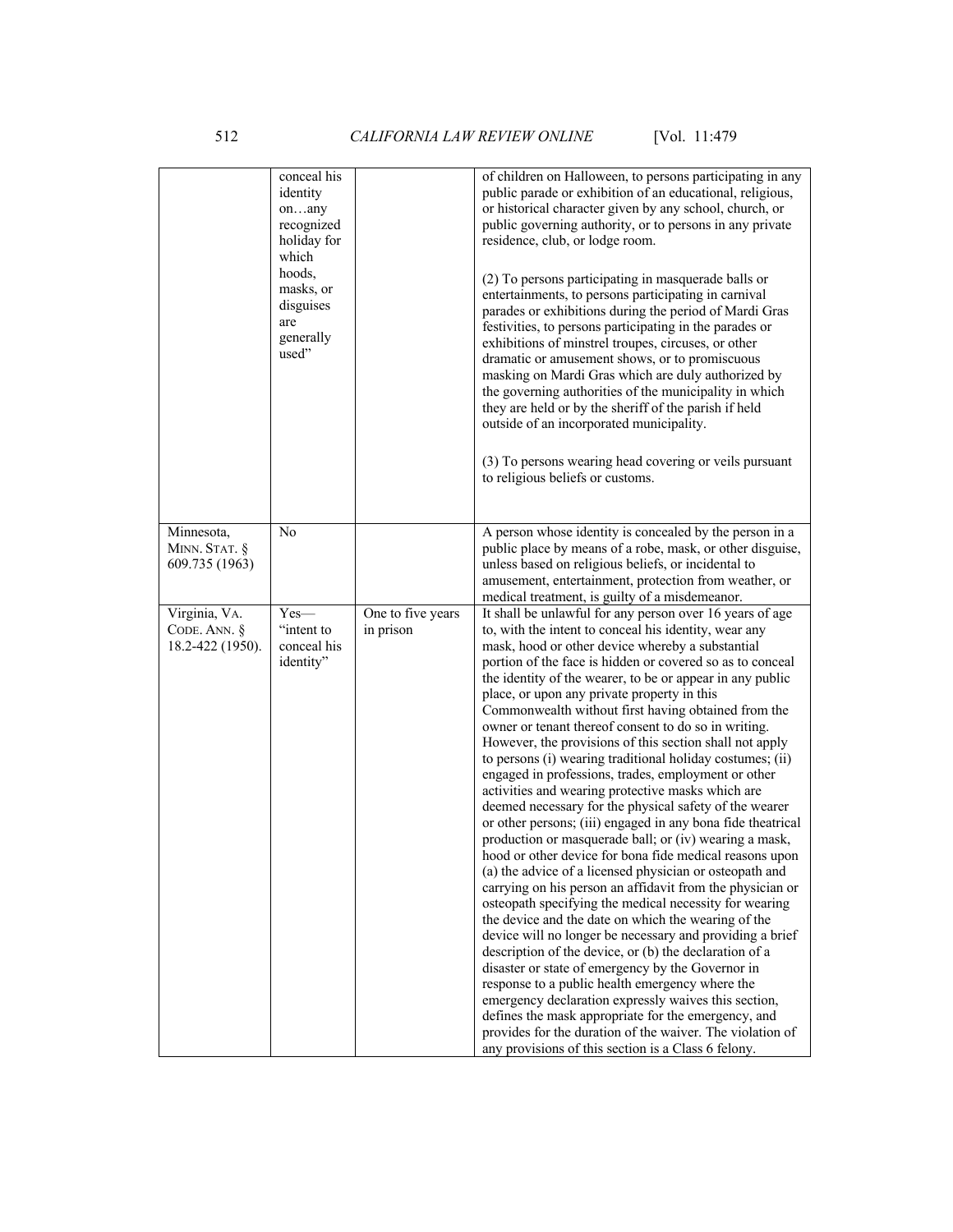Florida, FLA. STAT. § 876.11- 15 (1951).

Yes – intent to "deprive of…equal protection of the

Up to 60 days in

jail

# 2020] *MASKING UP* 513

| California, CAL.<br>PENAL CODE §<br>185 (1873).              | $Yes - to$<br>evade or<br>escape<br>discovery<br>or escape<br>from<br>charges    | Up to 6 months in<br>jail and/or a fine<br>of up to \$1,000                                                                                                                                                                                                    | It shall be unlawful for any person to wear any mask,<br>false whiskers, or any personal disguise (whether<br>complete or partial) for the purpose of:<br>One—Evading or escaping discovery, recognition, or<br>identification in the commission of any public offense.<br>Two—Concealment, flight, or escape, when charged<br>with, arrested for, or convicted of, any public offense.<br>Any person violating any of the provisions of this<br>section shall be deemed guilty of a misdemeanor.                                                                                                                                                                                                                                                                                                                                                                  |
|--------------------------------------------------------------|----------------------------------------------------------------------------------|----------------------------------------------------------------------------------------------------------------------------------------------------------------------------------------------------------------------------------------------------------------|--------------------------------------------------------------------------------------------------------------------------------------------------------------------------------------------------------------------------------------------------------------------------------------------------------------------------------------------------------------------------------------------------------------------------------------------------------------------------------------------------------------------------------------------------------------------------------------------------------------------------------------------------------------------------------------------------------------------------------------------------------------------------------------------------------------------------------------------------------------------|
| Michigan,<br>MICH. COMP.<br>LAWS § 750.396<br>(1931)         | $Yes -$<br>intent to<br>facilitate<br>the<br>commissio<br>n of a crime           | Imprisonment not<br>more than 93<br>days, fine not<br>more than \$500,<br>or both                                                                                                                                                                              | A person who intentionally conceals his or her identity<br>by wearing a mask or other device covering his or her<br>face for the purpose of facilitating the commission of a<br>crime is guilty of a misdemeanor punishable by<br>imprisonment for not more than 93 days or a fine of not<br>more than \$500.00, or both.                                                                                                                                                                                                                                                                                                                                                                                                                                                                                                                                          |
| North Dakota,<br>N.D. CENT.<br>CODE § 12.1-31-<br>15 (2017). | Yes                                                                              | Up to a year in<br>jail                                                                                                                                                                                                                                        | An individual may not wear a mask, hood, or other<br>device that covers, hides, or conceals any portion of that<br>individual's face:<br>a. With the intent to intimidate, threaten, abuse, or<br>harass any other individual;<br>b. For the purpose of evading or escaping discovery,<br>recognition, or identification<br>during the commission of a criminal offense; or<br>c. For the purpose of concealment, flight, or escape<br>when the individual has been<br>charged with, arrested for, or convicted of a criminal<br>offense.<br>2. A violation of this section is a class A misdemeanor.                                                                                                                                                                                                                                                              |
| Ohio, OHIO REV.<br>CODE ANN. $\S$<br>3761.12 (1953).         | Yes                                                                              | Up to 180 days in<br>jail and/or \$1,000<br>fine                                                                                                                                                                                                               | No person shall unite with two or more others to commit<br>a misdemeanor while wearing white caps, masks, or<br>other disguise.                                                                                                                                                                                                                                                                                                                                                                                                                                                                                                                                                                                                                                                                                                                                    |
| Oklahoma,<br>OKLA. STAT. tit.<br>21, § 1301<br>(1923).       | $Yes - for$<br>the purpose<br>of coercion,<br>intimidatio<br>n, or<br>harassment | A fine of not less<br>than Fifty Dollars<br>$($50.00)$ nor<br>more than Five<br>Hundred Dollars<br>$(\$500.00)$ , or by<br>imprisonment in<br>the county jail for<br>a period of not<br>exceeding one (1)<br>year, or by both<br>such fine and<br>imprisonment | It shall be unlawful for any person in this state to wear a<br>mask, hood or covering, which conceals the identity of<br>the wearer during the commission of a crime or for the<br>purpose of coercion, intimidation or harassment;<br>provided, the provisions of Section 1301 et seq. of this<br>title shall not apply to the pranks of children on<br>Halloween, to those going to, or from, or participating in<br>masquerade parties, to those participating in any public<br>parade or exhibition of an educational, religious or<br>historical character, to those participating in any meeting<br>of any organization within any building or enclosure<br>wholly within and under the control of said<br>organization, and to those participating in the parades or<br>exhibitions of minstrel troupes, circuses or other<br>amusements or dramatic shows. |

No person or persons over 16 years of age shall, while wearing any mask, hood, or device whereby any portion of the face is so hidden, concealed, or covered as to conceal the identity of the wearer, enter upon, or be or appear upon any lane, walk, alley, street, road, highway,

or other public way in this state.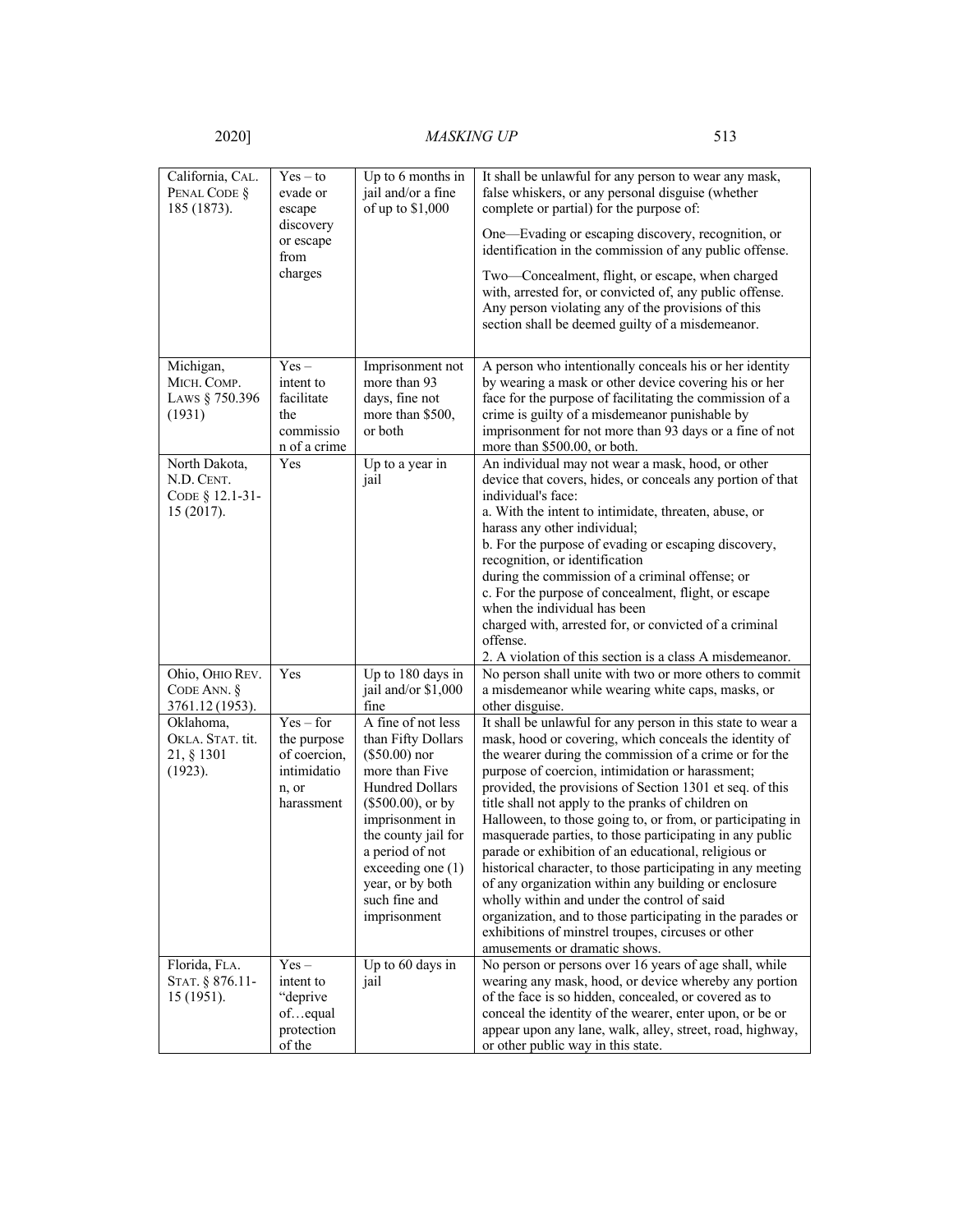514 *CALIFORNIA LAW REVIEW ONLINE* [Vol. 11:479

| lawinjure  | No person or persons shall in this state, while wearing     |
|------------|-------------------------------------------------------------|
| intimidat  | any mask, hood, or device whereby any portion of the        |
| $e$ or     | face is so hidden, concealed, or covered as to conceal      |
|            |                                                             |
| avoiding   | the identity of the wearer, enter upon, or be, or appear    |
| [criminal] | upon or within the public property of any municipality      |
| identifi-  | or county of the state.                                     |
| cation"    | No person or persons over 16 years of age shall, while      |
|            | wearing a mask, hood, or device whereby any portion of      |
|            | the face is so hidden, concealed, or covered as to          |
|            | conceal the identity of the wearer, demand entrance or      |
|            |                                                             |
|            | admission or enter or come upon or into the premises,       |
|            | enclosure, or house of any other person in any              |
|            | municipality or county of this state.                       |
|            | No person or persons over 16 years of age, shall, while     |
|            | wearing a mask, hood, or device whereby any portion of      |
|            | the face is so hidden, concealed, or covered as to          |
|            | conceal the identity of the wearer, hold any manner of      |
|            | meeting, make any demonstration upon the private            |
|            | property of another unless such person or persons shall     |
|            |                                                             |
|            | have first obtained from the owner or occupier of the       |
|            | property his or her written permission to so do.            |
|            | The provisions of ss. 876.12-876.15 apply only if the       |
|            | person was wearing the mask, hood, or other device:         |
|            | (1) With the intent to deprive any person or class of       |
|            | persons of the equal protection of the laws or of equal     |
|            | privileges and immunities under the laws or for the         |
|            | purpose of preventing the constituted authorities of this   |
|            | state or any subdivision thereof from, or hindering them    |
|            |                                                             |
|            | in, giving or securing to all persons within this state the |
|            | equal protection of the laws;                               |
|            | (2) With the intent, by force or threat of force, to        |
|            | injure, intimidate, or interfere with any person because    |
|            | of the person's exercise of any right secured by federal,   |
|            | state, or local law or to intimidate such person or any     |
|            | other person or any class of persons from exercising any    |
|            | right secured by federal, state, or local law;              |
|            | (3) With the intent to intimidate, threaten, abuse, or      |
|            | harass any other person; or                                 |
|            |                                                             |
|            | (4) While she or he was engaged in conduct that could       |
|            | reasonably lead to the institution of a civil or criminal   |
|            | proceeding against her or him, with the intent of           |
|            | avoiding identification in such a proceeding.               |
|            | 876.16 Sections 876.11-876.15; exemptions.—The              |
|            | following persons are exempted from the provisions of       |
|            | ss. 876.11-876.15:                                          |
|            | Any person or persons wearing traditional holiday<br>(1)    |
|            | costumes;                                                   |
|            | (2) Any person or persons engaged in trades and             |
|            |                                                             |
|            | employment where a mask is worn for the purpose of          |
|            | ensuring the physical safety of the wearer, or because of   |
|            | the nature of the occupation, trade, or profession;         |
|            | Any person or persons using masks in theatrical<br>(3)      |
|            | productions, including use in Gasparilla celebrations and   |
|            | masquerade balls;                                           |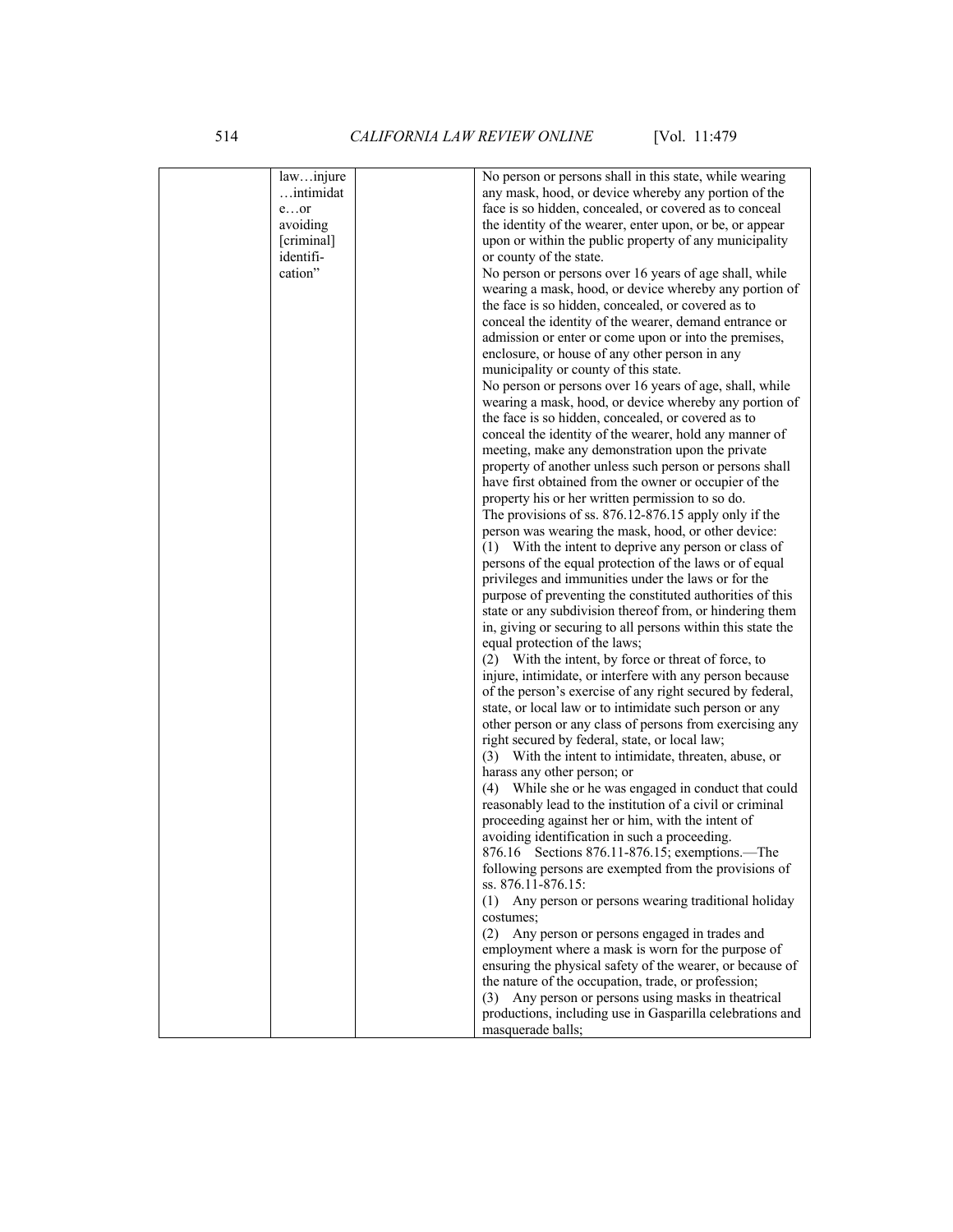|                 |                           |                      | (4) Persons wearing gas masks prescribed in                                                                     |
|-----------------|---------------------------|----------------------|-----------------------------------------------------------------------------------------------------------------|
|                 |                           |                      | emergency management drills and exercises.                                                                      |
| Washington,     | $Yes-$                    | Up to 180 days in    | (a) No person or persons over 16 years of age, while                                                            |
| DC, (Mar. 10,   | intent to                 | jail                 | wearing any mask, hood, or device whereby any portion                                                           |
| 1983, D.C.      | "deprive                  |                      | of the face is hidden, concealed, or covered as to conceal                                                      |
| CODE $\S$ 22-   | of equal                  |                      | the identity of the wearer, shall:                                                                              |
| 3312.03 (1983). | protection                |                      | (1) Enter upon, be, or appear upon any lane, walk,                                                              |
|                 | injure,                   |                      | alley, street, road highway, or other public way in the                                                         |
|                 | intimidate                |                      | District of Columbia;                                                                                           |
|                 | $$ or $$ avoi             |                      | (2) Enter upon, be, or appear upon or within the                                                                |
|                 | [d criminal]<br>identifi- |                      | public property of the District of Columbia; or<br>(3) Hold any manner of meeting or demonstration.             |
|                 | cation"                   |                      | (b) The provisions of subsection (a) of this section                                                            |
|                 |                           |                      | apply only if the person was wearing the hood, mask, or                                                         |
|                 |                           |                      | other device:                                                                                                   |
|                 |                           |                      | (1) With the intent to deprive any person or class of                                                           |
|                 |                           |                      | persons of equal protection of the law or of equal                                                              |
|                 |                           |                      | privileges and immunities under the law, or for the                                                             |
|                 |                           |                      | purpose of preventing or hindering the constituted                                                              |
|                 |                           |                      | authorities of the United States or the District of                                                             |
|                 |                           |                      | Columbia from giving or securing for all persons within                                                         |
|                 |                           |                      | the District of Columbia equal protection of the law;                                                           |
|                 |                           |                      | (2) With the intent, by force or threat of force, to                                                            |
|                 |                           |                      | injure, intimidate, or interfere with any person because                                                        |
|                 |                           |                      | of his or her exercise of any right secured by federal or                                                       |
|                 |                           |                      | District of Columbia laws, or to intimidate any person or                                                       |
|                 |                           |                      | any class of persons from exercising any right secured                                                          |
|                 |                           |                      | by federal or District of Columbia laws;                                                                        |
|                 |                           |                      | (3) With the intent to intimidate, threaten, abuse, or                                                          |
|                 |                           |                      | harass any other person;                                                                                        |
|                 |                           |                      | (4) With the intent to cause another person to fear<br>for his or her personal safety, or, where it is probable |
|                 |                           |                      | that reasonable persons will be put in fear for their                                                           |
|                 |                           |                      | personal safety by the defendant's actions, with reckless                                                       |
|                 |                           |                      | disregard for that probability; or                                                                              |
|                 |                           |                      | (5) While engaged in conduct prohibited by civil or                                                             |
|                 |                           |                      | criminal law, with the intent of avoiding identification.                                                       |
|                 |                           |                      |                                                                                                                 |
| Connecticut,    | $Yes -$                   | One to five years    | Any person who, with the intent to subject, or cause to                                                         |
| CONN. GEN.      | intent to                 | in prison and up     | be subjected, any other person to the deprivation of any                                                        |
| STAT §53-37a    | subjectan                 | to $$5,000$ in fines | rights, privileges or immunities, secured or protected by                                                       |
| (1949).         | y other                   |                      | the Constitution or laws of this state or of the United                                                         |
|                 | person to                 |                      | States, on account of religion, national origin, alienage,                                                      |
|                 | the                       |                      | color, race, sex, gender identity or expression, sexual                                                         |
|                 | deprivation               |                      | orientation, blindness or physical disability, violates the                                                     |
|                 | of any                    |                      | provisions of section 46a-58 while wearing a mask,                                                              |
|                 | rights,                   |                      | hood or other device designed to conceal the identity of                                                        |
|                 | privileges,               |                      | such person shall be guilty of a class D felony.                                                                |
|                 | <b>or</b><br>immunities   |                      |                                                                                                                 |
|                 |                           |                      |                                                                                                                 |
| Delaware, DEL.  | $Yes - "for$              | Up to 30 days in     | A person is guilty of disorderly conduct when $(1)$                                                             |
| CODE ANN. TIT.  | the purpose               | jail and fine of up  | Congregating with other persons in a public place while                                                         |
| 11, § 1301      | ofdepri-                  | to \$575             | wearing masks, hoods or other garments rendering their                                                          |
| (1953).         | vation of                 |                      | faces unrecognizable, for the purpose of and in a manner                                                        |